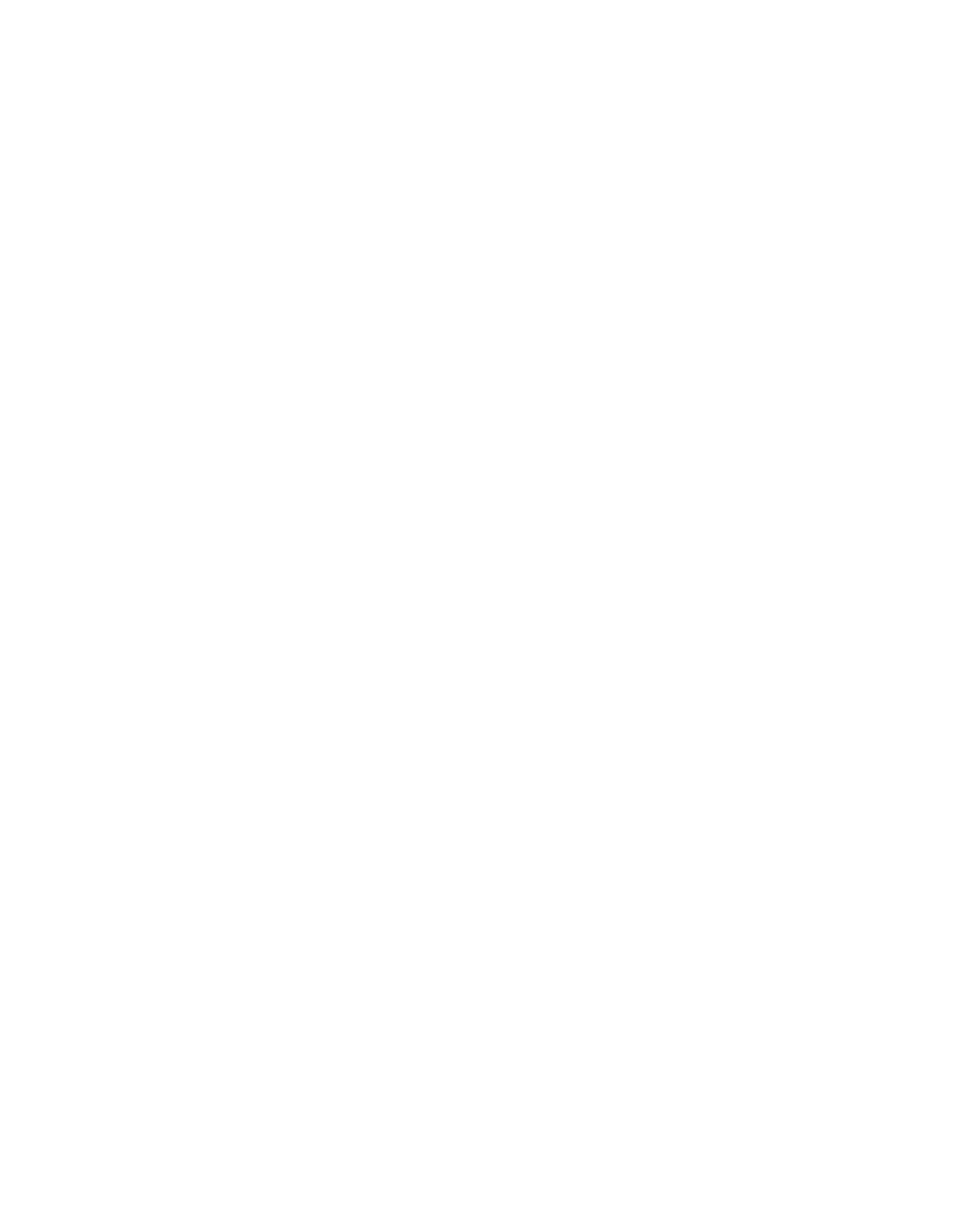# **Contents**

| THE PUBLIC SUPPORTS AND IS WILLING TO PAY FOR INCREASED RECYCLING 1      |  |
|--------------------------------------------------------------------------|--|
|                                                                          |  |
| MANY LOCAL MICHIGAN COMMUNITIES HAVE STRONG RECYCLING PROGRAMS 2         |  |
|                                                                          |  |
| INCREASING RECYCLING IN MICHIGAN ENHANCES THE ECONOMIC BENEFIT 3         |  |
|                                                                          |  |
|                                                                          |  |
|                                                                          |  |
|                                                                          |  |
|                                                                          |  |
|                                                                          |  |
|                                                                          |  |
|                                                                          |  |
|                                                                          |  |
|                                                                          |  |
|                                                                          |  |
|                                                                          |  |
|                                                                          |  |
|                                                                          |  |
|                                                                          |  |
|                                                                          |  |
|                                                                          |  |
|                                                                          |  |
| Resource Recovery and Recycling Authority of Southwest Oakland County 27 |  |
|                                                                          |  |
|                                                                          |  |
|                                                                          |  |
|                                                                          |  |
|                                                                          |  |
|                                                                          |  |
|                                                                          |  |
|                                                                          |  |
|                                                                          |  |
|                                                                          |  |
|                                                                          |  |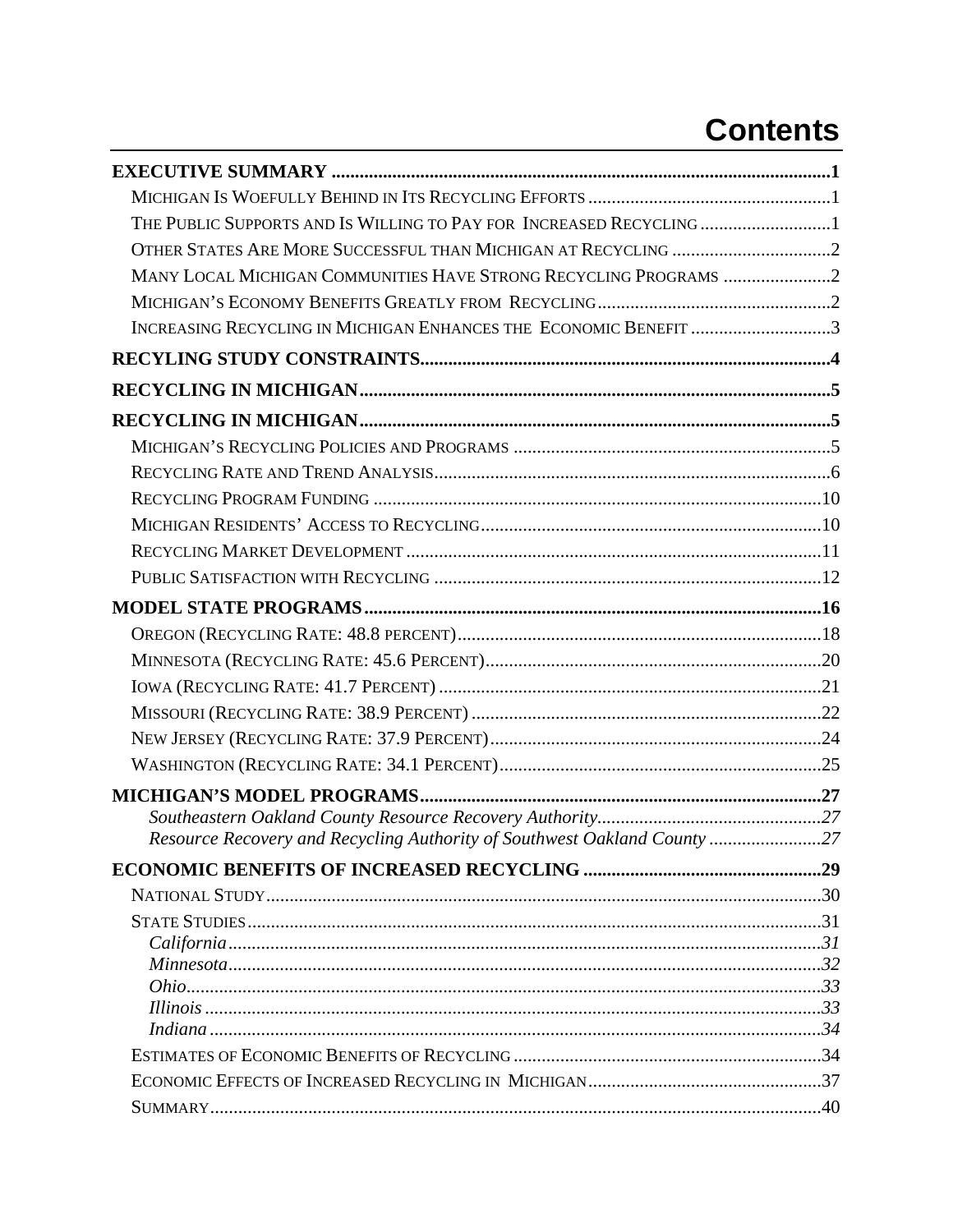| APPENDIX MICHIGAN AND U.S. 1997 ECONOMIC CENSUS DATA 44 |  |
|---------------------------------------------------------|--|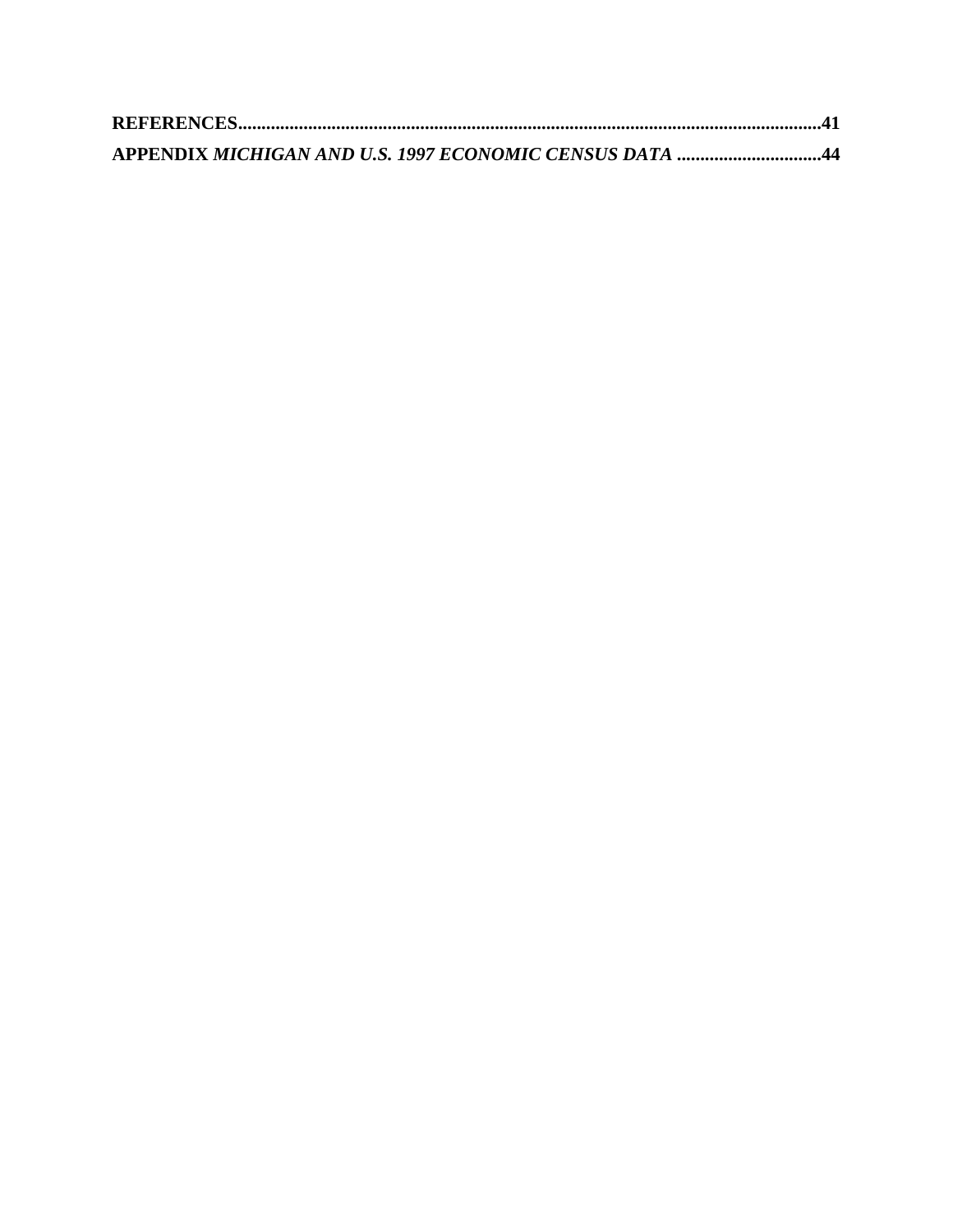This report documents the need for, and economic benefits from, increasing recycling in Michigan. It summarizes Michigan's municipal solid waste (MSW) recycling performance, identifies and summarizes selected model state recycling programs, and quantifies the economic benefits of increased recycling.

This report does not recommend specific policies or strategies for increasing Michigan's recycling rate, although it does provide examples of other states and local communities that are finding success. It is important to note that there is no single answer to increasing and sustaining recycling rates; various components must work together and complement efforts in all sectors and levels of government.

# **MICHIGAN IS WOEFULLY BEHIND IN ITS RECYCLING EFFORTS**

Ironically, while Michigan is nationally recognized as a leader in conservation and environmental protection, the state is woefully behind its neighboring states and the nation in its MSW recycling efforts. The data presented in this report clearly show this:

- $\blacksquare$  Michigan's recycling rate of 20 percent is lower than the other Great Lakes states (30 percent) and the U.S. (27 percent) averages.
- Michigan's recycling rate decreased by 20 percent from 1994 to 2004, while every other state in the region had at least a marginal increase in recycling.
- $\blacksquare$  The per capita recycling rate (0.38 tons/year/person) has remained almost stagnant and continues to be below the regional and national averages (0.44 and 0.46, respectively).
- Unlike many states, Michigan does not collect or require reporting of MSW recycling data; therefore, Michigan does not have the ability to measure the state's recycling performance or its handling, collection, transport, and marketing of recyclable materials.
- Michigan's recycling program is funded at a fraction of the level of other Great Lakes state programs and ranks 41st out of 48 states that reported their allocations for recycling.
- Only 37 percent of Michigan residents have access to curbside recycling, the lowest percentage of all the states in the region.
- Michigan has not invested in developing or sustaining markets for recycled materials, and some businesses have to import recycled materials from other states because of the inconsistency in local supplies.

## **THE PUBLIC SUPPORTS AND IS WILLING TO PAY FOR INCREASED RECYCLING**

Despite this dire picture, there is hope for a comprehensive recycling strategy in Michigan. Polling shows that Michigan residents overwhelmingly support the idea of comprehensive recycling—90 percent of survey respondents indicate that they are "very" or "somewhat" likely to support such a program. Residents also say that they are willing to pay for a comprehensive recycling program. Convenience is a critical key to success.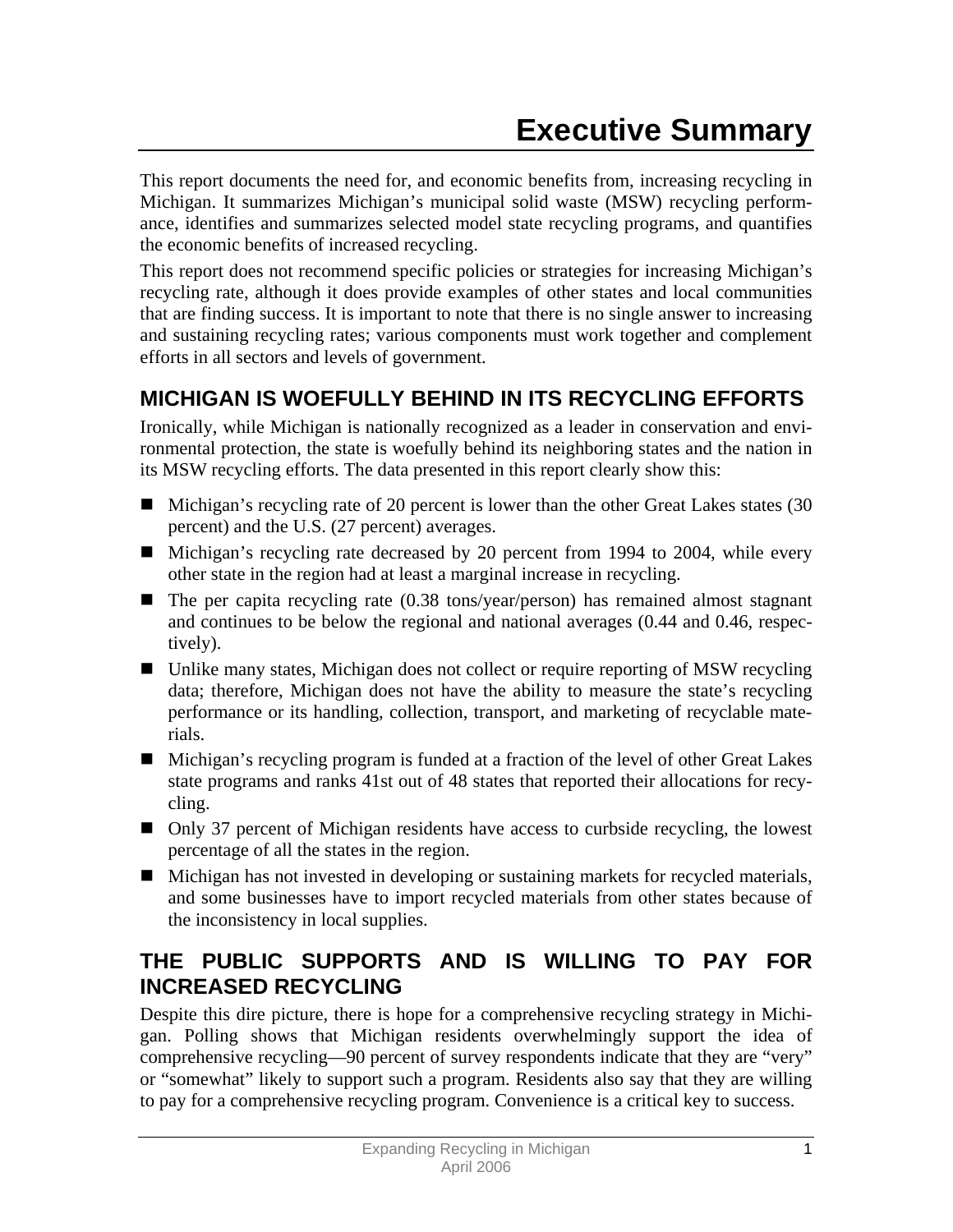## **OTHER STATES ARE MORE SUCCESSFUL THAN MICHIGAN AT RECYCLING**

Many states in the Great Lakes region and nationwide have made a greater commitment to recycling than Michigan. While states took different approaches to meet this commitment, there are key elements among successful programs around the country. The states with the highest recycling rates are generally those that:

- **Provide the greatest opportunity to recycle and have strong statewide solid waste and** recycling policies (e.g., every Oregon community with a population over 4,000 must have at least three recycling program elements available)
- $\blacksquare$  Set clear and sometimes ambitious local and statewide goals
- **Provide funding, tools, and technical assistance for communities to meet target goals**
- Encourage source reduction in tandem with a recycling program
- Incubate and support markets for recyclable materials to close the waste stream loop and help bring recycling programs closer to being self-sustaining and even profitable
- Target education and recycling programs for different classes of waste generators (construction, schools, small/medium-sized business, residential, state departments, etc.)

### **MANY LOCAL MICHIGAN COMMUNITIES HAVE STRONG RECYCLING PROGRAMS**

Despite the poor performance of Michigan's recycling to date and lack of funding statewide, some local Michigan communities have developed strong recycling programs—for example, the Southeastern Oakland County Resource Recovery Authority (SOCRRA) and the Resource Recovery and Recycling Authority of Southwest Oakland County. Both of these authorities are operated in southeast Michigan and are funded by member communities and through recycling fees for various items and services, as well as through the sale of collected materials. They also host a number of ongoing recycling and composting education programs in their communities.

## **MICHIGAN'S ECONOMY BENEFITS GREATLY FROM RECYCLING**

There is much that Michigan can do to increase recycling, and the substantial economic benefits the state receives from the recycling and reuse sector—including jobs, support to the manufacturing sector, and tax revenues collected by state and local governments should be an incentive to do so. Michigan has an estimated 2,242 establishments in the recycling and reuse industry with receipts of \$11.6 billion, a payroll of about \$2.06 billion, and employment of 61,700.

The recycling and reuse sector also produces indirect and induced economic activity as firms in the industry buy goods from other industries and the workers in these industries spend their wages to buy goods and services. Taking this into consideration, the industry is responsible for an additional 102,422 jobs. Combined with the 61,700 direct jobs, the industry is responsible for a total of 164,122 jobs, with a payroll of about \$4.8 billion and receipts of \$19.8 billion. The jobs created by the industry represent about 3.6 percent of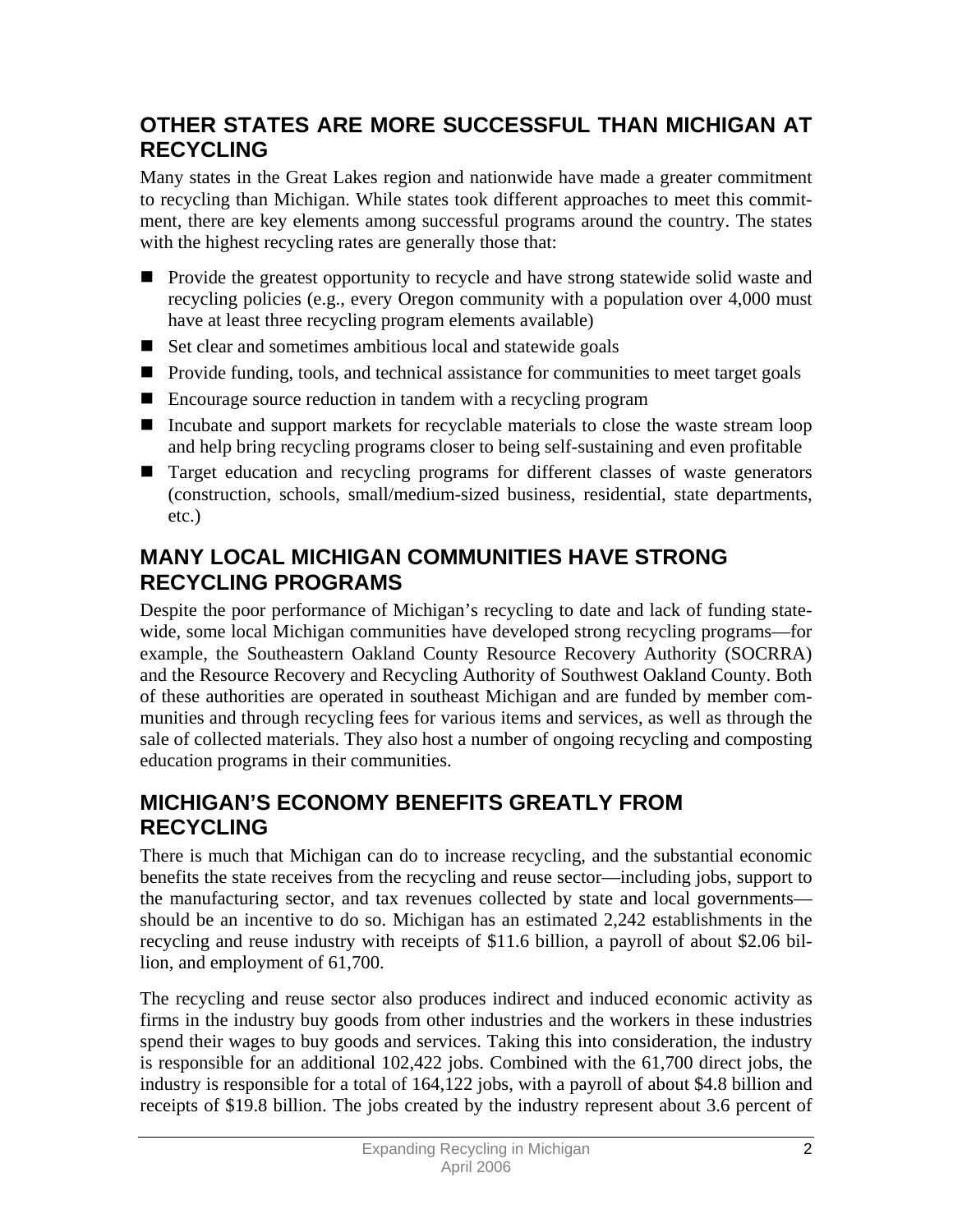total Michigan wage and salary employment and the income generated is about 1.6 percent of total Michigan personal income. In addition, the industry generates about \$490 million in state and local tax revenues.

## **INCREASING RECYCLING IN MICHIGAN ENHANCES THE ECONOMIC BENEFIT**

Increasing recycling efforts in the state would greatly enhance these economic benefits. This report shows that increasing the recycling rate in Michigan from the current level of 20 percent (2002 estimate) to the average of the other Great Lakes states (30 percent), would produce a total of 6,810 to 12,986 jobs, approximately \$155 to \$300 million in income, and approximately \$1.8 to \$3.9 billion in receipts (accounting for multiplier effects). This additional income would generate about \$12-\$22 million in state taxes. These estimates may be conservative because they do not take into account the substitution of recycled materials for alternate raw materials, which would cause recycling manufacturing to grow and create even more jobs.

An increase of about 7,000–13,000 jobs due to increased recycling may seem modest, but to put it in context, over the last two years only three of Michigan's twelve major business sectors—educational and health services, leisure and hospitality, and accommodation and food services—created more than 7,000 jobs. Given Michigan's job prospects, unemployment rate, and economic outlook, capturing the economic benefits provided by increased recycling should be made a priority for the state.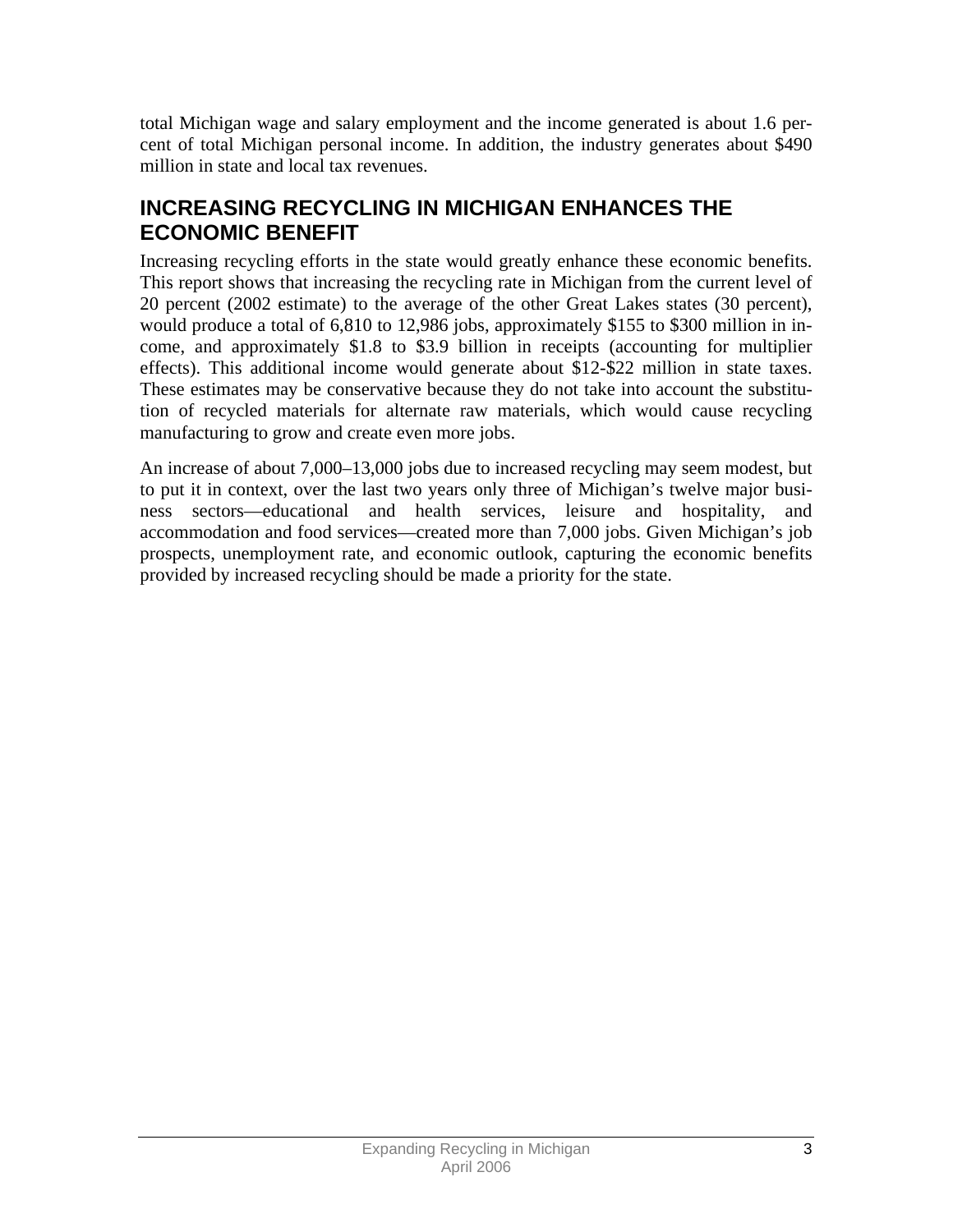This study should be read with the understanding that recycling data is inconsistently reported and collected and, in some states, not collected at all.

The best-known municipal solid waste (MSW) data available nationally, the annual *Bio-Cycle* "State of Garbage in America" reports, were used for this study. The *BioCycle* reports contain survey response data from the 50 states on MSW tonnage data and a percent breakdown of tons recycled, composted, combusted, and landfilled. However, as the following sections allude, comparing recycling rates across jurisdictions (state and even local) is made more difficult by the fact that there are no standardized practices for collecting, measuring, and reporting recycling and solid waste data. Even comparing data within a single jurisdiction over time can be skewed because measurement and reporting practices can change due to policy changes, funding sources with different reporting requirements, or technological advancements. The *BioCycle* survey requests data on municipal solid waste (i.e., only the residential and commercial/institutional streams); however, most states only had aggregate tons for solid waste, which may include construction and demolition debris, industrial waste, biosolids, etc. This is also true for recycling percentages in some states.

For the 2004 *BioCycle* report (based on the 2003 survey), data was requested in actual tonnages broken down by various categories of waste and recyclables. In order to make more accurate state-to-state and national comparisons, *BioCycle* uses the data provided to calculate only the MSW portions of total solid waste generated (noted as "estimated MSW generated"). *BioCycle* feels that this methodology provides "a generally accurate picture of the State of Garbage in America in 2003" (Kaufman et al. 2004).

In year-to-year comparisons of data in the following sections, the *BioCycle* data on "reported" MSW generation were used so that the study methodology remained constant. In the economic benefits section, the data on "estimated" MSW generation was used to provide a more accurate basis for economic predictions.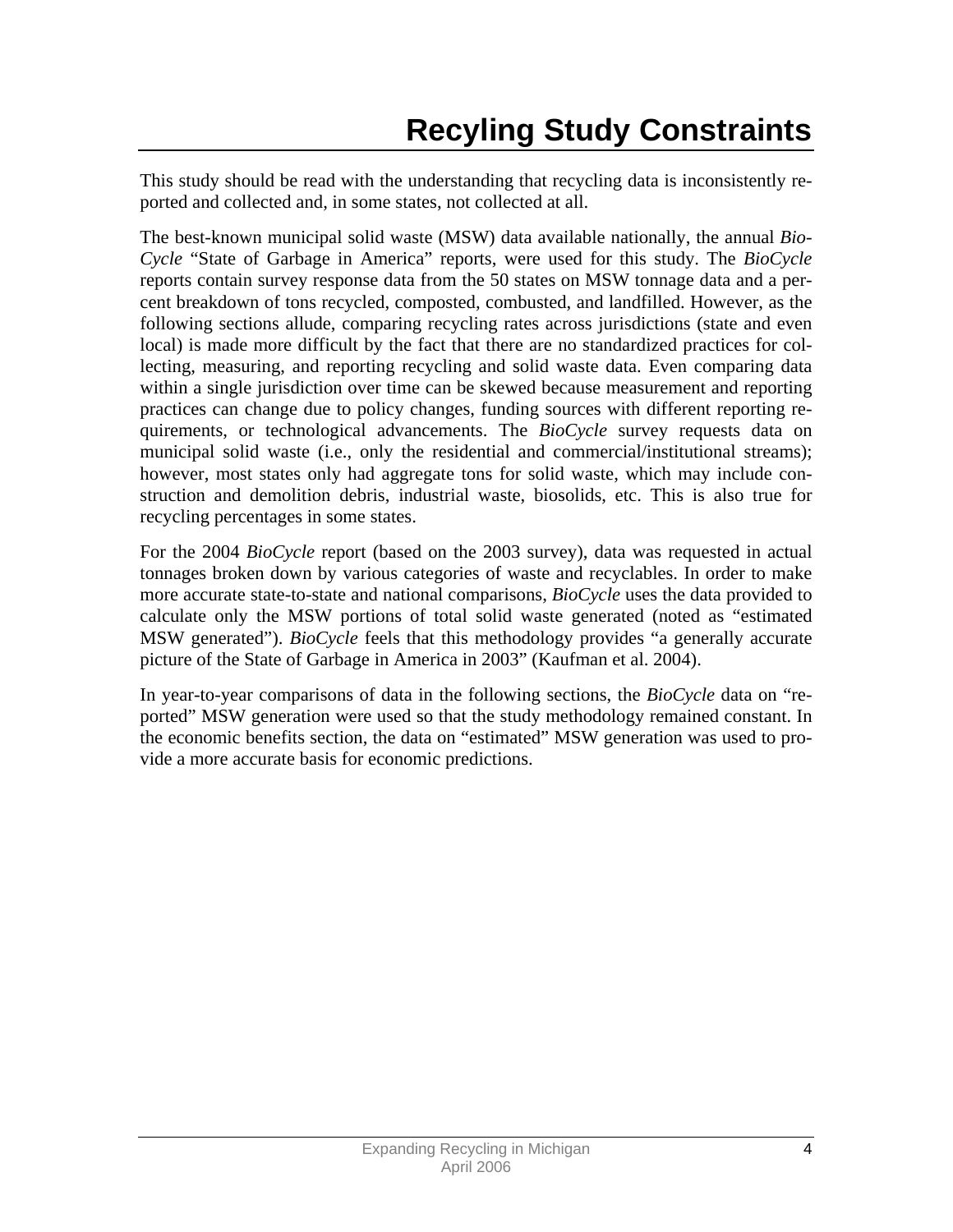Michigan's MSW recycling rate of 20 percent is lower than the other Great Lakes states (30 percent) and the U.S. (27 percent) averages. Michigan's 1988 solid waste policy is out of date and no longer offers adequate guidance. In addition, the goals set forth in this policy are ineffectual; the state has no established method to measure, handle, collect, transport, and market recyclable materials.

The data available clearly show that Michigan is falling behind its regional neighbors in recycling. The trends detailed below demonstrate the significant disparities between Michigan and the rest of the Great Lakes states:

- Michigan's recycling rate decreased by 20 percent from 1994 to 2004, while every other state in the region had at least a marginal increase in recycling.
- $\blacksquare$  The per capita recycling rate (0.38 tons/year/person) has remained almost stagnant and continues to be below the regional and national averages (0.44 and 0.46, respectively).
- Michigan's recycling program is funded at a fraction of the level of other Great Lakes state programs and ranks 41st out of 48 states that reported their allocations for recycling.
- Only 37 percent of Michigan residents have access to curbside recycling, the lowest percentage of all the states in the region.
- Michigan has not invested in developing or sustaining markets for recycled materials, and some businesses have to import recycled materials from other states because of the inconsistency in local supplies.

Despite this dire picture, there is hope for a comprehensive recycling strategy in Michigan. Residents say that they support a statewide program and would be willing to pay for it; polling shows that convenience is a critical key to success.

# **MICHIGAN'S RECYCLING POLICIES AND PROGRAMS**

The Michigan Department of Environmental Quality's Waste Management Division (MDEQ–WMD) administers the state's solid-waste program under Part 115 of the state Natural Resources and Environmental Protection Act (P.A. 451 of 1994) The purpose of the statute is to encourage solid waste disposal methods that protect the environment and to enhance resource conservation. Among other provisions, Part 115 requires every Michigan county to develop and implement a solid-waste management plan and update it every five years. Related to recycling, the plan must include an evaluation of local recycling, composting, and waste reduction opportunities. According to the MDEQ's Recommendations for Improving and Expanding Recycling in Michigan report, only a handful of counties use the county plan to drive recycling efforts by setting goals and objectives for recycling within the county. Other counties only minimally mention recycling and waste prevention in their plans (MDEQ 2005).

The county solid-waste management plans must also include initiatives to increase reliance on recycling, composting, and waste reduction, and move the state toward meeting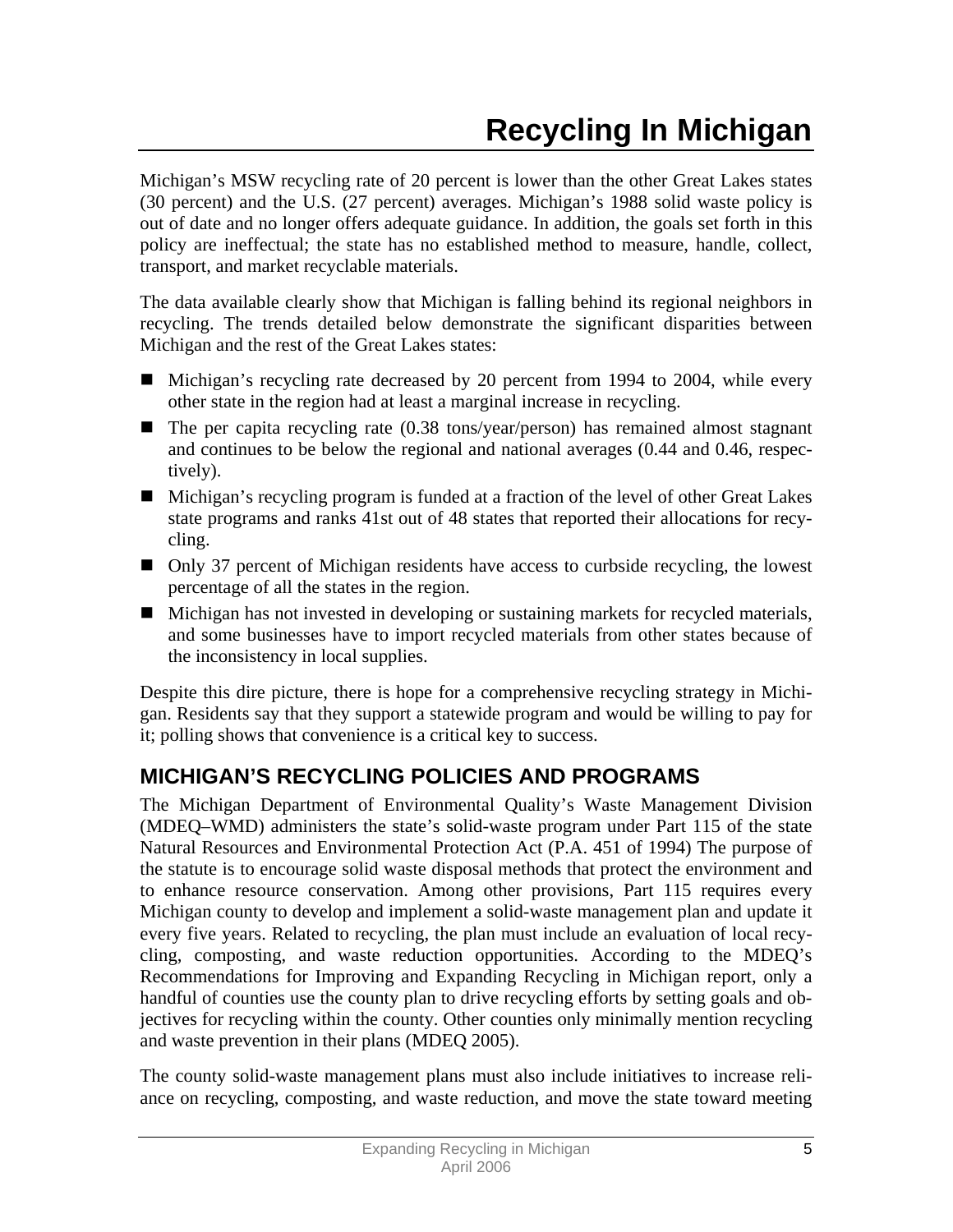the goals of Michigan's Solid Waste Policy. This policy, which was last updated in 1988, set the following state goals for the year 2005:

- Reduce the state's solid waste stream by  $8-12$  percent
- Reuse 4–6 percent of solid waste
- Compost 8–12 percent of solid waste
- Recycle  $20-30$  percent of solid waste
- Incinerate  $35-45$  percent of solid waste
- Landfill 10–20 percent of solid waste

There is no obligation on those collecting or managing recycled materials in Michigan to collect or report data. As a result, Michigan does not have an established method to either measure the state's recycling performance or determine whether Michigan has met these Solid Waste Policy goals. In addition, the policy no longer reflects Michigan's solid waste management priorities. The MDEQ–WMD is planning to convene a policy work group in 2006 to update the policy to reflect current solid waste management priorities for the state and identify methods for measuring progress.

Recycling programs initiated and managed at the state level basically consist of the bottle deposit law, funding and technical assistance to support household hazardous waste collections, and assisting businesses in recycling efforts. Michigan's bottle deposit law is successful in that it provides the opportunity for all Michigan residents to recycle their deposit beverage containers and results in a 97 percent return rate of deposit containers purchased (nationwide, beverage container recycling rates are below 50 percent). However, while highly visible and accessible to all Michigan residents, the deposit container returns contribute only about 2 percent to Michigan's overall municipal recycling rate, but represent about 10 percent of total recycling statewide (MDEQ 2005).

# **RECYCLING RATE AND TREND ANALYSIS**

Michigan is one of eight states that do not collect data about the amount of municipal solid waste (MSW) recycled and/or composted annually, so measuring the state's recycling performance is difficult. In 1996, Michigan legislators mandated that the MDEQ– WMD develop a plan to collect recycling data. Without funding to support a data collection program, however, very little came of the 1996 mandate. The Michigan Recycling Coalition (MRC) received a federal grant to quantify the activities of the state's recycling-based industries. The report was published in 2001 and contained recycling data for 1999. The MRC calculated a 20 percent recycling rate for the state. This is the most recent comprehensive survey of recycling in Michigan (MRC 2001).

Michigan's 20 percent recycling rate is the lowest among the eight Great Lakes states (Illinois, Indiana, Michigan, Minnesota, New York, Ohio, Pennsylvania, and Wisconsin) and is lower than the national average, ranking 30th of all 50 states. According to *BioCycle*'s 2004 "State of Garbage in America" report, which is based on 2002 MSW tonnage data, the Great Lakes region's performance is comparable to that of the rest of the nation. The United States generates an estimated 369 million tons of MSW, and, of that, 26.7 percent is recycled, 7.7 percent is combusted in waste-to-energy plants (WTE), and 65.6 percent is landfilled. The eight Great Lakes states combine for a ratio of 29 percent recy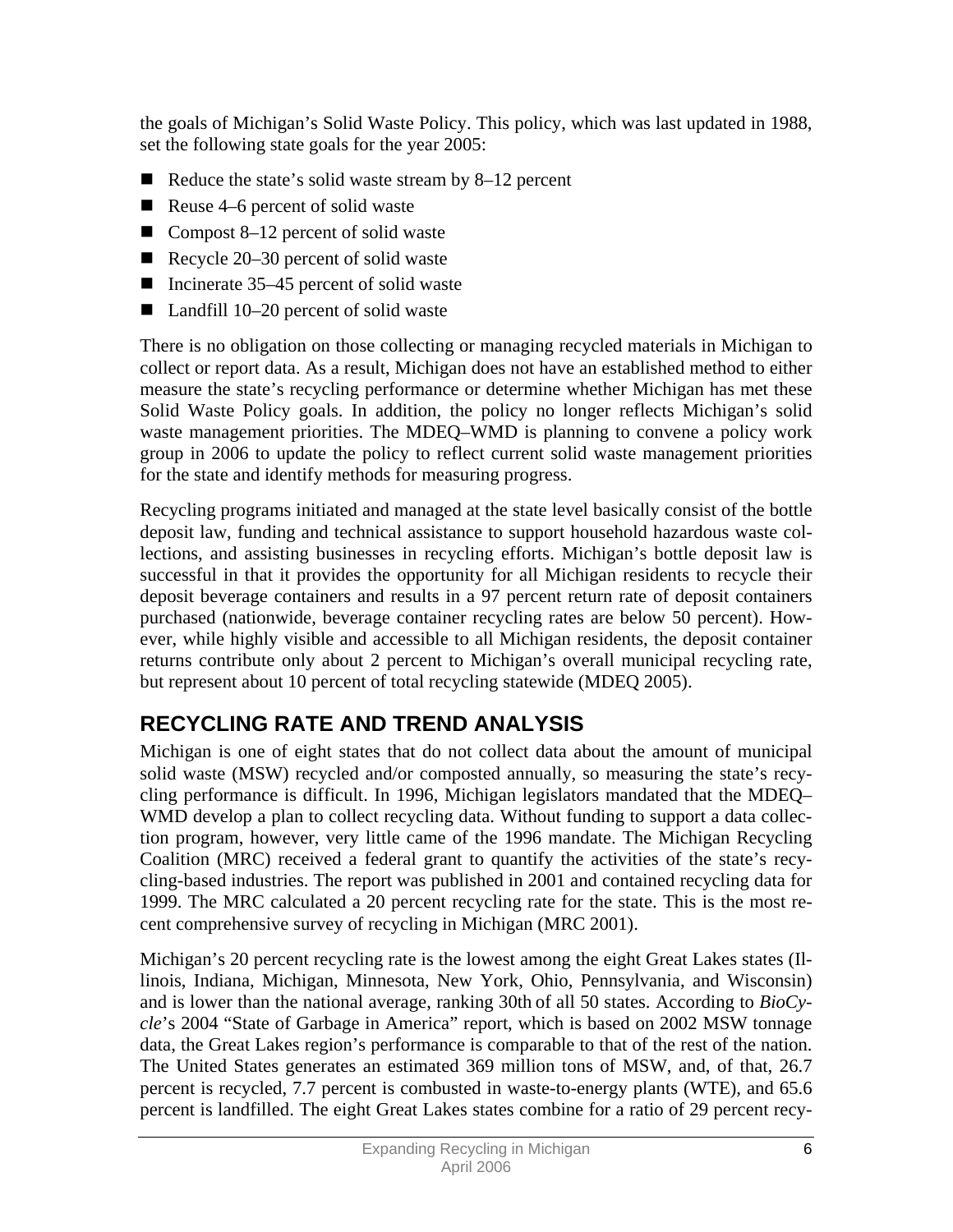cled, 9 percent WTE, and 62 percent landfilled. Minnesota posts the highest rates of both recycling and converted waste to energy (46 and 25 percent, respectively) and conversely has the lowest rate of landfilling (29 percent). Michigan has the lowest rate of recycling (20 percent) and one of the highest rates of landfilling (72 percent) among the Great Lakes states (see Exhibit 1). While other states have moved forward to grow and develop their recycling infrastructure, Michigan has remained firmly rooted in a program that has failed to move into the new century and to take advantage of the potential economic benefits that can be gleaned from capturing and recycling valuable resources.



SOURCE: Data from *BioCycle* magazine's "State of Garbage in America" report from January 2004, Great Lakes region calculations by Public Sector Consultants Inc.

NOTES: These figures are percentages of the estimated MSW generated for each state. Estimated MSW generated is computed from reported tonnages of: [Landfill + Exported Landfill + WTE + Exported WTE + MSW Recycled] – [Construction and Demolition Debris Landfill + Industrial Landfill + Imported Landfill + Imported WTE]. Landfill includes the residential and commercial waste streams, organics, tires, and "other." The January 2004 issue of *BioCycle* reported a 15.1 percent recycling rate for Michigan. However, *BioCycle* later recognized this as a misprint and corrected it in the February 2004 issue to reflect the recycling rate of 20 percent, which was calculated by the MRC and is Michigan's most recent estimate. In Indiana, MSW generation is assumed to be equal to reported tons landfilled plus recycled, at same recycling rate as in 2000 (35 percent). Ohio data is from 2001.

Year-to-year comparisons among the states are somewhat difficult to make because the method of data collection and time period covered varies from state to state. Exhibit 2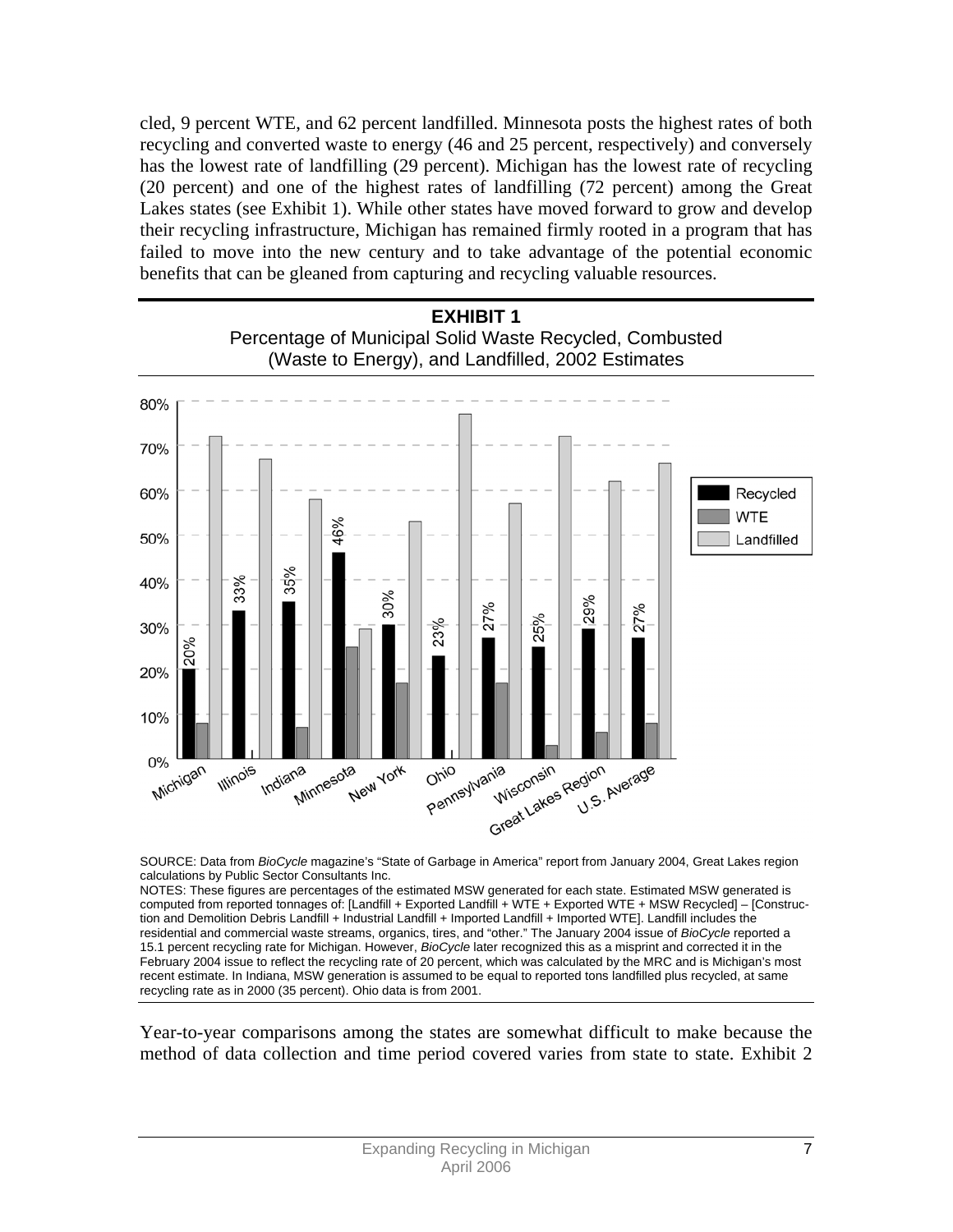displays the reported<sup>1</sup> recycling rates of the eight Great Lakes states from *BioCycle* magazine's "State of Garbage in America" reports in 1994, 1996, 1998, 2001, and 2004. The data are based on various years from 1992 to 2002. Many states reported peak recycling rates in previous years, which have since dropped; yet all states except Michigan have experienced growth in the recycling rates reported from 1994 to 2004. Indiana has shown the greatest growth in reported recycling, from 8 percent reported in 1994 (last among the eight states) to 35 percent (second) reported in 2004, a 337 percent increase<sup>2</sup>. Conversely, Michigan's recycling rate dropped 20 percent according to the figures reported for the same period (see Exhibit 2).





NOTE: The January 2004 issue of *BioCycle* reported a 15.1 percent recycling rate for Michigan. However, *BioCycle* later recognized this as a misprint and corrected it in the February 2004 issue to reflect the recycling rate of 20 percent, which was calculated by the MRC and is Michigan's most recent estimate.

 $\overline{a}$ 

 $1$  Estimated MSW data is from the 2004 survey, while reported MSW data is from previous surveys.

 $2 \text{ According to personal communications with Michelle Wedtle with the Indiana State Department of Envi$ ronmental Management's Office of Land Quality, this reported increase is somewhat misleading. Indiana only tracks solid waste disposal, not total generation, so its diversion calculation may include composting, source reduction, and recycling. Composting has shown a significant increase in Indiana in recent years; however, its recycling rate is not measured; only rough estimates are reported to *BioCycle* and these may have been recalculated to make consistent comparisons with other states. More information on solid waste and composting in Indiana is available at *http://www.in.gov/idem/land/pubsforms/papers.html*.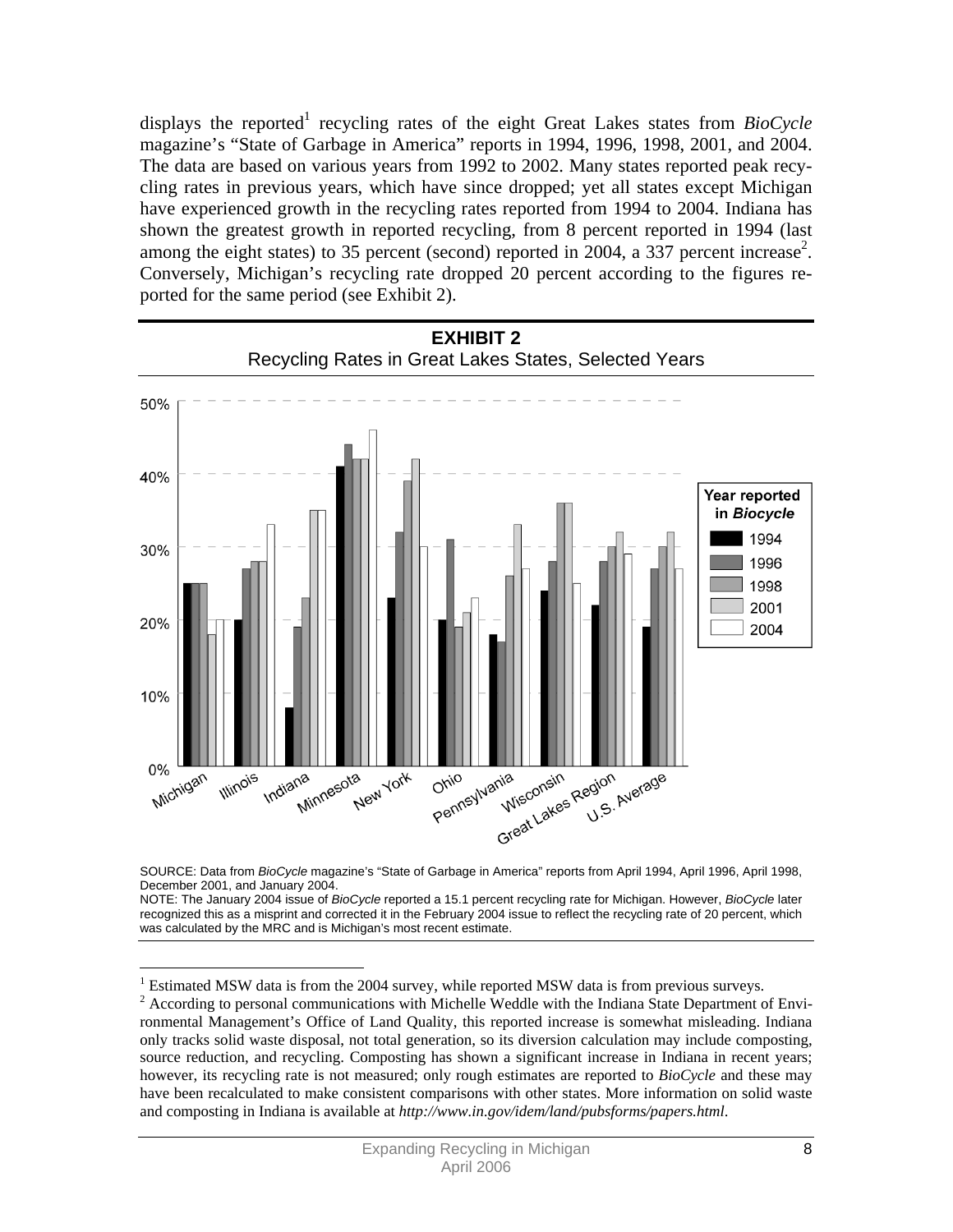Given the recycling rate, as well as census data on population figures and the total reported MSW generated, one can calculate the amount of MSW recycled on a per capita basis (see Exhibit 3). Michigan remains among the poorest performers in per capita recycling at 0.38 tons/year/person, according to the numbers reported in the 2004 "State of Garbage in America" survey. Seven of the eight Great Lakes states saw increases in per capita recycling in the last decade, including the best-performing state, Indiana, whose residents increased their recycling rate 15-fold (from 0.06 to 0.92 tons/year/person). Although Michigan's recycling rate was above the regional and national average per capita as reported in 1994, it is well below the averages for the 2004 reporting year. Ohio and New York residents' recycling rates peaked mid-decade and have now declined; yet Michigan's rate remained relatively stagnant through the 1990s.



SOURCE: Recycling data from *BioCycle* magazine's "State of Garbage in America" reports from April 1994, April 1996, April 1998, December 2001, January 2004, and February 2004. State population data for 1994–2001 figures from U.S Census Bureau. State population data for 2004 figure based on 2002 population as reported in Kaufman et al. 2004 (Ohio data based on 2001 population from U.S Census Bureau).

NOTES: Per capita recycling rate based on reported MSW generated multiplied by the recycling rate, then divided by actual Census population or population estimate for data year. The 1994 survey is based on 1993 data (Minnesota and Pennsylvania 1992); 1996 on 1994 data; 1998 on 1996 data (New York and Wisconsin 1995); 2001 on 2000 data (Pennsylvania 1999, New York 1998, and Wisconsin 1995); and 2004 on 2002 data (Ohio 2001).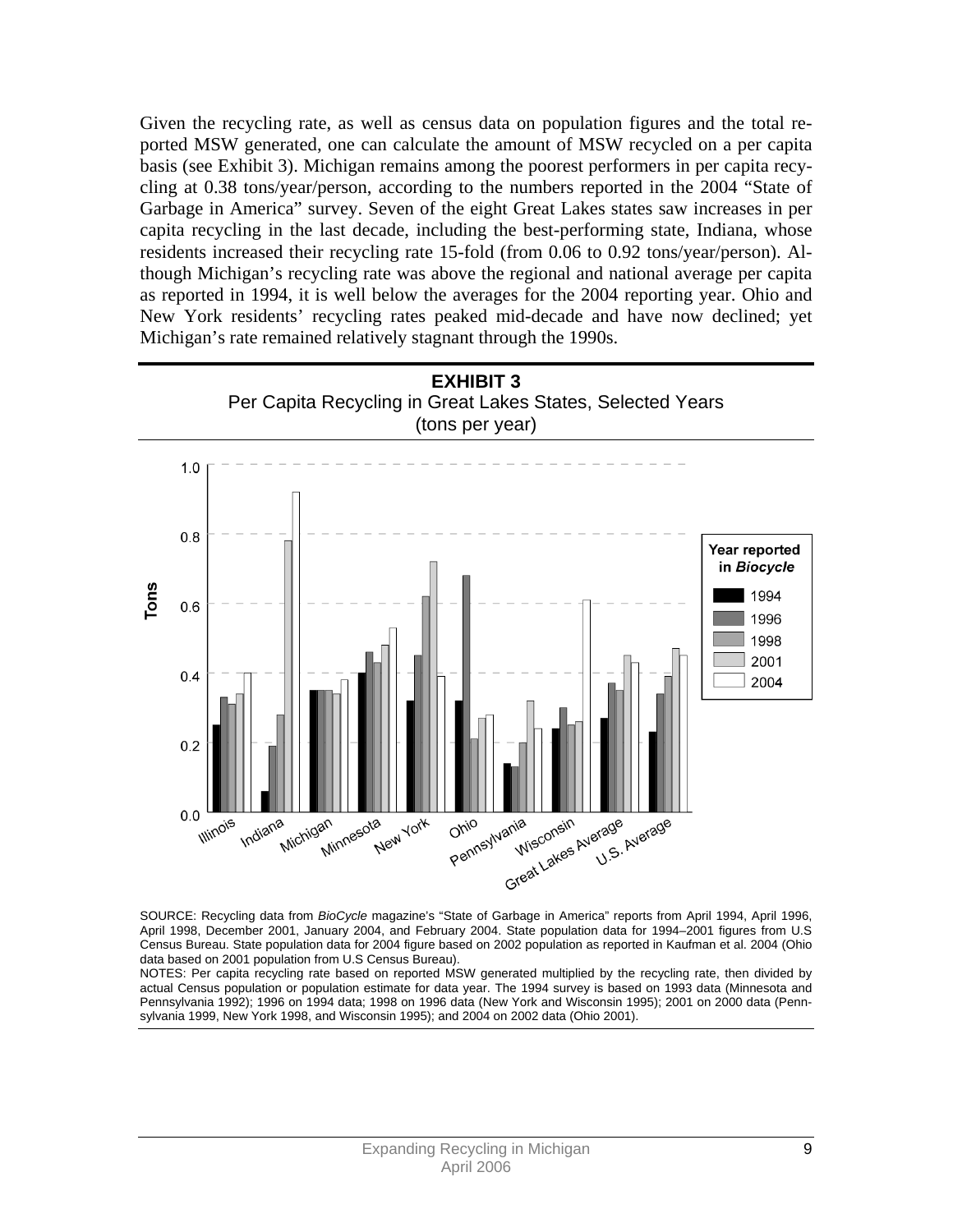## **RECYCLING PROGRAM FUNDING**

At the state level, Michigan annually allocates \$200,000 to support recycling efforts (MDEQ 2005). This funding is largely devoted to salary and support of two staff persons: the recycling coordinator, who primarily assists residential recycling and composting programs, and a recycling specialist, who primarily focuses on electronics recycling and assists industrial and commercial recycling programs. This level of program support ranks 41st nationally out of 48 states reporting and last among the Great Lakes states (see Exhibit 4).



SOURCE: MDEQ 2005, Raymond Communications 2005.

NOTES: New York reported a range of \$1–2 million, so the average was used. The seven reporting states that annually spend less on recycling than Michigan are Alaska, Kentucky, Louisiana, Montana, New Mexico, North Dakota, and Wyoming.

## **MICHIGAN RESIDENTS' ACCESS TO RECYCLING**

The 2001 MRC study that collected 1999 municipal recycling data in Michigan identified 303 communities that manage and/or operate 347 curbside programs for approximately 3,670,072 Michigan residents. The study also found that 377 communities and private businesses manage and/or operate 425 drop-off collection programs that serve approximately 5,471,053 residents (MRC 2001). The study results show only 37 percent of Michigan's population having access to curbside recycling and 55 percent having access to a drop-off location.

The lack of access to recycling opportunities is further confirmed when Michigan is compared to other Great Lakes states. Michigan ranks the lowest among the Great Lakes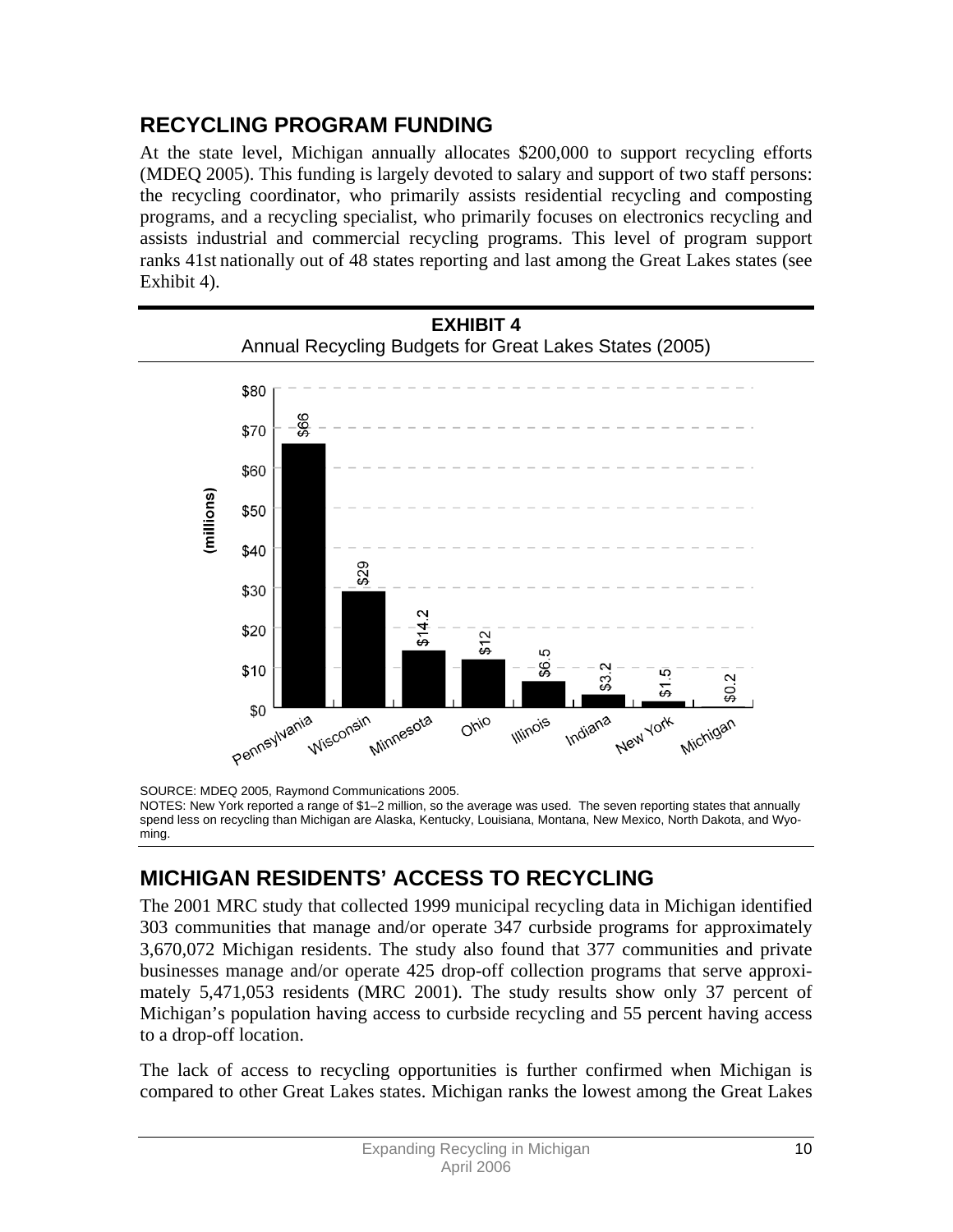states in terms of the population's access to curbside recycling programs. New York State, where 91 percent of the population has access to a curbside program, ranks the highest and is the national leader in total number of programs with  $1,500$ .<sup>3</sup> The most growth over the last decade has been in Indiana, which has increased the percentage of its population with access to curbside programs by 334 percent even though the total number of curbside programs decreased dramatically (89 fewer programs) between the 2001 and 2004 surveys. This growth in curbside access while simultaneously decreasing the number of programs may be due to the consolidation of programs along with increased efficiencies. With only 37 percent of residents having access to curbside recycling programs, Michigan is well below the regional average of 65 percent and the national average of 50 percent (see Exhibit 5).

## **RECYCLING MARKET DEVELOPMENT**

Collecting recyclable materials and keeping them out of landfills is only part of the recycling story. Recycling also involves hauling, processing, and brokering the recovered materials, as well as manufacturing and distributing products made with the recycled content. Unfortunately, Michigan is not investing in this part of the recycling cycle, either.

Michigan has no economic incentive programs to attract recycled product manufacturers to the state, does not encourage established manufacturers to convert to using recycled feedstock, does not specifically support existing Michigan-based recycled product manufacturers, and does not promote the purchase of recycled products available to the public and private sectors. Michigan businesses are currently importing recycled materials because they cannot rely on a steady supply of postconsumer materials from inside the state, largely because collection programs in Michigan are inconsistent and scattered geographically (MDEQ 2005).

There are many ways in which Michigan could capitalize on the economic and jobcreation benefits associated with creating markets for recycled products. Michigan could sustain greater markets for products containing recycled content by providing information on where recyclables are being generated in a large enough volume to attract a recycling company. In addition, the state could use its purchasing power to support markets for products containing recycled content through recycled product purchasing requirements and dedicated resources to find recycled products. Michigan could also implement a market development program for recycling, provide grants to communities for collection programs, or provide tax incentives to businesses to use recycled feedstock in manufacturing products.

 $\overline{a}$ <sup>3</sup> Based on 1998 data, as reported in the 2004 "State of Garbage in America" report.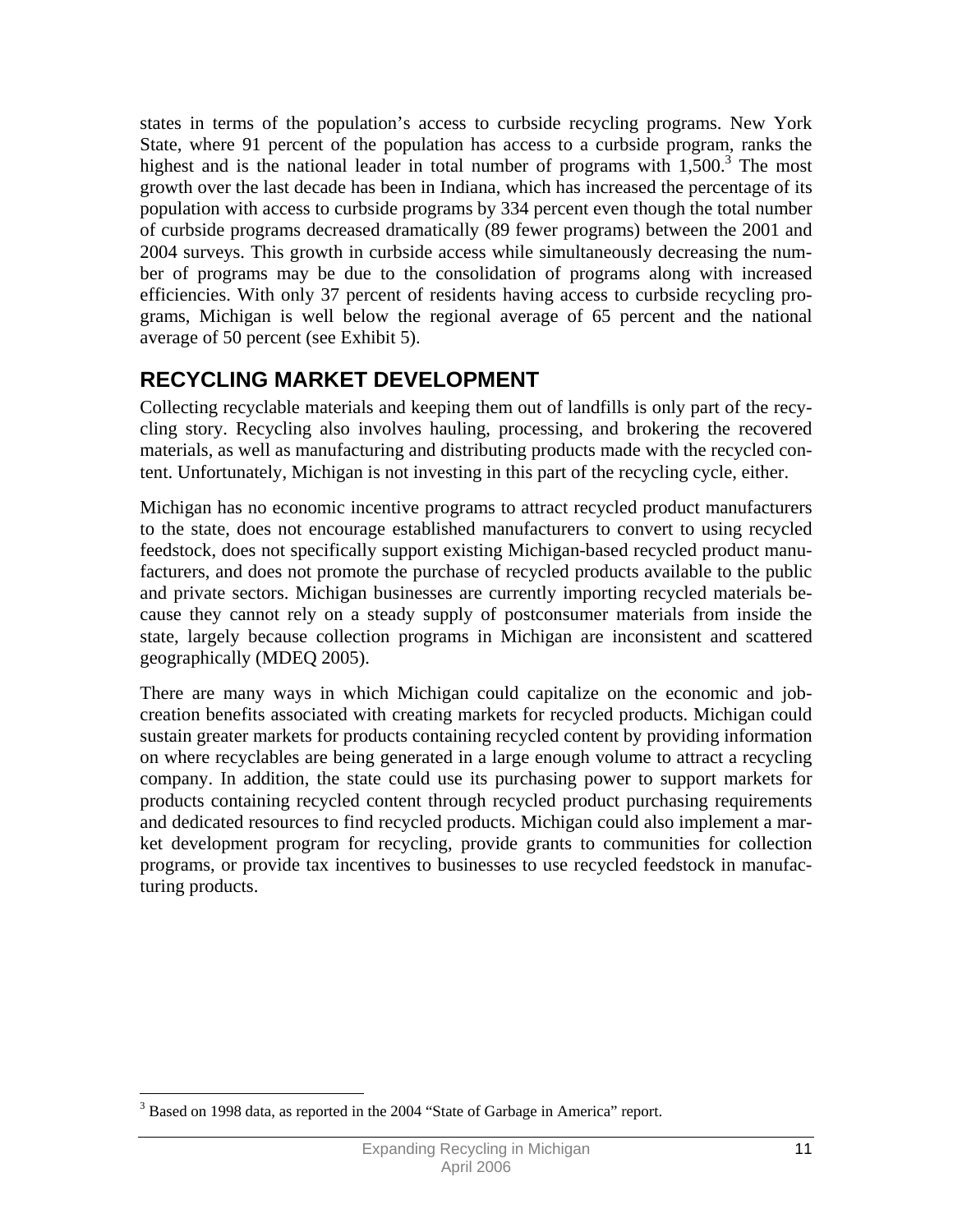

SOURCE: Recycling data from *BioCycle* magazine's "State of Garbage in America" reports from April 1994, April 1996, April 1998, December 2001, and January 2004. State population data for 1994–1998 figures from Census 1990; state population data for 2001 and 2004 figures from Census 2000. NOTE: Illinois did not report curbside recycling population figures for the 2004 survey; Ohio did not report curbside recy-

cling population figures for 2001 survey.

Other Great Lakes states have economic development programs to support recycling market development. For example, the State of Indiana levies a 50-cent/ton solid waste surcharge and allocates half of the revenue to the Recycling Market Development Program. The purpose of the program is to reduce the amount of waste deposited in Indiana landfills by strengthening the recycling infrastructure. The program challenges Indiana businesses to reduce their waste and increase reuse, recycling, and the use of recycledcontent material. Components of these programs include financial assistance, technical assistance, educational materials, and training. A grant program was added to the existing loan program in 2000.

# **PUBLIC SATISFACTION WITH RECYCLING**

In April 2005, Public Sector Consultants Inc. (PSC) conducted a telephone survey of Michigan adults to ascertain public opinion about comprehensive recycling and options for recycling funding. Respondents included a random sample of 600 Michigan adults and an oversample of 200 additional respondents to enable regional comparisons. Results based on the 600-person, random sample have a margin of error of  $\pm 4$  percent.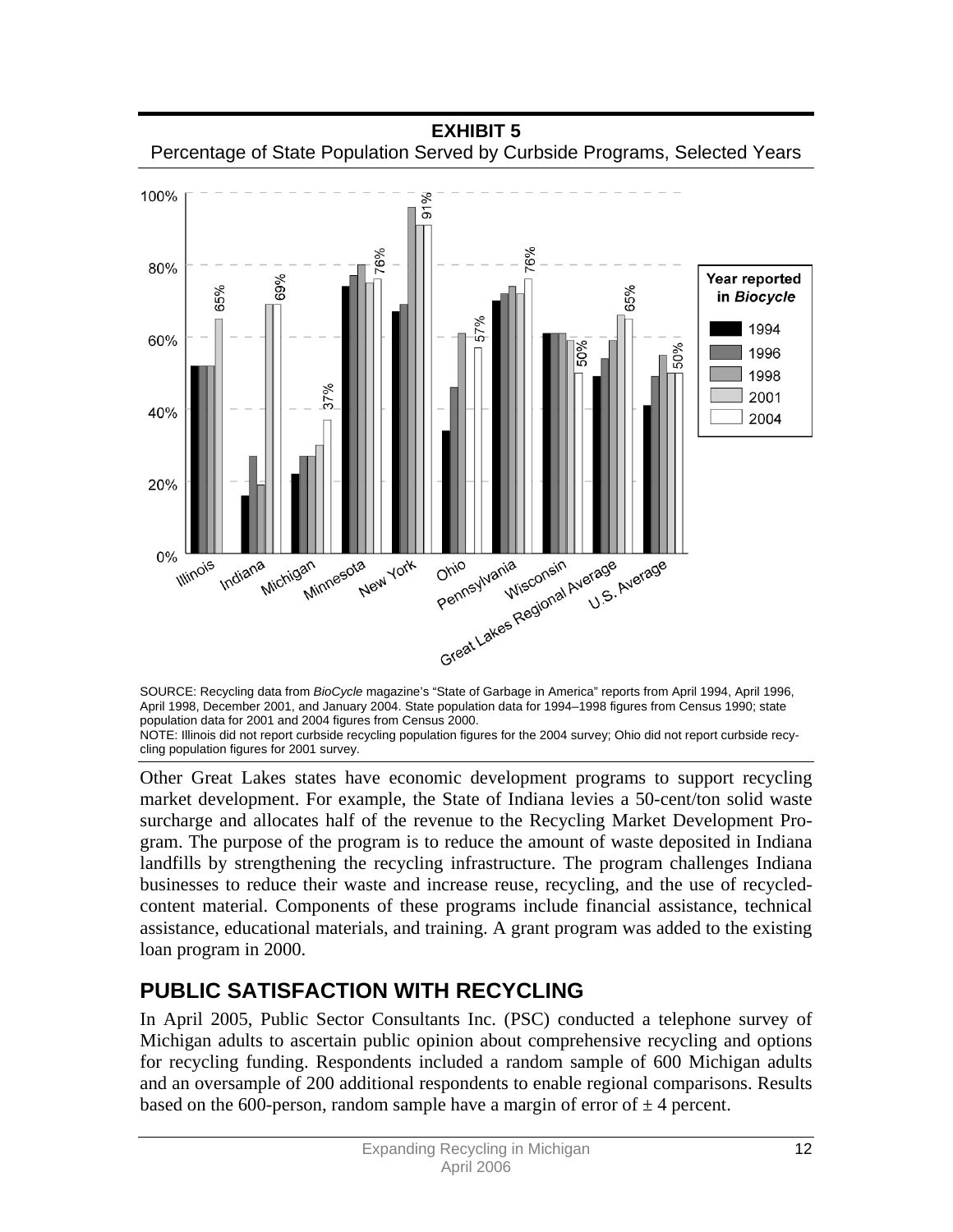Major findings include the following:

 $\overline{a}$ 

- **Most residents report having access to some type of recycling.** Eighty-five percent of respondents report some type of recycling program in their community, a figure that may be attributable to the bottle deposit law. A plurality (47 percent) indicate that curbside pickup is available; 23 percent say that drop-off locations are available; and 15 percent report that both curbside and drop-off programs are available in their communities.<sup>4</sup> Eight percent say they have no recycling service or program available to them.
- **Southeast Michigan is the best at recycling.** More than half of respondents (58 percent) in the tri-county area of Macomb, Oakland, and Wayne report recycling "all the time" (see Exhibit 6).



 **"Lack of convenience" is the most common reason for not recycling more often.** Among respondents who recycle just half the time or less often, the most common reason for not recycling more often—cited by 43 percent of respondents—is lack of convenience. Another 20 percent say they do not recycle for some other, unspecified

<sup>&</sup>lt;sup>4</sup> Readers may note that the percentage of respondents with access to curbside recycling pickup reported in this section (47 percent) is different from the percentage reported in the Michigan Residents' Access to Recycling section (37 percent). This is because the figures come from two different reports. This section reports the results of a 2005 survey of Michigan residents' perceptions of recycling. The previous section reports findings from a 2001 survey of individuals responsible for county solid waste planning/recycling officials/coordinators.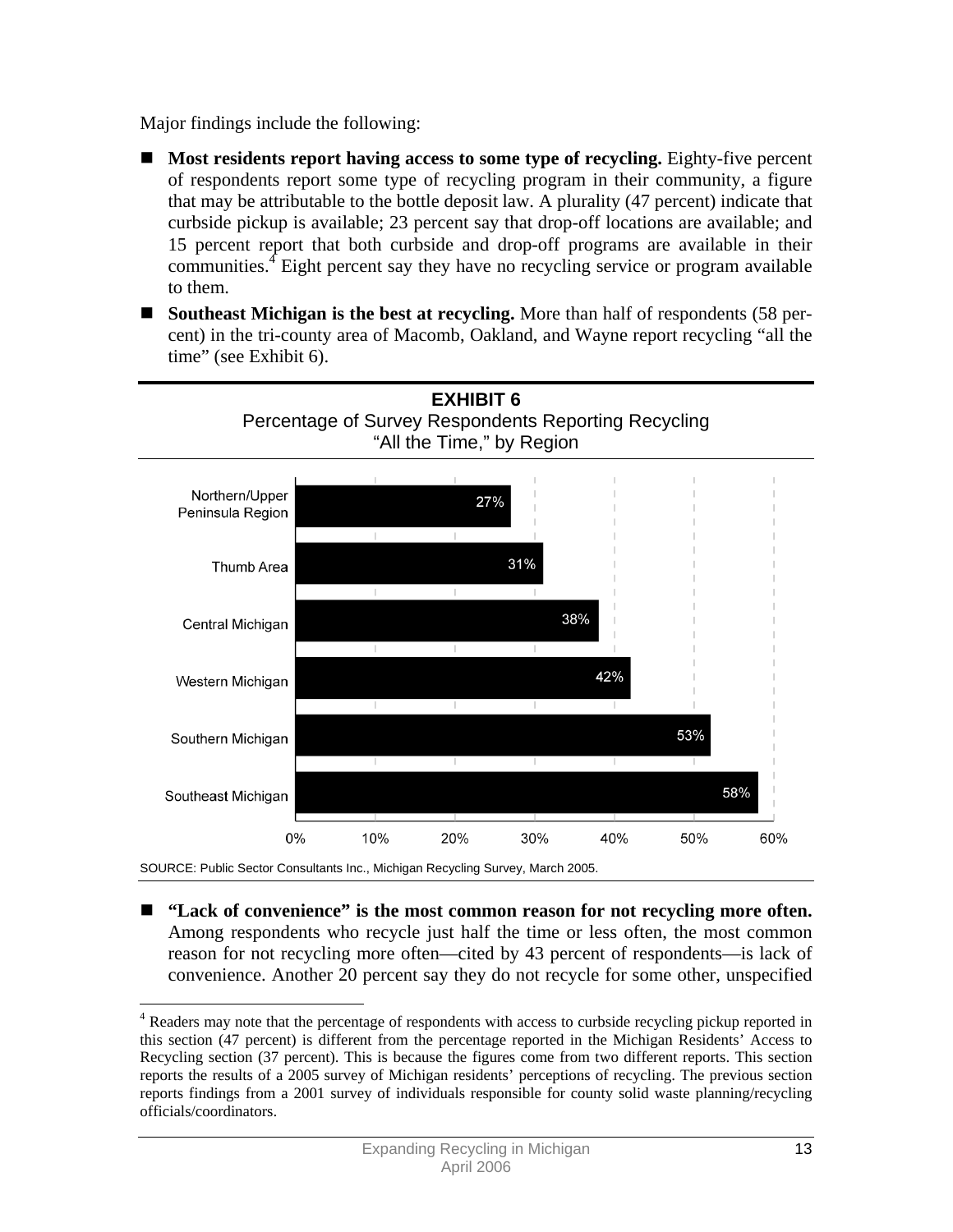reason. Thirteen percent do not recycle because of the fees they would have to pay; 11 percent say that they are "too busy" to recycle; 10 percent think that recycling is too complicated; and 3 percent have no reason for not recycling more often (see Exhibit 7).



SOURCE: Public Sector Consultants Inc., Michigan Recycling Survey, March 2005.

- **Michigan residents do not rank themselves highly when it comes to recycling.**  Just 6 percent of residents think that Michigan does an "excellent" job of recycling its solid waste. Twenty-three percent believe Michigan does a "pretty good" job, 45 percent of respondents believe Michigan does a "fair" job, and 16 percent think Michigan does a "poor" job of recycling its solid waste (see Exhibit 8).
- **Residents support the idea of comprehensive recycling in Michigan.** The public overwhelmingly supports the idea of comprehensive recycling—90 percent of respondents indicate that they are "very" or "somewhat" likely to support such a program.
- The public is willing to pay for comprehensive recycling; willingness to pay im**proves dramatically when residents understand the impact it can have on Michigan's recycling rate and landfill capacity.** More than two-thirds (67 percent) of survey respondents say they are "very" or "somewhat" likely to support funding for a comprehensive recycling program in Michigan. Being told that Michigan is last among Great Lakes states in recycling and suggesting that a comprehensive recycling program could improve Michigan's rates is the most persuasive argument for support—nearly 80 percent of respondents say that knowing this would make them "much" or "somewhat" more likely to pay for a comprehensive recycling program. Almost 75 percent of residents are more likely to support paying for comprehensive recycling when told that if current trends continue, Michigan landfills will be full within 20 years.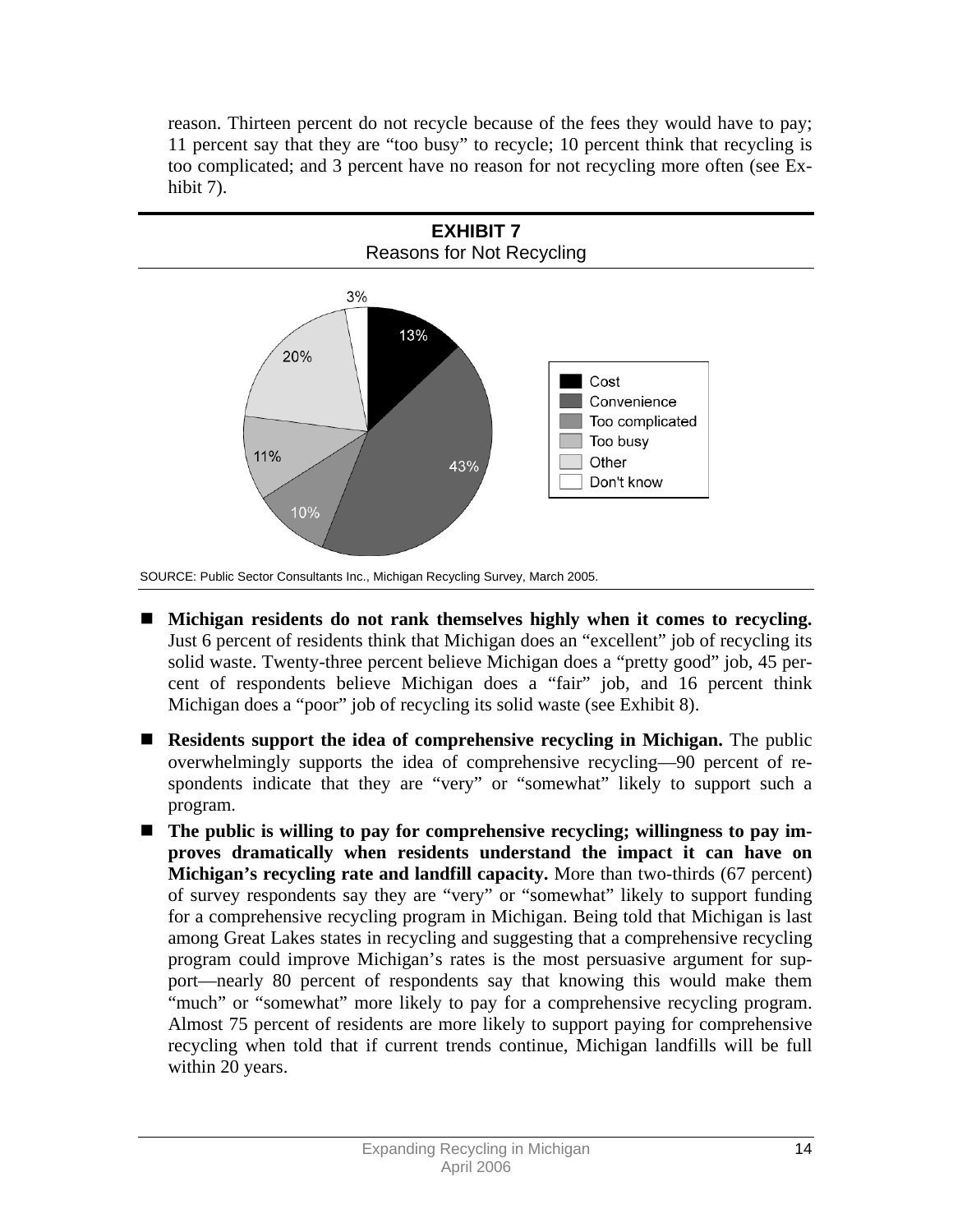**EXHIBIT 8**  Michigan Residents Rank How the State Performs in Recycling



SOURCE: Public Sector Consultants Inc., Michigan Recycling Survey, March 2005.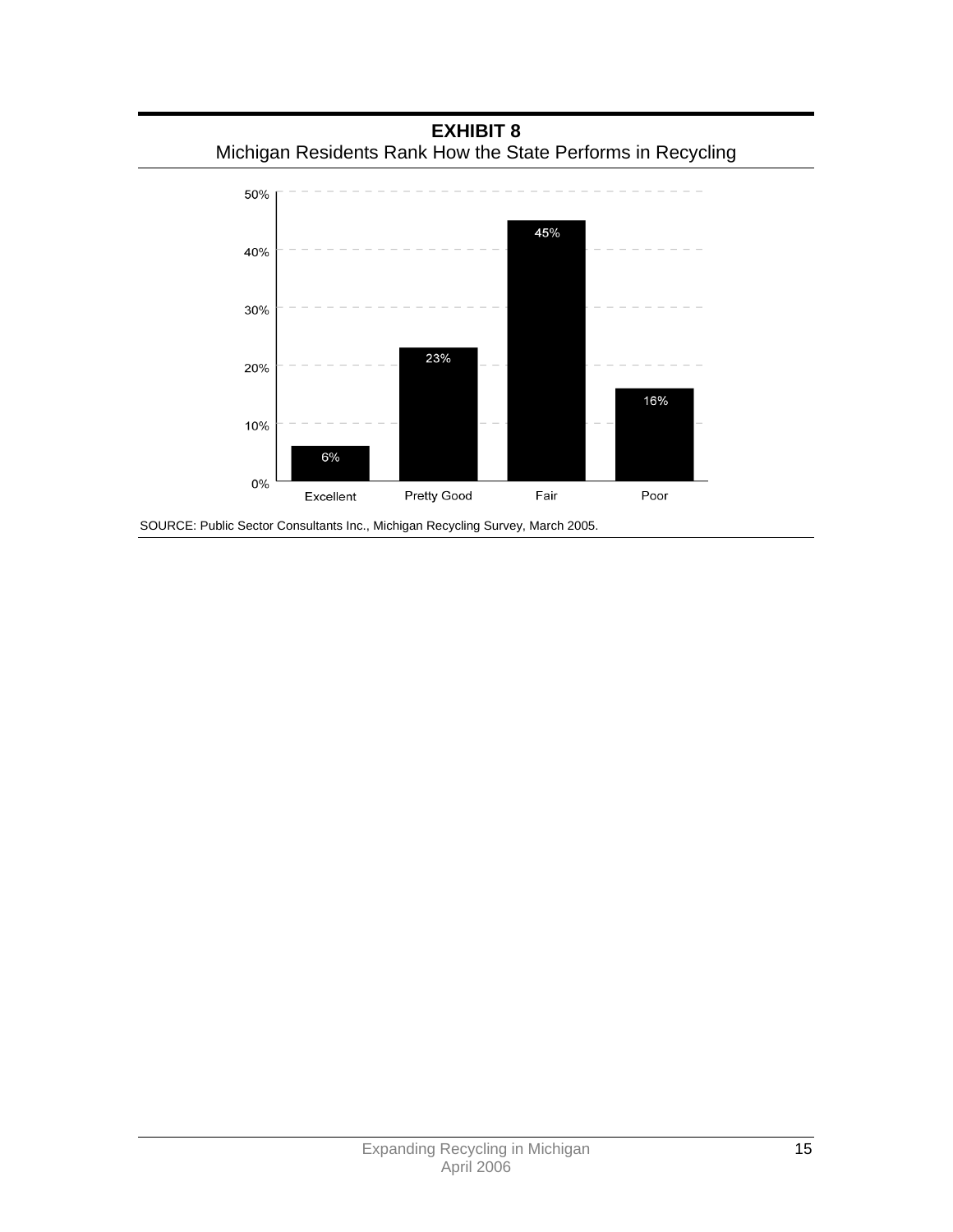Many states in the Great Lakes region and nationwide made a commitment to solid waste reduction, reuse, and recycling as preferred methods of managing solid waste over landfilling and incineration in the 1970s, '80s, and '90s. States took different approaches to meet this commitment; some set goals for waste reduction and recycling either in policy or statute, others developed innovative partnerships with the private sector. This section of the report summarizes some of the top programs in the country.

There are key elements among successful programs around the country, although there is no single answer to increasing and sustaining recycling rates; various components must work together and complement efforts in all sectors and levels of government. The states with the highest recycling rates are those that generally provide the greatest opportunity to recycle and have strong statewide solid waste and recycling policies. For example, every Oregon community with a population over 4,000 must have at least three recycling program elements available. Oregon also has many communities that must pay for their solid waste disposal, making recycling even more desirable since it is generally free.

Setting clear and sometimes ambitious local and statewide goals is important when starting a program, but providing funding and tools for communities to meet those targets will translate to the most success. Many of the model states set recycling rate goals (some mandated, others voluntary); however, some had to extend the time needed to reach them—Washington's target year for 50 percent recycling was moved from 1995 to 2007. Only a few states levied penalties for not meeting goals; many just required revised local solid waste management plans and additional analysis of existing policies and programs with state oversight. State governments that mandate recycling programs and/or provide technical and financial support to assist local governments in reaching their recycling goals have had the most success in increasing recycling in their communities.

Programs to encourage source reduction should be done in tandem with a recycling program, in order to reduce overall costs. Many states have incentives for reducing solid waste or have implemented fee structures that make it just as costly to throw garbage away as to recycle it. Iowa has a unique way of assessing tonnage fees based on planning area diversion rates, and the revenues generated from the fees fund the recycling program. New Jersey's new Solid Waste Management Plan calls for commercial product responsibility to improve the packaging and materials used in manufacturing items.

Incubating and supporting markets for recyclable materials closes the waste stream loop and can make recycling programs closer to being self-sustaining and even profitable, but only in a limited number of circumstances. Minnesota's recycling grants to communities can be used for a wide variety of activities, not only to increase recycling but also to develop markets for recycled products. Oregon requires a certain percentage of recycled content in materials purchased by the state, further supporting recycling efforts.

Finally, targeted education and recycling programs for different classes of waste generators (construction, schools, small/medium sized business, residential, state departments, etc.) is another way to maximize recycling. Each of the model states described in Exhibit 9 has different programs targeted to unique groups of recyclers because the composition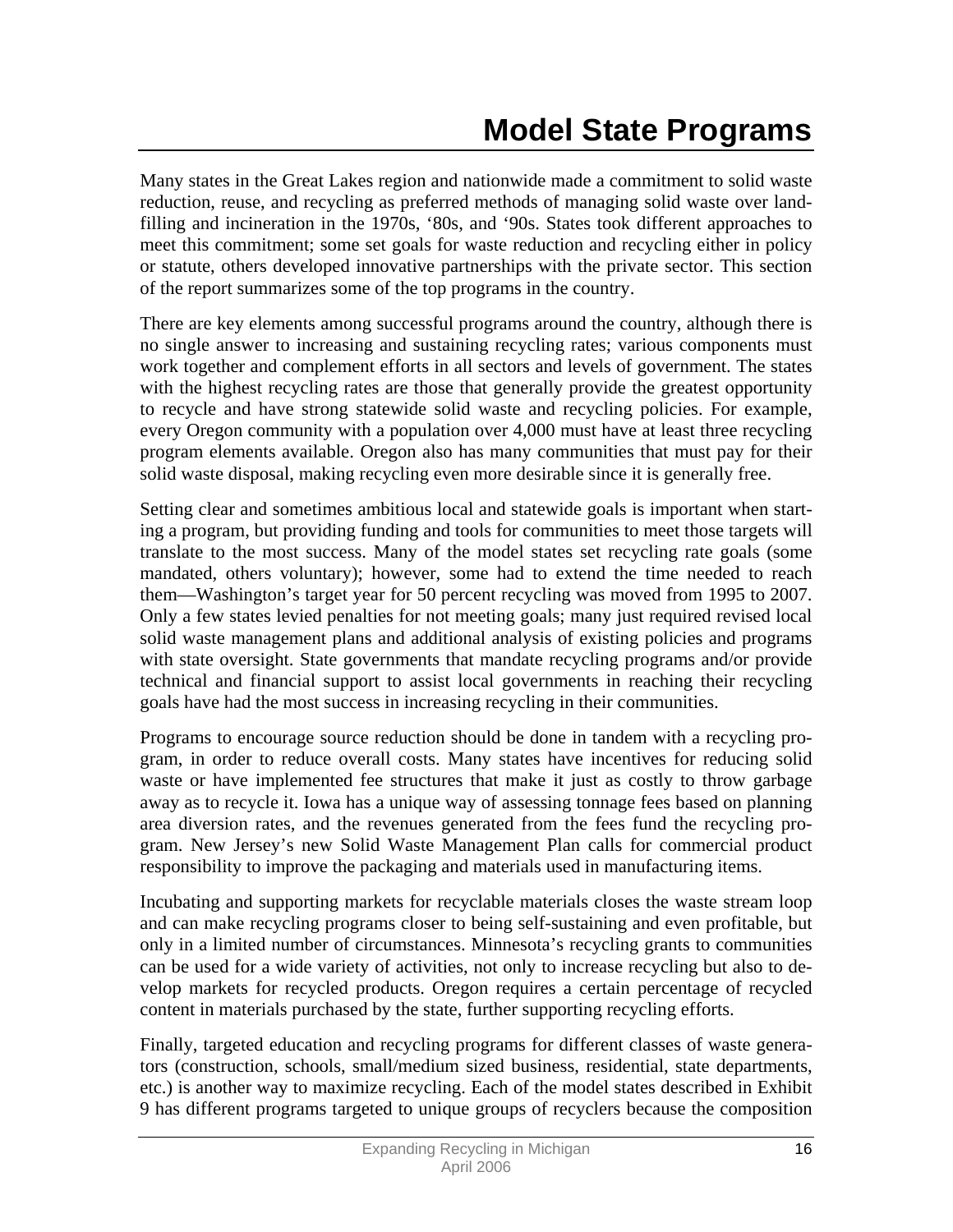of the waste generated is different (organics, wood waste, paper, etc.). New Jersey even assigns recycling goals for targeted materials, based on the class of waste generation.

|              | <b>Recycling</b><br>rate |                                                                                                                                                                                                                                                                                                                                                                                                                                                                                                                                                                                                                                                                                                                                                                                                                                                                                                                                                                                                                                                                         |
|--------------|--------------------------|-------------------------------------------------------------------------------------------------------------------------------------------------------------------------------------------------------------------------------------------------------------------------------------------------------------------------------------------------------------------------------------------------------------------------------------------------------------------------------------------------------------------------------------------------------------------------------------------------------------------------------------------------------------------------------------------------------------------------------------------------------------------------------------------------------------------------------------------------------------------------------------------------------------------------------------------------------------------------------------------------------------------------------------------------------------------------|
| <b>State</b> | (as % of MSW)            | <b>Recycling program summary</b>                                                                                                                                                                                                                                                                                                                                                                                                                                                                                                                                                                                                                                                                                                                                                                                                                                                                                                                                                                                                                                        |
| Oregon       | 48.8%                    | In 2001, Oregon's recovery goals were revised to set a 45 percent recovery<br>goal for 2005 and 50 percent recovery by 2009. Previously, legislation<br>adopted in 1991 had set a goal of 50 percent recovery by 2000. In 2002,<br>the statewide recovery rate was 46.6 percent. Under the 2001 law, each<br>county or "wasteshed" has separate recovery goals for 2005 and 2009. The<br>goals range from a low of 8 percent in 2005 and 10 percent in 2009 to a<br>high of 62 percent in 2005 and 64 percent in 2009. These goals are re-<br>quired, but if a wasteshed fails to achieve its 2005 or 2009 goal, the only<br>penalty is that the wasteshed must conduct a technical review of existing<br>policies or programs and determine changes needed to meet the recovery<br>goals. Recycling programs are funded through a tipping fee of \$1.24 on<br>every ton of waste disposed of in or exported out of the state.                                                                                                                                          |
| Minnesota    | 45.6%                    | A 1989 law set a 35 percent recycling goal by December 31, 1996, for the<br>Greater Minnesota area (outside the 7-county metro area of Minneapolis<br>and St. Paul) and a 50 percent recycling goal for the metro area. Source<br>separation plans are required for each solid waste management district. All<br>counties must provide the opportunity to recycle to residents, which means<br>they must have one recycling center available that collects four broad types<br>of materials. The county must also have curbside pickup (in cities with a<br>population of 5,000 or more) and collection centers that are convenient for<br>people to use. Individual counties have set their own goals in the planning<br>process.                                                                                                                                                                                                                                                                                                                                      |
| Iowa         | 41.7%                    | A 1988 law established a 25 percent waste reduction goal by July 1, 1994,<br>and 50 percent by July 1, 2000; 25 of 45 planning areas have met the 25<br>percent reduction goal and 5 of the 45 have reached the 50 percent reduc-<br>tion goal. Landfills are required to collect a fee on each ton of nonexempt<br>disposed waste based on their planning area's diversion goal. Planning<br>areas not meeting the 25 percent diversion goal must collect \$4.75 per ton<br>and retain \$1.45 to be used locally and remit \$3.30 to the state. Planning<br>areas exceeding the 25 percent but not meeting the 50 percent diversion<br>goal must collect \$3.65 per ton and retain \$1.45 to be used locally and re-<br>mit \$2.20 to the state. Planning areas exceeding the 50 percent diversion<br>goal must collect \$3.25 per ton and retain \$1.95 locally and remit \$1.30 to<br>the state. Waste management assistance programs and environmental<br>protection programs involving waste are financed through the portion of the<br>fee remitted to the state. |
| Missouri     | 38.9%                    | A 1990 law, SB530, established a 40 percent waste diversion goal by 1998.<br>The state increased the percentage of solid waste recovered from 10 per-<br>cent in 1990 to 26 percent in 1995 to 33 percent in 1996. In 2001, the<br>diversion rate reached 41 percent, and in 2002 the diversion rate was 43<br>percent. Diversion includes waste reduction, recycling, and composting.<br>Goal still stands at 40 percent for the state. There is no mandate to meet<br>this goal and no penalties for nonachievement. The goal has been met and<br>surpassed. The Department of Natural Resources is continuing to make<br>efforts to increase the diversion rate for the state of Missouri.                                                                                                                                                                                                                                                                                                                                                                           |
| New Jersey   | 37.9%                    | The 1992 revisions to the recycling goals in the Recycling Act established a<br>50 percent municipal solid waste recycling goal by December 31, 1995, and                                                                                                                                                                                                                                                                                                                                                                                                                                                                                                                                                                                                                                                                                                                                                                                                                                                                                                               |

#### **EXHIBIT 9**  Summary of Model State Programs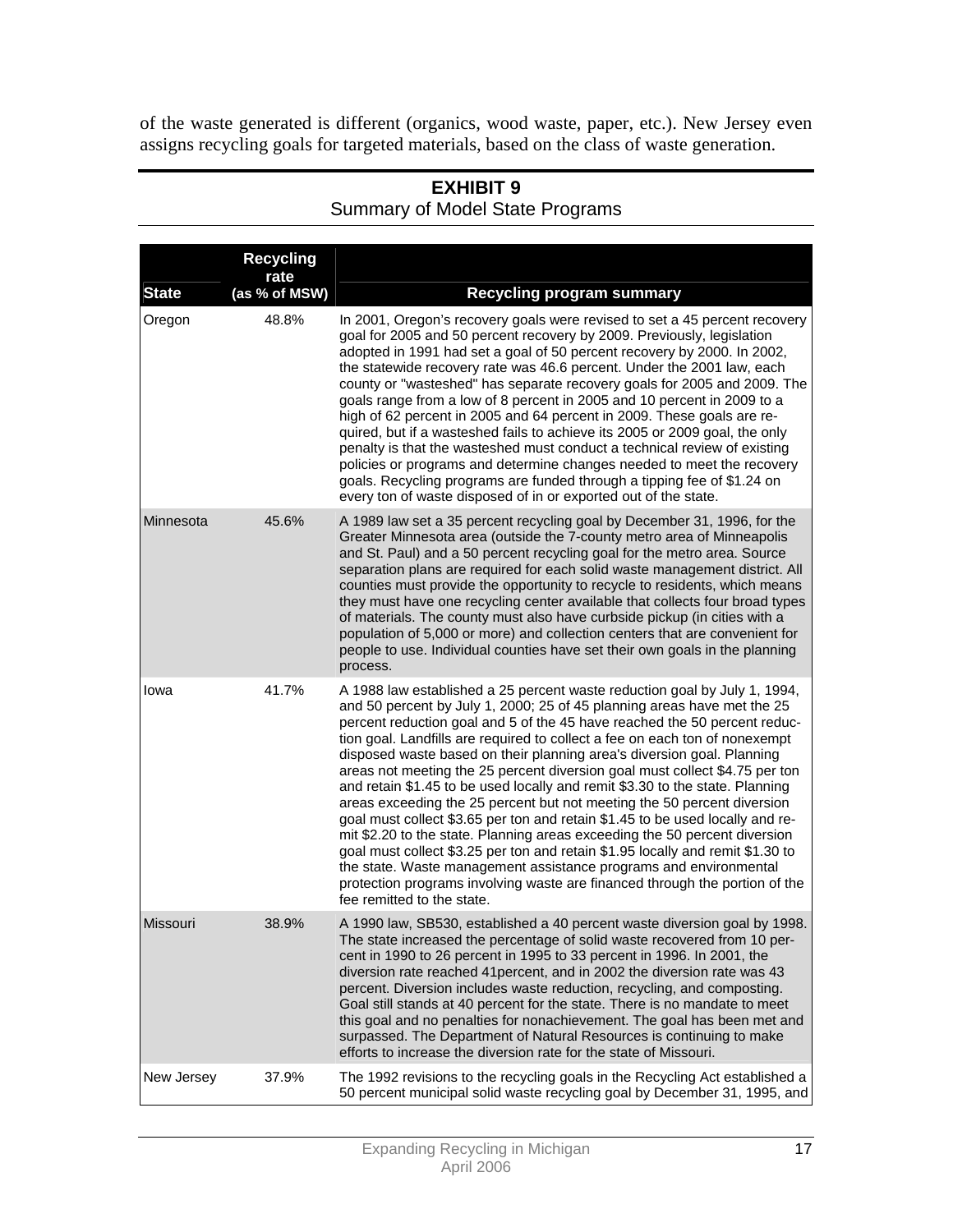| <b>State</b> | <b>Recycling</b><br>rate<br>(as % of MSW) | <b>Recycling program summary</b>                                                                                                                                                                                                                                                                                                                                                                                                                                                                                                                                                                                                                                                                                                    |
|--------------|-------------------------------------------|-------------------------------------------------------------------------------------------------------------------------------------------------------------------------------------------------------------------------------------------------------------------------------------------------------------------------------------------------------------------------------------------------------------------------------------------------------------------------------------------------------------------------------------------------------------------------------------------------------------------------------------------------------------------------------------------------------------------------------------|
|              |                                           | a 60 percent total recycling goal by December 31, 1996. The state failed to<br>meet the municipal solid waste-recycling goal of 50 percent in 1995, but did<br>meet the overall recycling goal, with a recycling rate of 61 percent in 1996.                                                                                                                                                                                                                                                                                                                                                                                                                                                                                        |
| Washington   | 34.1%                                     | A mandatory recycling goal of 50 percent by 1995 was changed to 2007.<br>Loans and grants are available to local governments for waste reduction,<br>recycling programs, composting, and education; waste tax funding goals;<br>parks, airports, and marinas separate two recycling materials; a recycling<br>litter tax now applies to by-products produced by some manufacturers and<br>food processors (1992). There is a business waste tax on trash sent to<br>landfills. Local governments cannot institute bans, but the ban on bans was<br>lifted in 1993. The state did not meet 1995 goal—all funding ended in 1995<br>but the goal still exists (year changed to 2007). The recycling rate for 2002<br>was 34.8 percent. |

SOURCE: Recycling rate is from Kaufman et al. 2004; summaries of recycling programs are from APFA 2004.

# **OREGON (RECYCLING RATE: 48.8 PERCENT)<sup>5</sup>**

A perceived shortage of landfill space, in part, led to passage of Oregon's first Opportunity to Recycle Act in 1983. This act also established solid waste management policies that recognized the environmental benefits of waste prevention, reuse, and recycling, stating that in order to conserve energy and natural resources, solid waste management should follow a hierarchy that gives preference to waste reduction, reuse, and recycling over waste-to-energy and landfilling. The 1983 act also required "wastesheds" (usually counties)<sup>6</sup> to have recycling depots and required cities with a population of more than 4,000 to provide monthly curbside recycling collection service to all garbage service customers.

Oregon's recycling activities and requirements were strengthened and broadened by the Oregon Recycling Act. The 1991 law

- $\blacksquare$  set a statewide recovery goal of 50 percent by 2000 and interim recovery goals for individual wastesheds by 1995;
- established a household hazardous waste program;
- required recycled content in glass containers, directories, and newsprint and set requirements for recycling rigid plastic containers to promote market development;
- established government procurement requirements for recycled products;
- required the Oregon Department of Environmental Quality (ODEQ) to calculate recovery rates annually to measure progress toward the 50 percent goal;

 $\overline{a}$ Executing rate noted for each state is from Kaufman et al. 2004.

<sup>&</sup>lt;sup>6</sup> A "wasteshed" is defined in Oregon law as an area of the state that shares a common solid waste disposal system, or an appropriate area in which to develop a common recycling system. For the most part, individual Oregon counties are designated as wastesheds. The two exceptions are (1) the greater Portland tricounty area, consisting of Clackamas, Multnomah, and Washington counties, designated as the Metro wasteshed and (2) Milton-Freewater, a city within Umatilla County, designated as a separate wasteshed.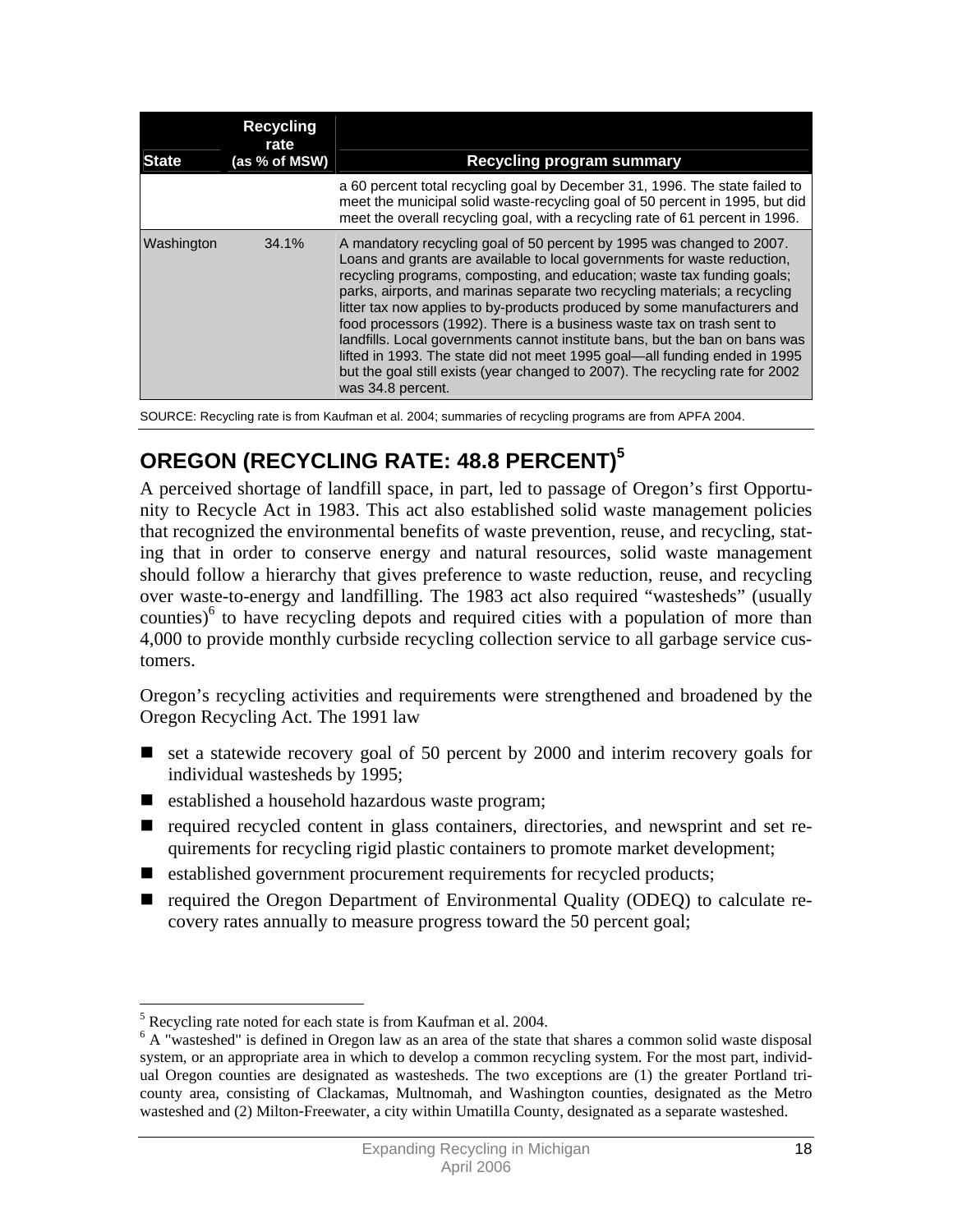- $\blacksquare$  required the ODEQ to conduct a waste composition study every other year to determine what materials are being disposed, which helps in planning local government recycling programs;
- required the ODEQ to develop a solid waste management plan; and
- required and provided funding to develop a school curriculum on recycling and waste reduction.

The law (which was modified in 1997) also established solid waste management requirements for local governments by establishing a list of recycling program elements/options. All cities with a population of 4,000 or more must provide a minimum of three recycling program elements and basic recycling education and promotion. All cities with a population of 10,000 or more must provide an additional one or two recycling program elements (depending on the activities chosen). The options include:

- Weekly residential curbside collection of source-separated recyclable materials, on the same day as garbage service. (If this program element is not implemented, a minimum of monthly curbside collection is still required.) Local governments must also give notice to each person of the opportunity to recycle and encourage source separation of recyclable materials through an education and promotion program
- An expanded recycling education and promotion program, which includes, among other things, recycling collection promotion directed at residential and commercial solid waste service customers and generators at least four times a year
- **Provision of at least one durable recycling container directly to each residential col**lection service customer
- Recycling collection service provided to multifamily dwelling complexes having five or more units
- Residential yard debris collection program for collection and composting of residential yard debris
- Regular, on-site collection of source-separated, principal recyclable materials from commercial generators
- Establishment of an expanded system of recycling depots that are conveniently located for the population served
- Garbage collection rates established as a waste reduction incentive, including a "minican" option at a substantially reduced rate
- A collection and composting program for commercial and institutional food waste, nonrecyclable paper, and other compostable waste

In addition, the act created a funding mechanism for recycling programs through a tipping fee of \$1.24 on every ton of waste disposed in or exported out of the state. These funds are used to support the ODEQ Solid Waste Program's staff and a grant program for local government recycling and solid waste prevention or reduction projects. Since the first grant round in 1991, the ODEQ has awarded 230 grants totaling \$4,513,286. Awards for 2005 have not yet been announced to the public, but ODEQ anticipates allocating \$225,000 in grants to successful communities (ODEQ 2005).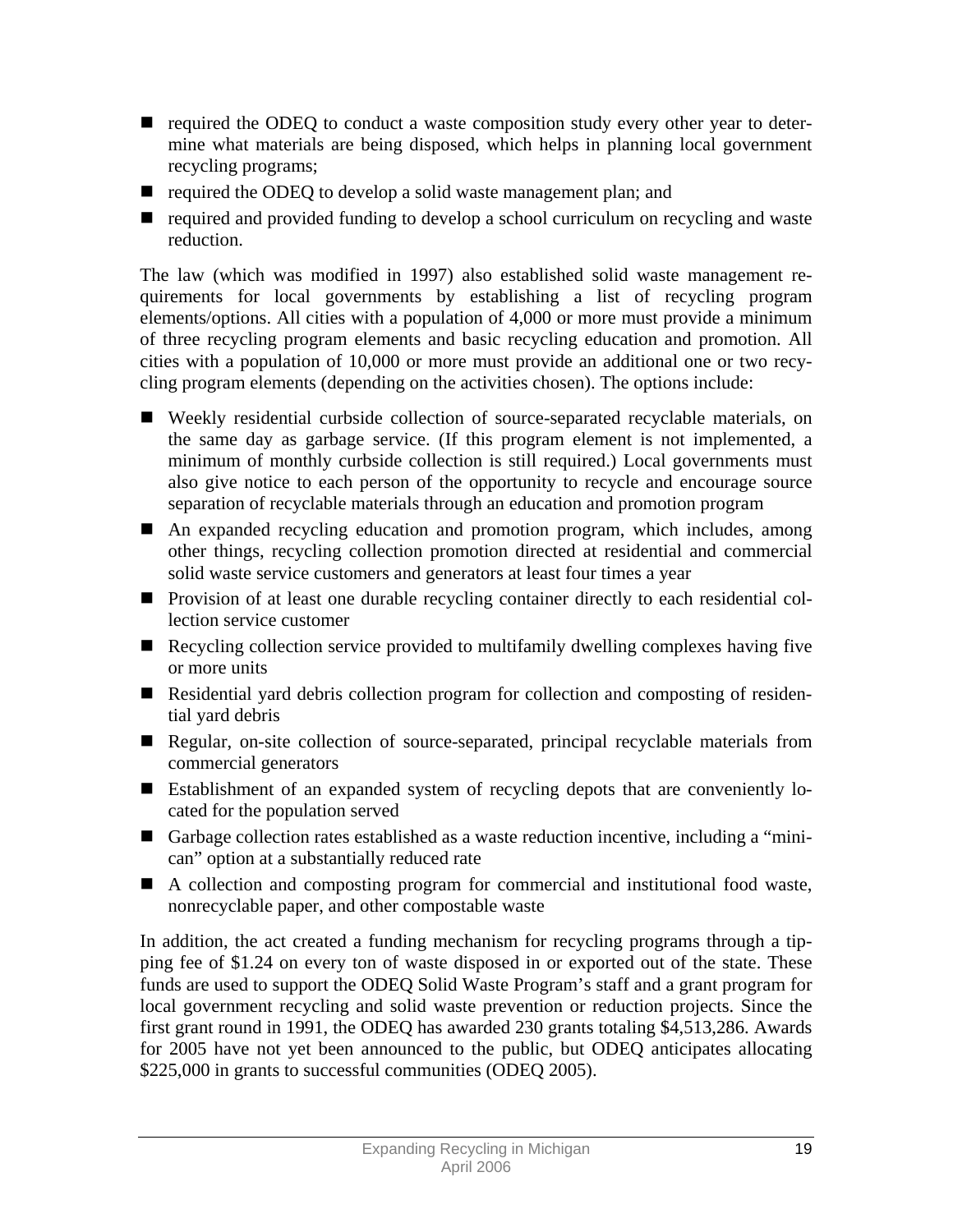It is important to note that the funds collected through tipping fees are not generally used to subsidize local recycling efforts. Funding for curbside collection programs in Oregon comes from the garbage service customers themselves. Local governments rarely provide the recycling or garbage service directly in Oregon, and few provide any subsidy for recycling. Instead, franchised garbage haulers provide garbage pick-up service, including curbside recycling, and directly bill their customers for the associated costs.

In 1997, the Oregon Legislature expanded that state's resource recovery efforts beyond recycling by creating a program that allowed wastesheds to earn 2 percent credits (up to 6 percent total) toward their resource recovery rate for establishing and maintaining programs in waste prevention (such as pay-as-you-throw [PAYT] programs), reuse, and backyard composting.

Oregon did not meet its 50 percent resource recovery goal in 2000, so the goal was revised in 2001 to 45 percent by 2005 and 50 percent by 2009 (Oregon's 2004 recovery rate was 48.8 percent). To help meet the statewide recovery goals, each wasteshed was given a new recovery goal for 2005 and 2009. The goals range from a low of 8 percent in 2005 and 10 percent in 2009 to a high of 62 percent in 2005 and 64 percent in 2009. These goals are required, but if a wasteshed fails to achieve its 2005 or 2009 goal, the only penalty is that the wasteshed must conduct a technical review of existing policies or programs and determine changes needed to meet the recovery goals (ODEQ 2003).

# **MINNESOTA (RECYCLING RATE: 45.6 PERCENT)**

Minnesota's model legislation, commonly referred to as SCORE (based on the recommendations of the Governor's Select Committee on Recycling and the Environment), was adopted in 1989 as part of Minnesota's Waste Management Act. This set of laws initiated a stable source of state revenues to build comprehensive waste reduction and recycling programs. Goals for recycling and waste reduction were set for Minnesota counties. By 1996, counties outside of the metropolitan area (the seven-county metro area of Minneapolis and St. Paul) were required to recycle 35 percent (by weight) of total MSW; metropolitan counties have a goal of 50 percent. Each county is required to submit for approval its recycling implementation strategy, which must

- $\blacksquare$  be consistent with the approved county solid waste management plan,
- $\blacksquare$  identify the materials that are being and will be recycled in the county to meet the goals under this section and the parties responsible and methods for recycling the material,
- $\blacksquare$  provide a budget to ensure adequate funding for needed county and local programs and demonstrate an ongoing commitment to spending the money on recycling programs, and
- include a schedule for implementing recycling activities needed to meet the goals.

The legislation also addressed the consequences for not meeting the interim and final goals by their deadlines. A county failing to meet the goals must, at a minimum, notify county residents of the failure to achieve the goal and why the goal was not achieved and provide county residents with information on recycling programs offered by the county. Based on continued monitoring, the director can recommend legislation to establish man-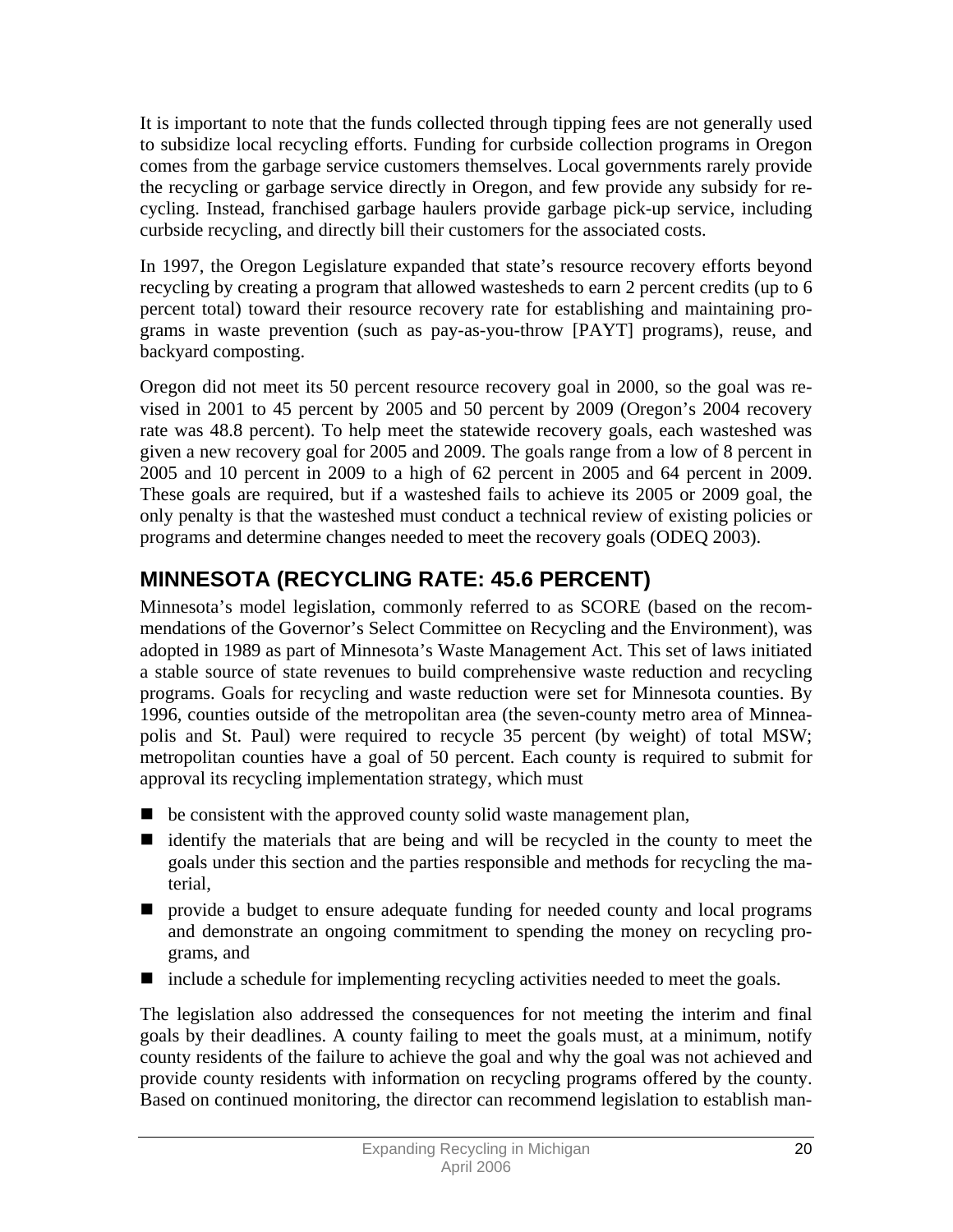datory recycling standards and to authorize the director to mandate appropriate solid waste management techniques designed to meet the standards in those counties that are unable to meet the goals.

Minnesota boasts the third best recycling rate in the nation (Kaufman et al. 2004) due to the level of participation by its residents and businesses, along with comprehensive recycling programs at the city and county levels—programs funded by local government and state revenues. According to the most recent report of SCORE programs in 2003, the statewide recycling rate is now at 46.5 percent, and counties outside the metropolitan area have greatly exceeded their legislative goal, recycling 46.7 percent of MSW. According to Rust et al. (2004), "Since the SCORE legislation was enacted in 1989, Minnesota's statewide recycling rate has climbed by 24 percentage points."

In 2003, Minnesota counties spent over \$49 million for SCORE-related programs, an increase of more than \$2.5 million, or 5 percent, from 2002. Continued funding commitments from the legislature and significant investments at the local level provide the funding these programs require, although this support has dwindled in recent years due to state cutbacks and budget reductions at the local level. State tax revenue is passed to the county level in the form of annual block grants, and counties have fairly broad discretion as to how to spend their block grants and local matching funds—source reduction, recycling, market development, management of problem materials, waste education, litter prevention, technical assistance to ensure proper solid waste management, and waste processing (Minn. Stat. § 115A.55).

The Office of Environmental Assistance (OEA) provided \$11.2 million to eligible counties in calendar year 2003 and \$12.5 million in 2004, although the most recent figure is still \$1.6 million per year less than in previous years (1992–2001). Between 1993 and 2003, overall SCORE expenditures increased by 20 percent. These increases were funded entirely at the local level by counties and cities through use of general revenue, special assessments, or other sources of revenue. Each county is required to match the funding from the legislature with a local contribution of at least 25 percent. In 2003, counties contributed 11 times this match, spending over \$35 million of county funds toward SCORErelated activities. This investment is in addition to undocumented dollars spent by other local units of government such as cities and townships on programs including recycling, household hazardous waste collection, and waste education.

Some counties faced with budget reductions are closing down recycling centers or limiting the types of materials they collect, despite the evidence of the economic value of the recycling industry. Rural programs in particular are having continued challenges getting materials to distant markets. The OEA's strategic objective is to continue efforts to expand Minnesota's secondary markets, increase recycling employment to 9,600 jobs, and to grow the industry overall by 20 percent in the next ten years.

# **IOWA (RECYCLING RATE: 41.7 PERCENT)**

Iowa passed the Waste Volume Reduction and Recycling Act in 1989. This law initiated sweeping changes to Iowa's overall waste management systems. The changes were driven by two waste volume reduction goals established in the law: to reduce the waste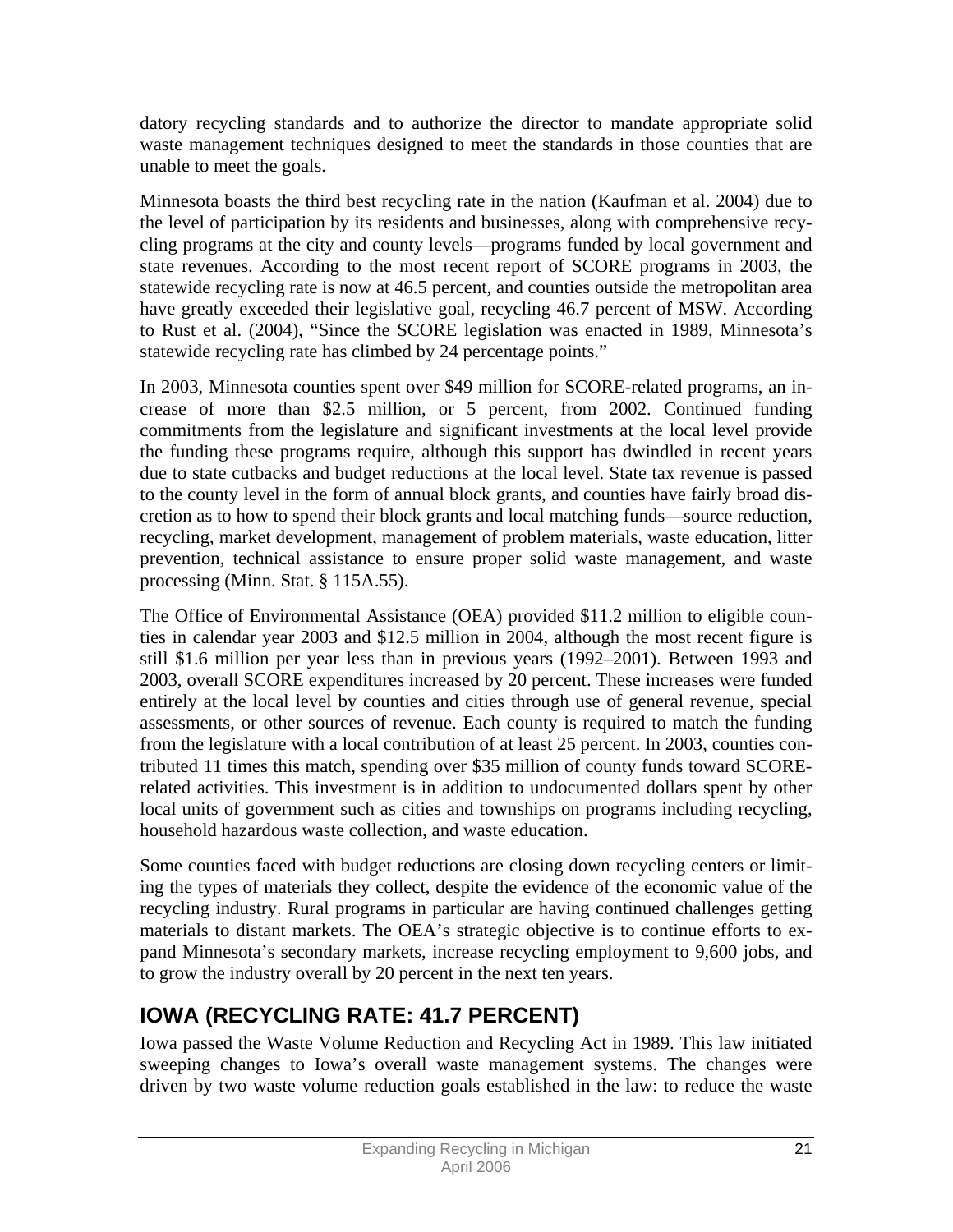stream existing as of July 1, 1988, by 25 percent by July 1, 1994, and by 50 percent by July 1, 2000.

To assist in attaining these goals, Iowa law provides for the imposition and use of a state solid waste tonnage fee. Landfills are required to collect a fee on each ton of nonexempt disposed waste based on the area's progress toward meeting the state's 25 and 50 percent waste diversion goals. Planning areas not achieving the 25 percent diversion goal must collect \$4.75 per ton, retain \$1.45 to be used locally, and remit \$3.30 to the state. Planning areas exceeding the 25 percent goal and not meeting the 50 percent diversion goal must collect \$3.65 per ton and retain \$1.45 to be used locally and remit \$2.20 to the state. Planning areas exceeding the 50 percent diversion goal must collect \$3.25 per ton, retain \$1.95 locally, and remit \$1.30 to the state. Both reductions in the tonnage fee are taken from the portion of the tonnage fees that would have been allocated to fund alternatives to landfills (Iowa Legislature 2005).

Waste management assistance programs and environmental protection programs involving waste—including developing and implementing demonstration projects for landfill alternatives and initiatives to encourage composting and tire, electronics, and appliance recycling—are financed through the portion of the fee remitted to the state.

Of the 47 solid waste planning areas in Iowa, 22 have met the 25 percent reduction goal and 5 have met the 50 percent reduction goal (APFA 2004).<sup>7</sup> The 20 planning areas that have failed to meet the state's 25 percent waste volume reduction and recycling goal must implement strategies to improve waste reduction and recycling efforts. Strategies include educational and promotional campaigns to inform residents and businesses of the manner and benefit of recycling, reusing, and purchasing products made of recycled content. In addition, a penalty of 50 cents per ton of waste landfilled must be paid to the state until the planning area can demonstrate that it has attained the 25 percent waste reduction and recycling goal. No more than once per fiscal year, planning areas may submit a written request to the Department of Natural Resources to have their progress toward the goal calculated. Finally, planning areas are also are required to charge residents for the amount of waste being disposed of, rather than just a flat rate fee (PAYT). This type of program is currently in place in 557 Iowa communities.

Iowa has the fifth highest recycling rate nationwide at 41.7 percent. This is due, in part, to the above measures, aided by Iowa's bottle deposit law (five cents on all carbonated and alcoholic beverages) and the fact that curbside recycling is available in approximately 650 communities (out of a total of  $950$ ).<sup>8</sup>

# **MISSOURI (RECYCLING RATE: 38.9 PERCENT)**

 $\overline{a}$ 

During the late 1980s, the State of Missouri began shifting its policy focus from simply collecting and disposing waste to reducing waste and finding alternatives to disposal (MDNR 1999). In 1989, then Governor John Ashcroft announced the Missouri Policy on

 $<sup>7</sup>$  Information updated in a personal communication from Jeff Geerts, Program Planner, Iowa Department</sup> of Natural Resources, December 19, 2005.

<sup>&</sup>lt;sup>8</sup> Personal communication from Jeff Geerts, Program Planner, Iowa Department of Natural Resources, December 19, 2005.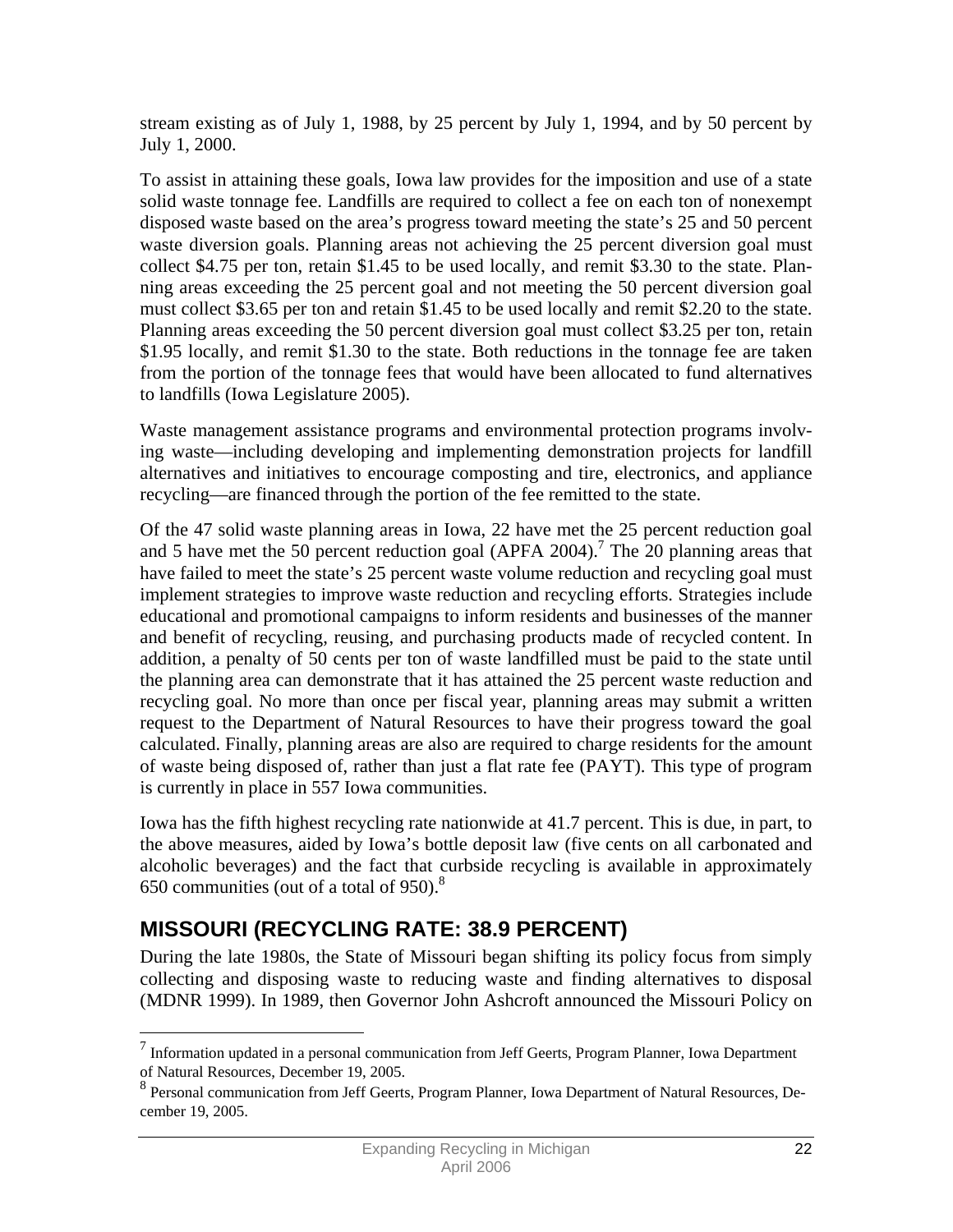Resource Recovery. This policy directed state and local government to apply the integrated waste management hierarchy, which encourages (1) reduction of waste, (2) reuse, recycling, and composting of waste, (3) recovery and use of energy from waste, and (4) incineration or waste disposal. This policy influenced legislation that passed in 1990 to amend the Missouri Solid Waste Management Law (Senate Bill 530), which recognized the importance of the hierarchy and incorporated many of its concepts. The amendments

- $\blacksquare$  set a goal to divert 40 percent of the waste stream from landfill disposal;
- created 20 solid waste management districts across the state to help cities and counties work cooperatively in the development of local recycling services;
- required that solid waste management district plans address recycling services for both rural and urban communities;
- levied a landfill \$2.11 per ton fee to create the Solid Waste Management Fund and designated the fund's distribution for
	- recycled products market development grants;
	- solid waste reduction, recycling collection and processing, composting, informational activities, market development, and research and development grants;<sup>9</sup>
	- solid waste management district operating funds assistance and district grants;<sup>10</sup>
	- reduction of illegal dumps;
	- statewide education and training in solid waste management, among other incentives; and
- required the Missouri Department of Natural Resources to
	- create and distribute planning guidance and informational and educational materials that relate to recycling,
	- develop markets for recyclables to help develop a sustainable infrastructure, and
	- provide technical assistance to public and private sectors; and
- minimized regulatory requirements for recycling facilities.

Of the 600 communities surveyed, 358 communities have recycling services, including 198 with curbside collection. The curbside service is operated by the municipality in 32 cities. Another 94 communities contract with private haulers to provide curbside service. The remaining communities are served by 194 private haulers, nine nonprofits, and one solid waste management district. Drop-off services can also be public or private. Of the 253 communities with drop-off recycling, 102 are operated by municipalities and 13 by counties. In 35 cities, the local government contracts with a private business to operate the service. Drop-off collection sites are also provided by 174 private businesses, 51 nonprofits and one district. Many of the recycling services in Missouri manage sourceseparated recyclables. Over half of the curbside programs use a type of commingled collection, in which several types of recyclables may be placed in the same bin or bag for

 $\overline{a}$ 

<sup>&</sup>lt;sup>9</sup> Since 1993, 324 grant projects have been completed, with a disbursement of approximately \$20.8 million and a reported diversion from Missouri landfills of 334,565 tons (MDNR 2005).

 $10$  Since 1993, \$44.9 million have been disbursed (MDNR 2005).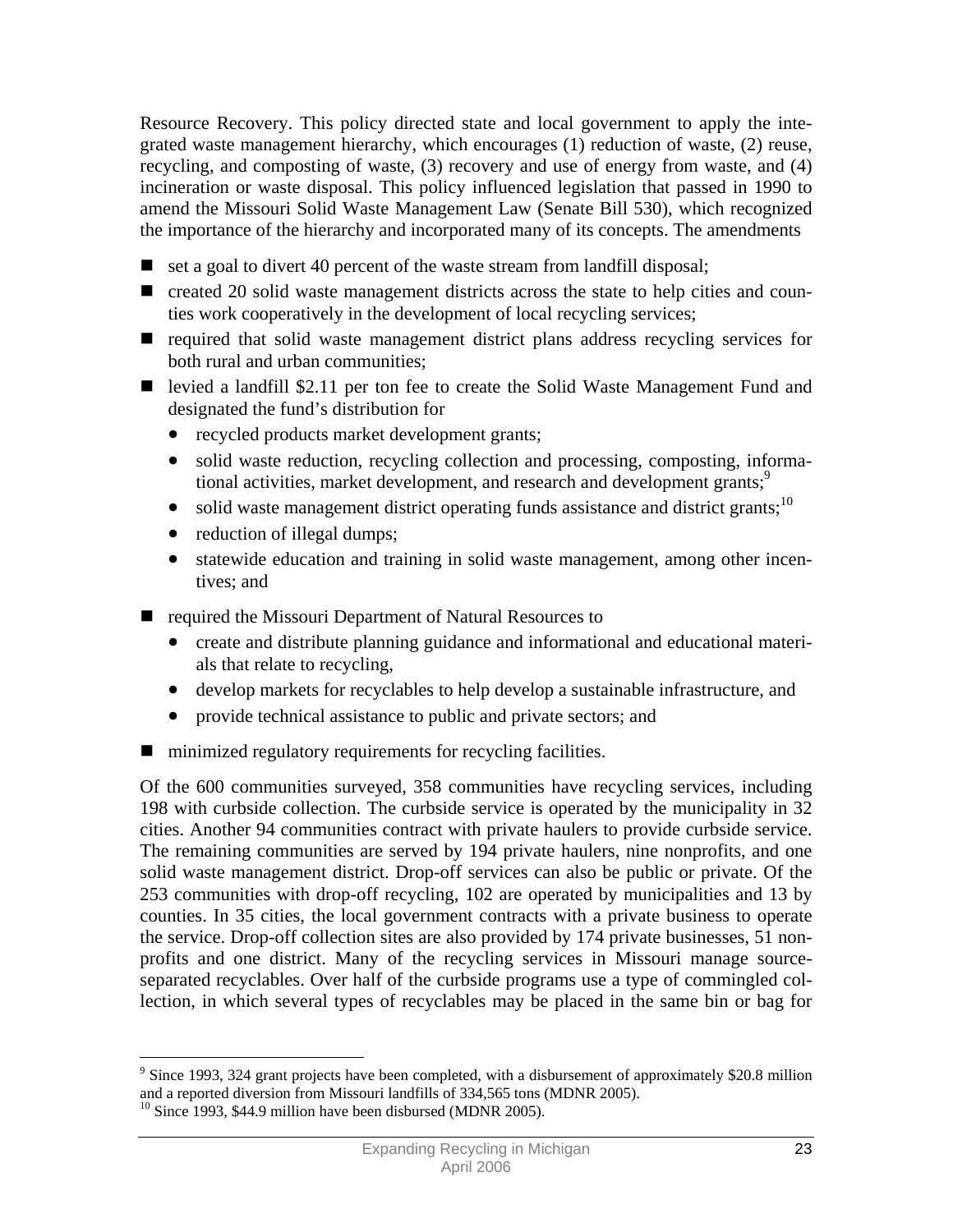pick-up. Since these commingled recyclables are kept separate from mixed solid wastes, they can be easily sorted at a recycling center for processing and transport.

# **NEW JERSEY (RECYCLING RATE: 37.9 PERCENT)**

While the State of New Jersey has shown a recent dip in its recycling rate, the state has reaffirmed its commitment to sound solid waste management and recycling by bringing together a diverse group of experts for a "Reinvigorating Recycling Workgroup," while at the same time drafting a 2006 update to the State Wide Solid Waste Management Plan (last updated in 1993). In December 2005, the work group presented "short-term" recommendations for increasing recycling rates in the state, including:

- Development of a new "branded" recycling message
- An analysis of the current method for reporting recycling activity to the department
- Increasing the involvement of the waste-hauling industry in providing recycling opportunities, especially for small and medium-sized businesses
- $\blacksquare$  Increasing the level of enforcement of recycling mandates
- Rebuilding support for recycling at the local government level

This work group will continue to work on these and other issues related to recycling.

The updated 2006 State Wide Solid Waste Management Plan (SSWMP) provides the framework for the collection, transportation, and disposal of solid waste in the state, outlining the responsibilities of municipal, county, and state governments. The 21 counties and the New Jersey Meadowlands District are responsible for the development of plans for disposal facility siting and recycling, subject to state review, while municipalities are responsible for the collection and disposal of solid waste in accordance with those county plans. Past revisions of the SSWMP have included various programs for financial assistance to local governments that have since ended; the most recent version of the plan recommends the reestablishment of financial assistance, especially in the area of recycling.

The state calculates that an additional 1.7 million tons of material recycled from the waste stream is necessary to achieve its goal of a 50 percent recycling rate. The SSWMP outlines the target tonnage for each county, as well as the target for each form of recyclable material. In addition, the plan identifies specific classes of generators (schools, multifamily housing, small and medium-sized businesses) that need to be focused on to expand recycling of targeted materials. Each county must adopt a new plan by the end of 2006 in order to meet these goals. Tipping fees (generally \$60–80 per ton) have not been sufficient to cover the debt associated with building the long-term solid waste facilities necessary, so the state appropriated \$80 million over four years (FY 1998–2001) to provide a "safety net" to subsidize county debt service payments for solid waste. The amount of county solid waste debt assistance (through December 2003) totaled more than \$264 million, with another \$107 million of forgiven loans that were approved through a statewide vote in 1998. The outstanding debt equaled more than \$931 million at the end of 2003.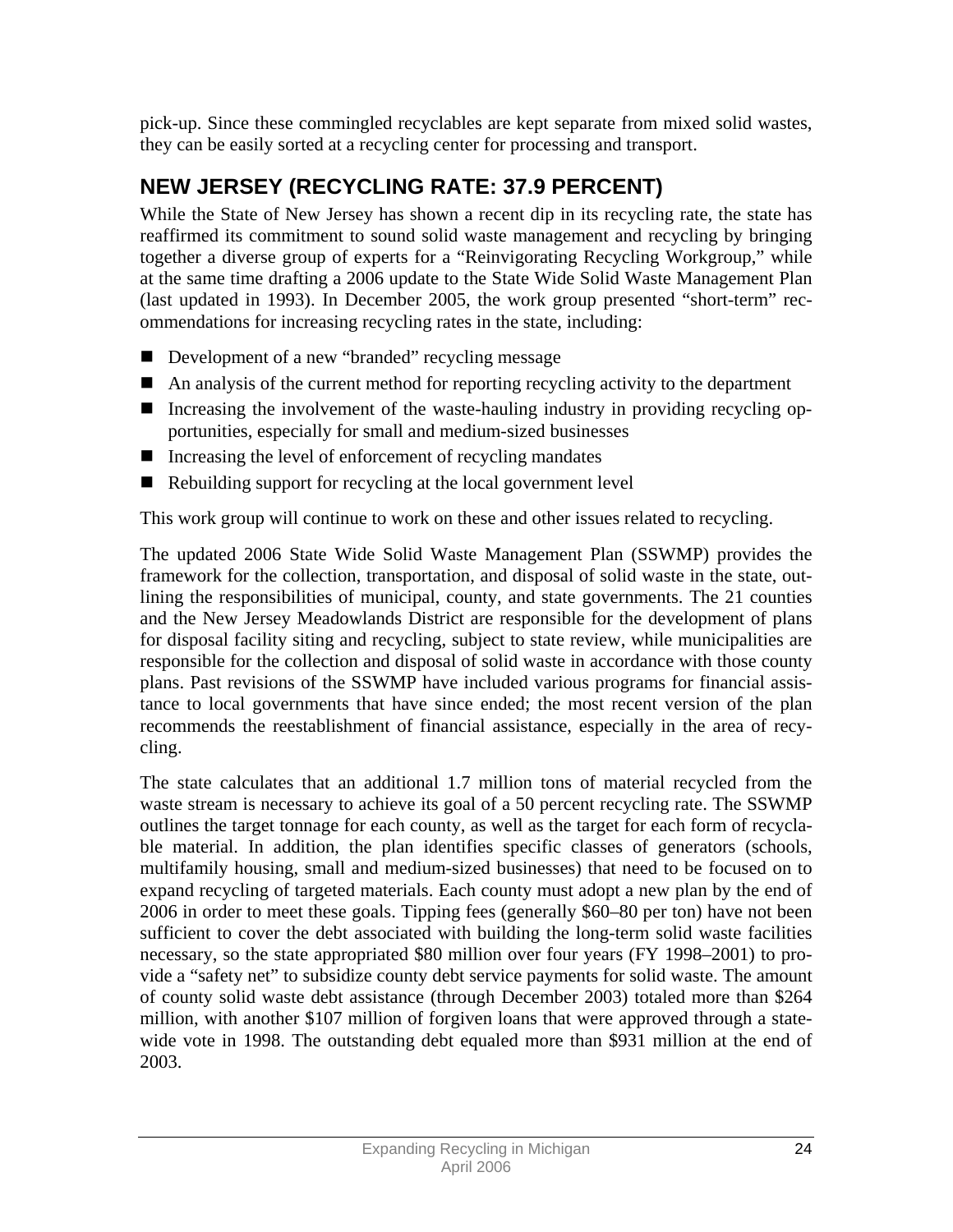The amended 2006 SSWMP proposes a number of legislative initiatives highlighting the need for commercial product responsibility and stewardship, including proposals on toxic packaging, products containing mercury, and electronics recycling. The plan also includes contingency planning for the solid waste challenges a natural or terror-related disaster might present (NJDEP 2005).

# **WASHINGTON (RECYCLING RATE: 34.1 PERCENT)**

State law mandates that the State of Washington's Department of Ecology (Ecology) develop and update statewide plans for hazardous waste and solid waste management. These plans are intended to serve as guides for actions and programs that will reduce waste and toxic substance use statewide in all sectors of society, including government, business, institutions, and residential communities. The most recent statewide solid waste plan was developed for nonhazardous waste in 1991; this plan is outdated because many changes in solid waste handling and disposal have occurred since that time.

Work revising the solid waste plan began in 2000. The revised plan, entitled Beyond Waste, will help to create an integrated system to handle solid waste materials in accordance with principles of sustainability, emphasizing waste reduction, energy and resource conservation, material re-use and pollution prevention.

The Beyond Waste plan offers new ways of thinking about wastes and toxic substances. The goals of implementing the plan will be

- $\blacksquare$  to influence significant reduction of wastes and toxic substances used;
- to shift toward a system where resources are used more efficiently and excess materials are reused as resources;
- $\blacksquare$  to support efforts in Washington state to make sure the needs of businesses are met, while protecting the environment; and
- to incorporate sustainability principles into waste-related decisions (Ecology 2005).

Beyond setting a new vision for the future of solid waste, Washington has also seen some marked improvement in its recycling efforts, as noted in the state's December 2004 annual solid waste report (Ecology 2004). In 2001, the Solid Waste & Financial Assistance Program expanded its recycling survey to include non-MSW recyclables and non-MSW types as inert, construction, demolition, wood waste, and tires. From this, the "alternative" recycling rate was calculated at 47 percent, up from 45 percent in 2002. The "traditional" recycling rate also increased slightly to 38 percent in 2003, up from 35 percent in 2002.

The State of Washington has also provided financial support for local governments efforts to reduce solid waste and increase recycling. The Department of Ecology has access to the Waste Reduction, Recycling, and Litter Control Account, which contains revenues collected from tipping fees, permit fees, and penalties assessed for violations. Fifty percent of the money is used by various state departments (Ecology, Natural Resources, Revenue, Transportation, and Corrections, and the Parks and Recreation Commission) for litter control programs, 30 percent is utilized by Ecology for solid waste reduction and recycling programs, and 20 percent is reserved for local government financial assistance.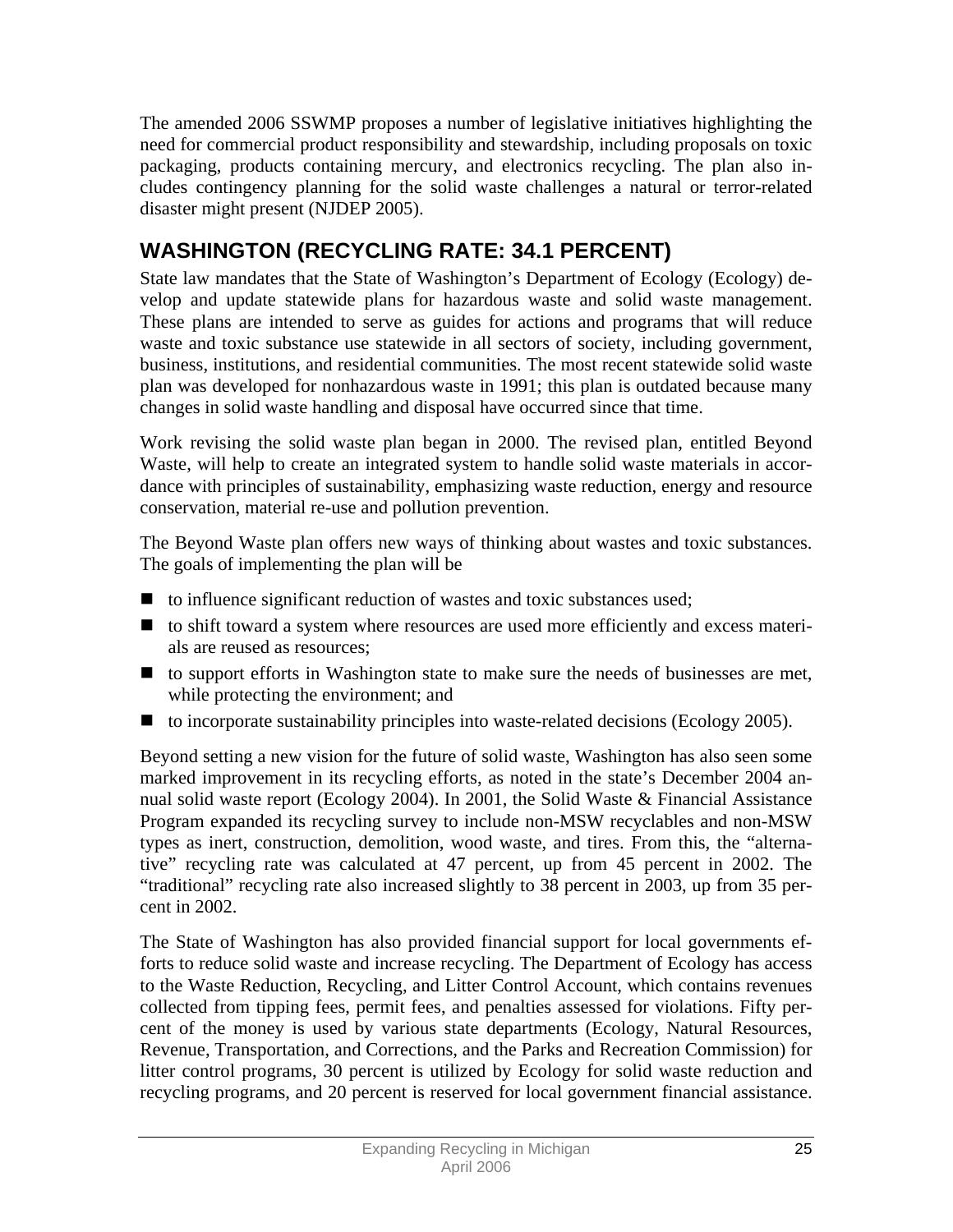Ecology provided over \$17.3 million in Coordinated Prevention Grants to local governments for the 2002–2003 cycle. These funds leveraged local matching funds to support more than \$23 million worth of solid and moderate risk waste projects, including support for enforcement. Ecology also works closely with other state departments, industry representatives, private sector partners, and local governments on initiatives to promote sustainable design and construction (green building) and composting, and focus additional efforts and resources on emerging problem waste streams, such as electronics, tires and persistent bioaccumulative toxins.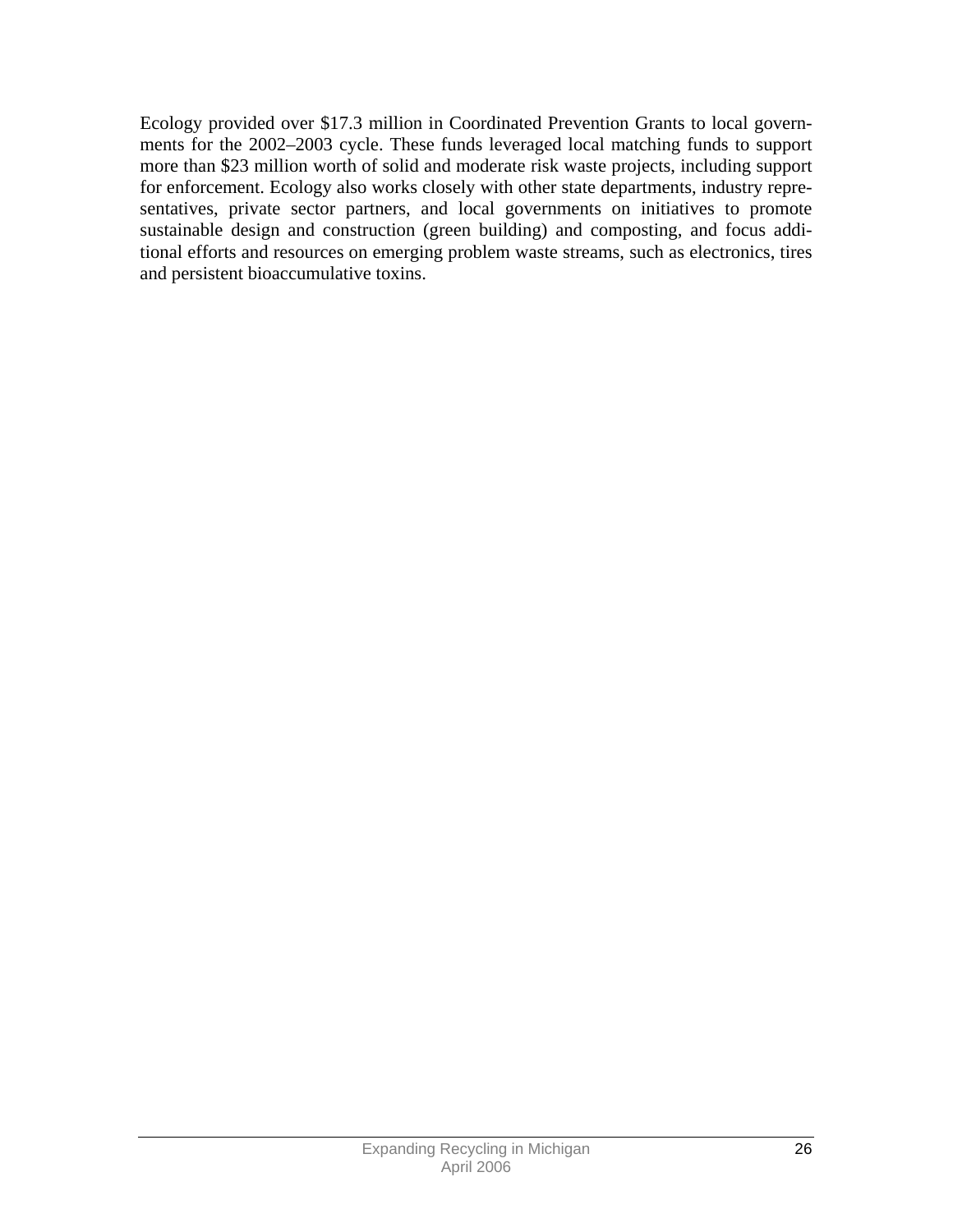Despite the poor performance of Michigan's recycling to date and lack of funding statewide, some local Michigan communities have developed strong recycling programs. Both of the authorities described below are operated in southeast Michigan and are funded by member communities and through recycling fees for various items and services, as well as through the sale of collected materials. They also host a number of ongoing recycling and composting education programs in their communities for both residents and local businesses.

### *Southeastern Oakland County Resource Recovery Authority*

The Southeastern Oakland County Resource Recovery Authority (SOCRRA) is a municipal corporation founded in the early 1950s. SOCRRA consists of 12 member municipalities with a total population of approximately 283,000 and covers an area of 75 square miles. Member cities are Berkley, Beverly Hills, Birmingham, Clawson, Ferndale, Hazel Park, Huntington Woods, Lathrup Village, Oak Park, Pleasant Ridge, Royal Oak and Troy; voting member power is based on the tonnage of member communities' municipal solid waste refuse delivered to the authority's facilities.

SOCRRA operates two transfer facilities that receive mixed solid waste, which is compacted and sent to private landfills. These facilities also handle and transfer yard trimmings from the member communities to a compost site in Rochester Hills. SOCRRA also operates a Material Recovery Facility (MRF) that receives source separated recyclable materials collected at curbside by the member municipalities. Each member municipality collects the recyclables in compartmentalized trucks, and delivers the recyclables to the MRF, where the material is weighed and placed on the various processing conveyors for further sorting and baling for shipment to markets. The MRF is designed to process 100 tons per day in an eight-hour shift, or 26,000 tons per year.

Education and outreach is also part of SCORRA's mission. It provides group tours of the MRF and hosts a biannual Recycling Jamboree to educate the public on reducing, reusing, and recycling solid waste. It has partnered with Michigan State University Extension and the Metropolitan Detroit Landscape Association to offer a Healthy Lawn and Garden Program that educates the public on reducing yard waste, protecting water quality and composting (SOCRRA 2006).

#### *Resource Recovery and Recycling Authority of Southwest Oakland County*

The Resource Recovery and Recycling Authority of Southwest Oakland County (RRRA-SOC) is an intergovernmental, municipal solid waste authority created in 1989 by the eight member communities of Farmington, Farmington Hills, Lyon Township, Novi, Southfield, South Lyon, Walled Lake, and Wixom.

The Recycle America/RRRASOC material recovery facility (MRF) was developed through a unique public-private partnership between RRRASOC members and the national private waste contractor, Waste Management Inc. The facility is operated by a subsidiary of Waste Management, Recycle America Alliance, and was built on the site of a vacant manufacturing building. During 2005, the MRF processed more than 66,000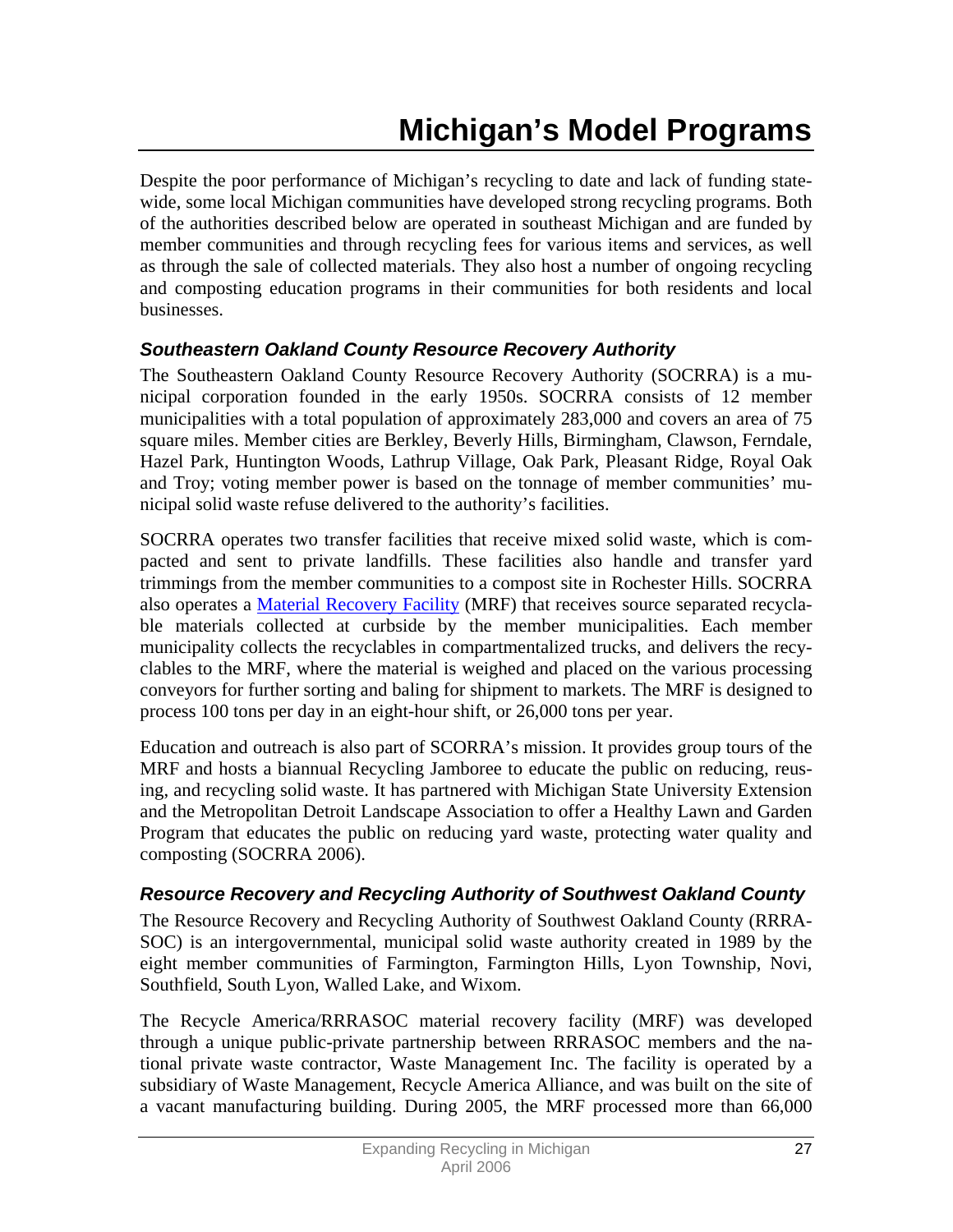tons of material. Nearly 9,300 tons of material, or 14 percent of the total volume, came from the curbside and drop-off programs of RRRASOC communities. Curbside recycling from nearly 51,300 RRRASOC area homes contributed to the recycling total.

RRRASOC hosts several outreach and education opportunities. It offers group tours of the MRF and staff will travel to give on-site presentations to classrooms and community groups. RRRASOC randomly presents awards to residents who have full bins on collection day and prepare their recyclables correctly. This authority also recruits residents to be block leaders to provide information and expertise to their neighborhood. RRRASOC has a number of flyers and newsletters that inform residents on special recycling collections and offers waste audits to businesses and organizations to show them how they can reduce their solid waste generation.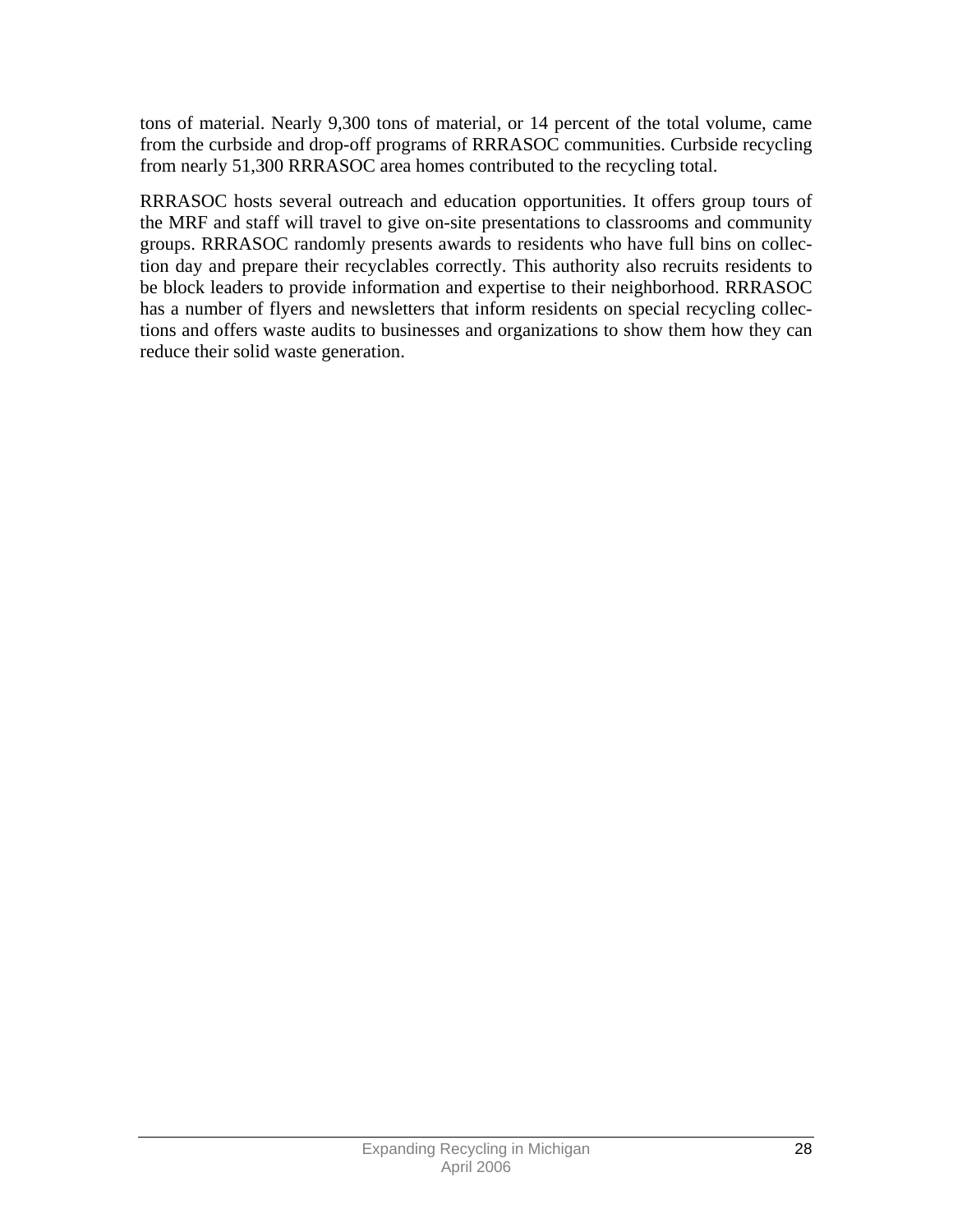# **Economic Benefits of Increased Recycling**

This section of the report provides estimates of the employment, income, and tax revenue generated by the recycling and reuse industry. It also provides an estimate of the economic benefits of increasing the recycling rate in Michigan.

Companies that use recycled materials provide diverse economic benefits. For instance, they create jobs, invest capital, and contribute tax dollars, thereby increasing the value of the state's economy. They can reduce environmental impacts as well. Manufacturers that use recycled feedstock avoid virgin materials consumption, often saving energy and decreasing air and water pollution. Also, these manufacturers help conserve landfill space.

Although more discards are disposed of than recycled, the recycling and reuse industry is larger than the waste management industry. This is because recycling and reuse are inherently value added, whereas disposal is not, and value-adding processes support jobs and economic activity.

In addition to the direct economic activity of the recycling and reuse industry itself, other economic activity (indirect) is generated because the industry purchases goods and services from other types of businesses (such as office supply companies, accounting firms, law firms, etc.). A third round of economic activity (induced) is generated as employees of the recycling and reuse industries (and employees in support businesses) spend their wages in the economy.

The estimates of direct employment and income in this report represent the collection, processing, and recycling of materials in 26 different industry categories. (See Exhibit 10 for a list of these industries.) More than 80 percent of the estimated employment is in manufacturing sectors such as plastics, steel, and paper that recycle recovered materials. The estimates are based on the U.S. Recycling Economic Information (REI) Study, which is described below.

Where possible, the national study eliminated establishments not involved in recycling and also estimated the share of a company's activity that was not related to recycling activity. (In some cases it was not possible to separate recycling and nonrecycling activities.) To do this, the national study used a three-tiered approach. Tier one statistics were reported only for certain business categories where data was available from a source that included all establishments in the category, even though some of them may not do any recycling. For example, data for all paper mills was included even though some of those establishments do not utilize recovered paper. Tier two statistics cover only those establishments that have some involvement in recycling. Although all of these establishments perform some amount of recycling or reuse activity, they may also be involved in non-recycling activities. For example, statistics for all paper mills that utilize recovered paper is included, even though some of the establishments may also be involved in noncovered activities such as production of wood pulp. Tier three statistics are the heart of the study. They are conservative estimates of the portion of economic activity in tier one and tier two that can be reasonably attributed to the recycling activities covered in the study. The overall result is that the employment numbers are a reasonably reliable estimate of the number of workers actually involved in recycling activities.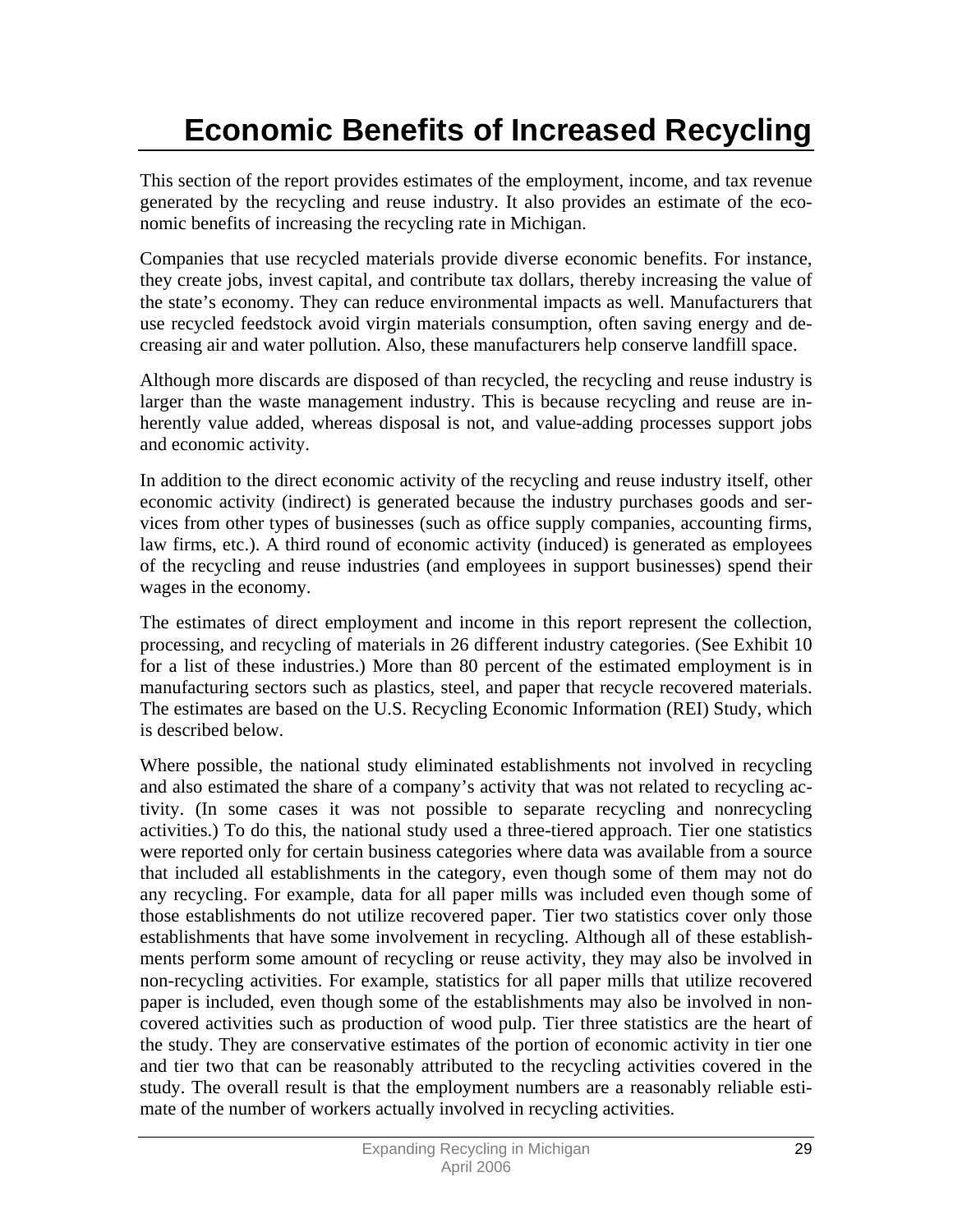When the numbers are allocated to Michigan, however, some of this precision is lost because there is no way of determining whether the 26 industries are involved in the same amount of recycling at the state level as at the national level.

| Government-staffed collection                                      | <b>Plastics reclaimers</b>           |
|--------------------------------------------------------------------|--------------------------------------|
| Privately-staffed collection                                       | Plastic converters                   |
| Compost & miscellaneous organics producers                         | Rubber products                      |
| Materials recovery facilities                                      | Steel mills                          |
| Recyclable recovery facilities                                     | Iron & steel foundries               |
| Glass containers                                                   | Other recycling processors           |
| Glass products producers                                           | Computer & appliance demanufacturers |
| Nonferrous secondary smelting                                      | Motor vehicle parts                  |
| Nonferrous products                                                | Retail used merchandise sales        |
| Nonferrous foundries                                               | Tire retreaders                      |
| Paper & paperboard                                                 | Wood reuse                           |
| Paper-based products manufacturing                                 | Materials exchange services          |
| Pavement mix producers                                             | Other reuse                          |
| SOURCE: Compiled by Public Sector Consultants Inc. from REI study. |                                      |

**EXHIBIT 10**  Industries Involved in Recycling-Related Activities

A number of studies, both national and state-specific, have estimated the size of the current recycling and reuse industry, as well as its economic contributions and environmental benefits. These studies have found that the industry creates a significant economic impact, and that investments in promoting recycling create benefits well in excess of their cost. A number of these studies are summarized below.

# **NATIONAL STUDY**

The U.S. Recycling Economic Information (REI) Study is a landmark national study released in 2001 that documents the importance of recycling and reuse in the U.S. economy. The report was commissioned by the U.S. Environmental Protection Agency and several states through a cooperative agreement with the National Recycling Coalition (R.W. Beck, July 2001b). It clearly shows that recycling and reuse activities are a significant force in the U.S. economy and make a vital contribution to job creation and economic development.

The U.S. REI study included a comprehensive analysis of existing economic data and reasonable estimates based on targeted surveys of recycling businesses and sophisticated economic modeling. The study measured several industry characteristics, including the number of recycling establishments, total jobs, annual payroll, annual receipts, and the amount of materials collected and processed. Using the best available data from 1997– 1999, the study evaluated information from 26 different types of reuse and recycling establishments and calculated both direct and indirect economic impacts.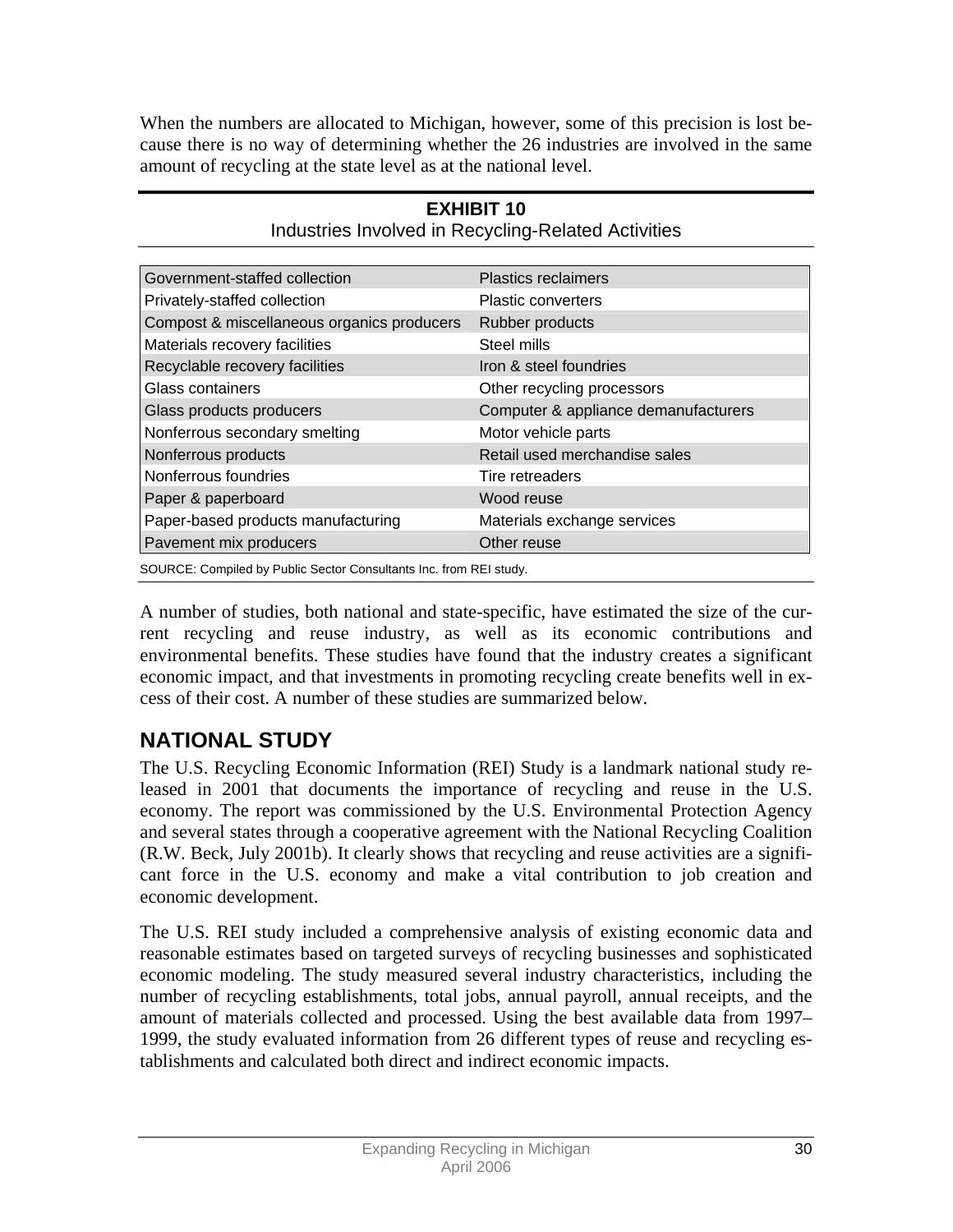The study estimated that the U.S. recycling and reuse industry involves more than 56,000 establishments employing more than 1.1 million workers, with an annual payroll of \$37 billion and annual receipts of more than \$236 billion. These numbers compare favorably with other industries, such as automobile manufacturing and mining. The average wage for recycling employees is \$36,000, about \$3,000 above the national average.

The study also calculated the indirect economic impacts of the recycling industry. Businesses that support recycling and reuse establishments, such as equipment manufacturers and accounting or engineering firms, receive an economic boost from the industry. Through indirect impacts, an estimated 1.4 million jobs are supported by the recycling industry, with an annual payroll of \$52 billion and an estimated \$173 billion in receipts. Recycling and reuse industry employees also support economic activity when they spend their paychecks, supporting an estimated 1.5 million jobs, with a payroll of \$41 billion and gross receipts of \$146 billion. The recycling and reuse industry also generates approximately \$12.9 billion in federal, state, and local tax revenues.

## **STATE STUDIES**

The national REI study conforms to the methodology that was developed by the Northeast Recycling Council and that has been used in many other state studies. Several of these studies are summarized below. A summary of the estimated benefits found by these studies and other state studies not described below are included in Exhibit 11**.** 

| <b>State</b>         | <b>Direct</b><br>employment | <b>Direct</b><br>income<br>(000) | <b>Total</b><br>employment | <b>Total</b><br>income<br>(000) | % of state<br>employment | <b>State</b><br>revenues<br>(millions)* |
|----------------------|-----------------------------|----------------------------------|----------------------------|---------------------------------|--------------------------|-----------------------------------------|
| <b>Ohio</b>          | 98,302                      | \$3,602,743                      | 239,386                    | \$8,233,000                     | 4.3                      | \$650.6                                 |
| Pennsylvania         | 81,322                      | \$2,886,264                      | 229,555                    | \$8,066,000                     | 4.0                      | \$747.9                                 |
| <b>Massachusetts</b> | 19,445                      | \$629,000                        | 40,477                     | \$1,381,000                     | 1.2                      | \$142.3                                 |
| Minnesota            | 8,700                       | ΝA                               | 28,700                     | \$1,200,000                     | 1.1                      | \$93.0                                  |
| Indiana              | 74.970                      | \$3,086,333                      | 234,100                    | \$7,912,000                     | 7.9                      | \$692.6                                 |
| <b>Illinois</b>      | 56.249                      | \$1,849,637                      | 135,018                    | \$4,891,000                     | 2.3                      | \$650.6                                 |
| California           | 84,000                      | \$2,200,000                      | 134,350                    | \$4,080,000                     | 0.9                      | \$511.0                                 |

**EXHIBIT 11**  Economic Impact of Recycling and Reuse Industry, Selected States

\* The estimate for Illinois includes both state and local revenues. State revenues alone were estimated at \$347 million. NA = not available

SOURCE: Compiled by Public Sector Consultants Inc. from selected state REI studies and a study prepared by the Minnesota Office of Environmental Assistance.

### *California*

The National Recycling Coalition and R.W. Beck prepared a comprehensive analysis of the economic benefits of recycling in a July 2001 report (R.W. Beck, July 2001a). The report estimated the size of the recycling and reuse industry for 26 business categories. It concluded that California hosts about 5,300 recycling and reuse establishments employ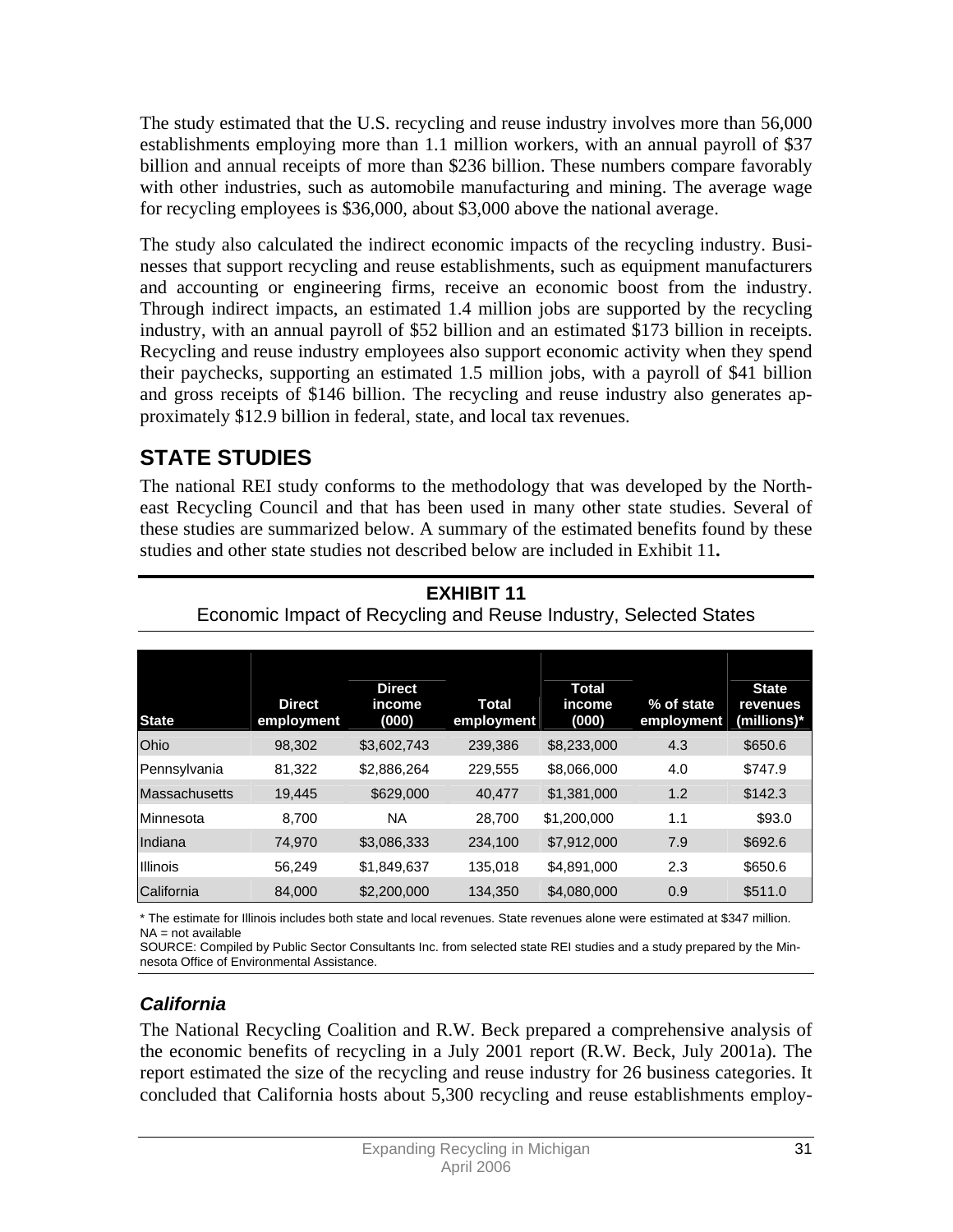ing 84,000 workers generating an annual payroll of \$2.2 billion and \$14.2 billion in annual revenues. Over one-half of the economic activity for the industry is accounted for by four recycling manufacturing sector categories:

- Paper, paperboard, and de-inked market pulp mills
- Plastic converters
- Recyclable material wholesalers
- Retail used merchandise sales

These four categories account for 56 percent of all employment, 53 percent of wages, and 64 percent of total receipts.

The report also estimated the indirect and induced economic activity from four categories of support businesses that provide goods and services to recycling and reuse industry establishments:

- Recycling and reuse equipment manufacturers
- Consulting/engineering
- **Transporters**
- Other indirect establishments

The indirect and induced benefits amounted to 50,235 jobs, \$1.88 billion in payroll, and \$6.6 billion in receipts. In total, the recycling and reuse industry accounted for 1.3 percent of California employment and 0.8 percent of gross state product. The study also estimated that the recycling and reuse industry contributed \$218 million in revenues to state government.

### *Minnesota*

The Minnesota study was based on the same methodology used in the national REI study. The new study, which was prepared by the Office of Environmental Assistance (OEA), provides an overview of the economic activity generated by recycling in Minnesota and across the nation.

According to the study, Minnesota's manufacturers involved in recycling created 8,700 direct jobs and a total of 28,700 direct, indirect, and induced jobs, about 1.1 percent of total employment. These jobs paid an estimated \$1.2 billion in wages and generated an estimated \$93 million in state tax revenue. Total gross economic activity for Minnesota's value-added recycling manufacturing industry is \$3.48 billion.

According to the study the recycling efforts of Minnesota residents and businesses are improving the environment every day. The results are cleaner air and water, avoided material consumption, avoided energy consumption, more forested land and open space, and reduced greenhouse gases.

An "environmental benefits calculator" was developed through a partnership with the Recycling Association of Minnesota and the National Recycling Coalition to quantify the impact of recycling. Using Minnesota's recycling data for 2000, the OEA calculated the following: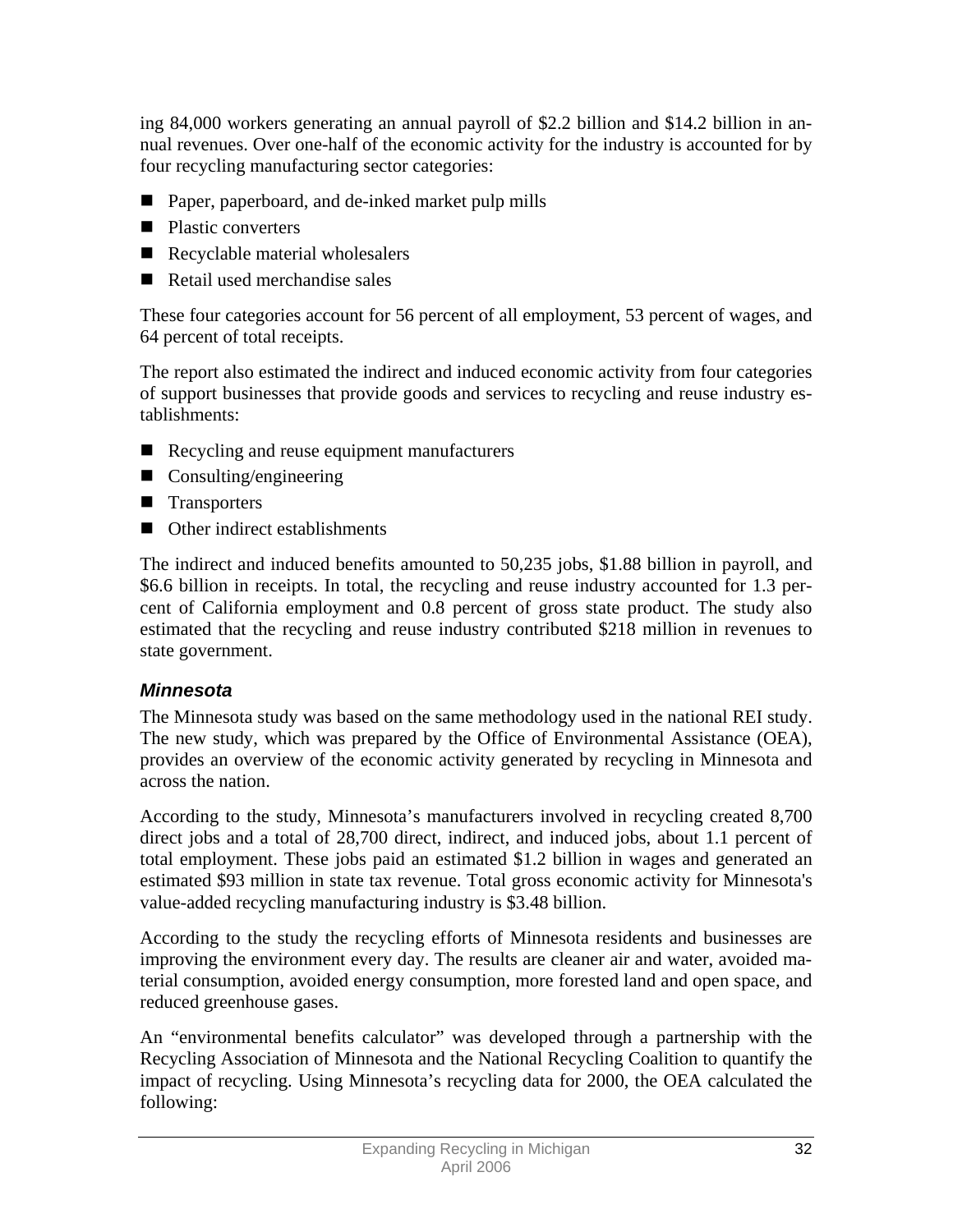- Recycling in Minnesota conserves energy and reduces greenhouse gas emissions. The 1,341,248 tons of paper, glass, metals, and plastic and other material recycled in 2000 saved nearly 22 trillion BTUs of energy—enough energy to power nearly 217,483 homes (equivalent to all of Ramsey County) for one year. In addition, recycling also resulted in reduction of net greenhouse gas emissions of 930,959 tons.
- Recycling in Minnesota conserves natural resources. By using recycled materials instead of trees, metal ores, minerals, oil, and other raw materials, recycling-based manufacturing conserves the world's scarce natural resources. For example, material consumption of natural resources for making steel was reduced by 486,585 tons as a result of recycling efforts.
- Recycling in Minnesota reduces air and water pollution. In 2001, recycling reduced overall emissions excluding carbon dioxide and methane by 35,589 tons. In addition, waterborne wastes were reduced by 5,895 tons.

### *Ohio*

The Ohio study was based on the same methodology used in the national REI study and the California study described above. The report provided the first-ever evaluation of the economic impact of Ohio's recycling industry and its supporting businesses (R.W. Beck, January 2001).

According to the report, 3,177 Ohio businesses are directly involved in recycling activities, while another 133 businesses support those industries in some indirect way. More than 98,000 workers are employed in the recycling industry—sorting recyclables, operating machinery, and manufacturing end products; another 3,800 workers support their activities as accountants, attorneys, consultants, and manufacturers.

The combined annual payroll of these workers is \$3.6 billion, with another \$60 million going to people employed in supporting businesses. The average wage paid by the recycling and reuse industry was \$36,600, about \$8,000 more than the state average. Recycling accounts for \$22.5 billion in direct sales and \$625 million in indirect sales. State tax revenues from both direct and indirect recycling efforts total \$650.6 million annually. Employment generated by recycling activities accounts for about 4.3 percent of total Ohio employment, considerably higher than reported in most other states that produced studies of the economic impact of recycling.

### *Illinois*

The Illinois study was also based on the same methodology used in the national REI study and the California, Indiana, and Ohio studies described in this section (R.W. Beck, December 2001).

According to the report, 2,412 Illinois businesses are directly involved in recycling activities. More than 56,000 workers are employed in the recycling industry—sorting recyclables, operating machinery, and manufacturing end products. The combined annual payroll of these workers is \$1.85 billion. Recycling accounts for \$22.5 billion in direct sales.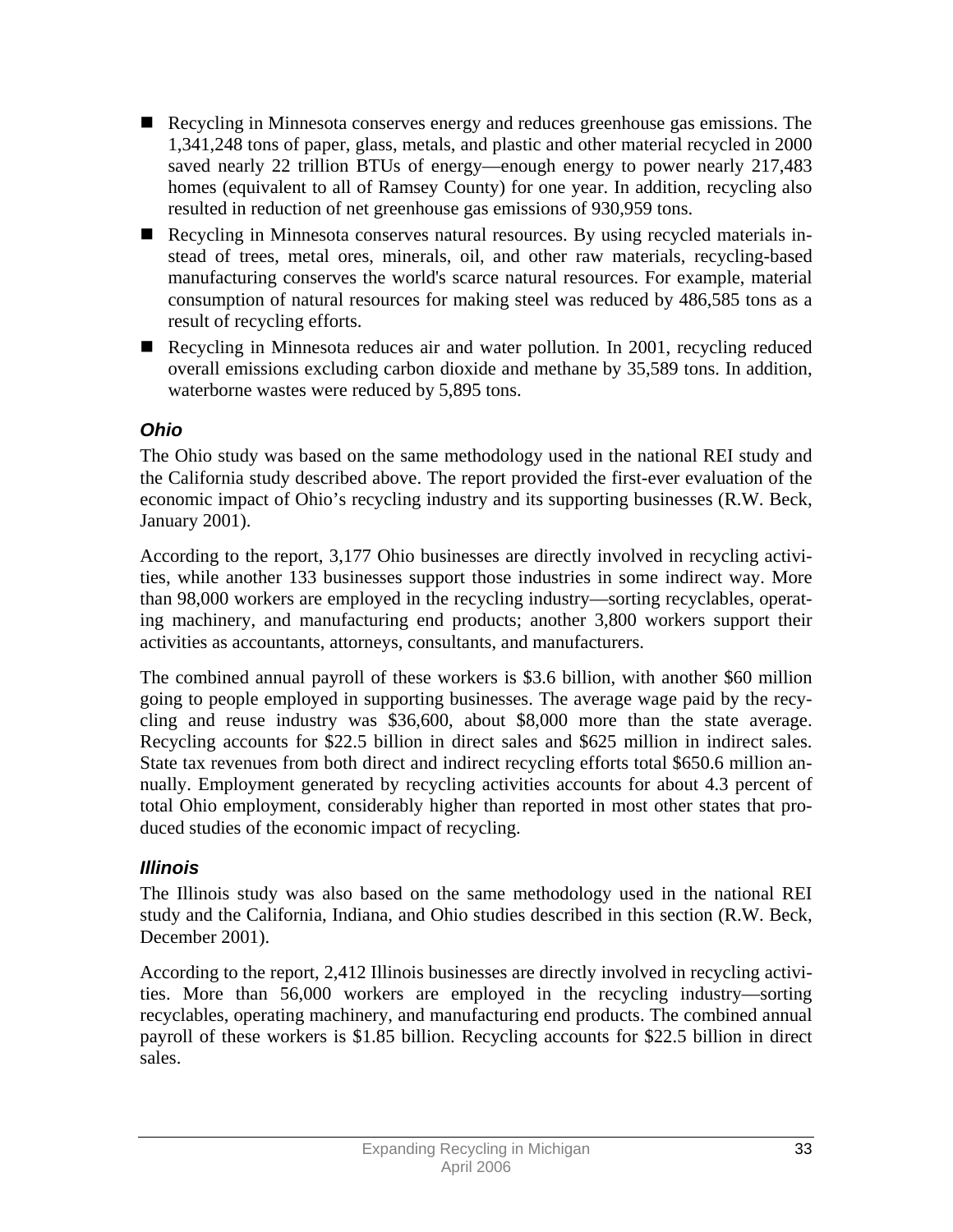The study also includes estimates of the indirect and induced economic benefits of the recycling and reuse industry. In total, the industry is responsible for about 135,000 jobs, with a payroll of \$4.9 billion and receipts of \$22.3 billion. State and local tax revenues from both direct and indirect recycling efforts total \$650.6 million annually. Employment generated by recycling activities accounts for about 2.3 percent of total Illinois employment.

Unlike other state studies, the Illinois study included a section titled "Future Growth Scenarios," which analyzed the barriers to, policy changes required by, cost involved in, and economic benefits of increasing the recycling rate in the state from its then level of 27 percent to 35 percent and 50 percent (see discussion below).

### *Indiana*

Like the studies discussed above, the Indiana study was based on the same methodology used in the national REI study (R.W. Beck, May 2001). The study found that efforts to recycle and reuse scrap add significantly to Indiana's economy. Materials once considered waste have now become value-added raw materials and move through collection, processing, remanufacturing, and sales. The recycling and reuse industry is involved in metals, paper, plastics, glass, organic materials, computers and electronics, tires, and other post-consumer and post-industrial scrap. Jobs in this industry involve collection, processing, reuse, remanufacturing, sales, and more.

Indiana's recycling and reuse industry includes 1,700 establishments, employs approximately 75,000 people, and has an annual payroll of \$3 billion while generating \$19 billion in annual revenues. The study found that Indiana had the most recycling and reuse employees per capita of the states participating in the U.S. REI study.

The study also found that recycling and reuse jobs generally pay above the average state wage. The average industry wage for Indiana recycling and reuse jobs is \$41,200, approximately \$14,000 or 52 percent more than the Indiana average wage.

The study noted that public and private sector investment in recycling and reuse collection, processing, and manufacturing spurs significant "downstream" economic activity, the indirect impact of recycling on support industries such as accounting firms and office supply companies. The REI study calculated the indirect economic impact of this industry, as well as the induced impact, the economic effects of employee spending. In total, the recycling and reuse industry supports 7.9 percent of the jobs in Indiana (a total of about 234,000), 2.5 percent through direct employment, and 5.4 percent through industry and employee spending in the economy. Of Indiana's gross state product, 7.2 percent is attributable to the industry, 2.8 percent provided directly, and 4.4 percent through spending in the economy. The recycling and reuse industry also generates roughly \$692.6 million in annual state government tax revenues.

# **ESTIMATES OF ECONOMIC BENEFITS OF RECYCLING**

As discussed above, a number of national and state studies have estimated the amount of jobs, income, output, and government revenues generated by recycling. The 2001 na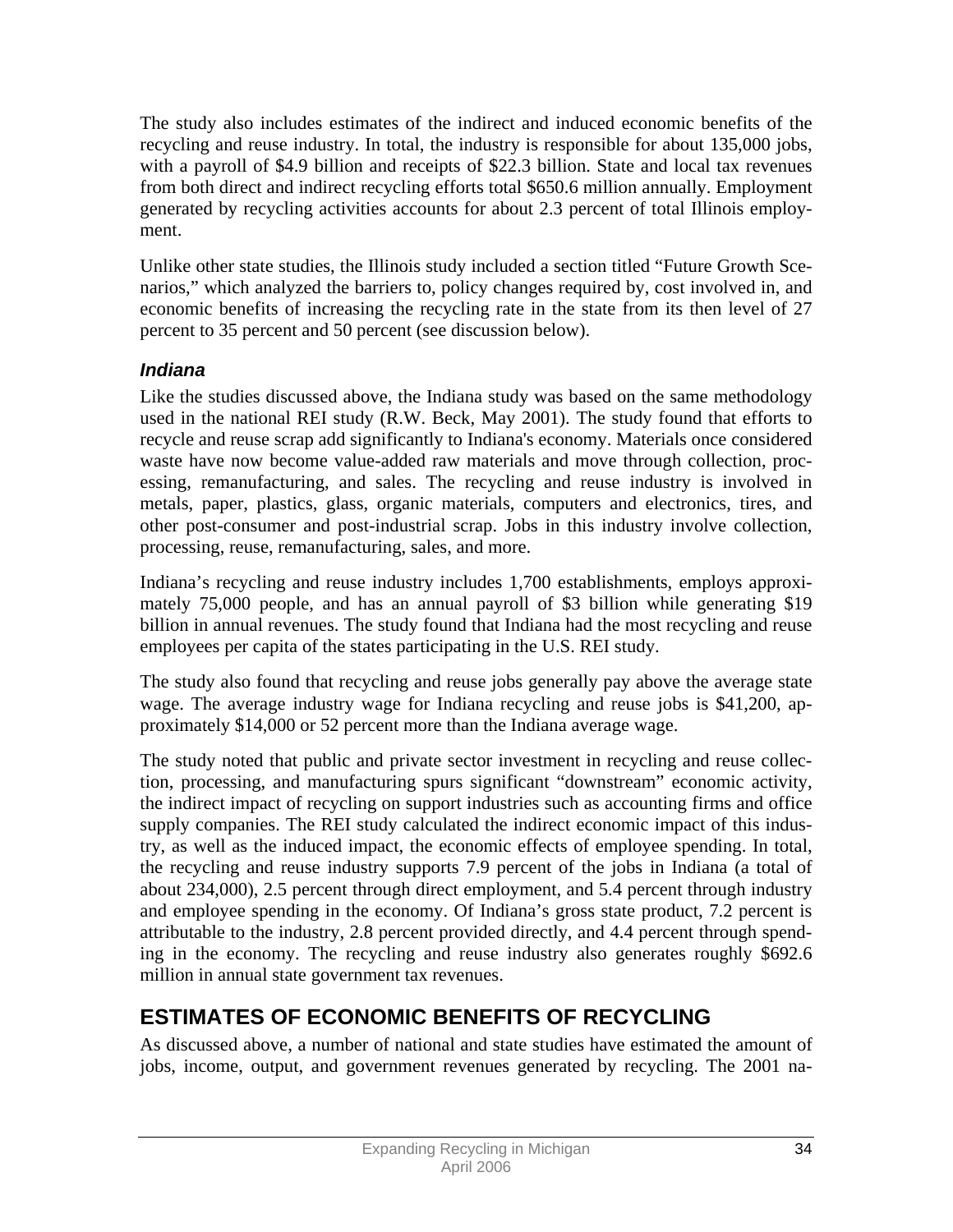tional REI study described above is the most comprehensive and has spawned a number of state studies, but a comparable study has not been done in Michigan.<sup>11</sup>

It is beyond the scope of this report to prepare such a comprehensive study for Michigan, but it is possible to make some reasonable estimates of the amount of economic activity generated in Michigan by the recycling and reuse industry and the potential increase in economic benefits from an increase in the recycling rate.

The national REI study identified 26 sectors involved in recycling and the reuse of recycled materials. The study estimated the number of establishments, employment, payroll, and receipts for each of these sectors. The estimates were based in large part on data from the 1997 economic census prepared by the U.S. Census Bureau, but also on surveys, data from the states, and other sources.

One way to develop estimates for Michigan is to compare the economic census data for Michigan to the national data for the 26 sectors. As shown in the appendix, Michigan accounts for 4 percent of the establishments, 4.9 percent of the receipts, 5.6 percent of the payroll, and 5.5 percent of the employment in these 26 sectors. Some adjustments were made to the data for large sectors that have a small amount of recycling-related economic activity. For example, rubber products manufacturers employed 195,422 workers nationwide, but according to the REI study only 3,917 of these jobs were related to recycling. Therefore, this sector was excluded from the analysis. (As a check, the same calculations were made using data from the 2002 economic census. The Michigan share was 4 percent for establishments and 5.6 percent for employment, almost identical to the 1997 numbers.)

Applying these percentages to the national estimates suggests that in Michigan there are 2,242 establishments in the recycling and reuse industry with receipts of \$11.6 billion, a payroll of about \$2.06 billion, and employment of 61,700. These numbers could be a little inflated because the recycling rate in Michigan is below the national average, yet the amount of recycled materials per capita is 0.3 tons per year both nationwide and in Michigan (based on estimated MSW figures, see Exhibit 11 and corresponding footnote). However, these are estimates of the jobs and income created by businesses involved in recycling and the reuse of recycled materials, and the critical factor is Michigan's share of these businesses.

Two methods were used to check the reliability of these numbers. First, these numbers were compared with estimates in the comprehensive REI reports produced for other states. The states most similar to Michigan are Illinois, Indiana, and Ohio. As shown in Exhibit 11, compared to Michigan the number of direct jobs attributed to the recycling and reuse industry are higher in both Indiana and Ohio and slightly lower in Illinois. As

 $\overline{a}$ 

 $11$  The only report in recent years that attempted to measure the economic impact of recycling in Michigan was done by the Michigan Recycling Coalition and released in November 2001. The report was limited in scope. The economic estimates were based on a survey sent to 406 firms, of which about 50 percent responded and only 70 percent of the respondents provided complete information. The report estimated recycled material processing was responsible for 5,028 direct and indirect jobs in Michigan; it did not attempt to estimate the number of jobs generated by recycling manufacturing, which accounts for about 75 percent of all the jobs created by the recycling and reuse industry.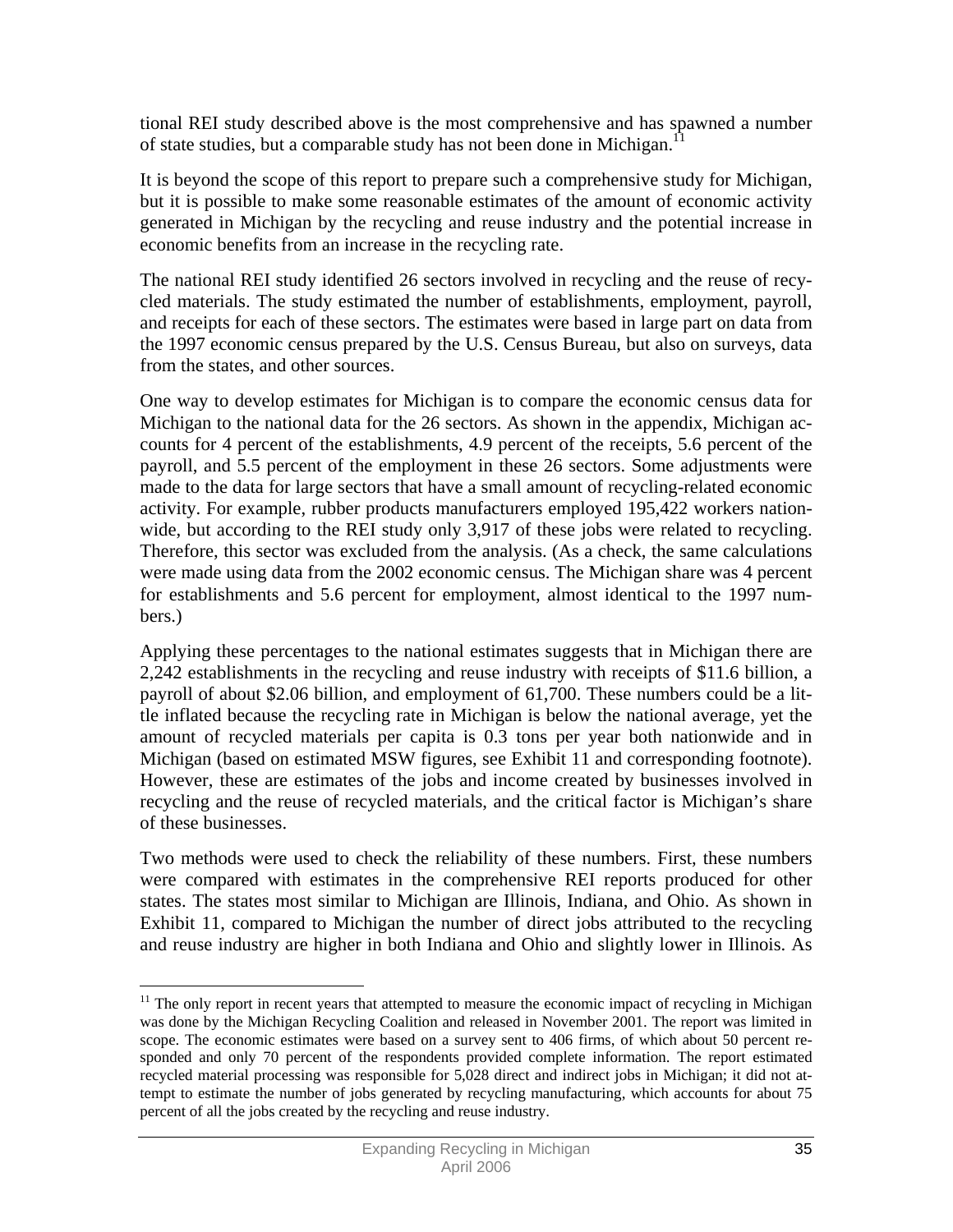shown in Exhibit 12, all three states have higher recycling rates and recycle more solid waste materials than Michigan. These numbers suggest that the Michigan estimates are reasonable.

#### **EXHIBIT 12**  Estimated**<sup>12</sup>** MSW Tonnage Generated, MSW Tons Recycled, and Recycling Rates, Michigan and Selected States, 2002

| <b>State</b>         | <b>Population</b><br>2002 | <b>MSW</b> gener-<br>ated (tons) | <b>MSW</b> recycled<br>(tons) | <b>Recycling rate</b> | <b>MSW</b> recycled<br>per capita<br>(tons) |
|----------------------|---------------------------|----------------------------------|-------------------------------|-----------------------|---------------------------------------------|
| <b>Illinois</b>      | 12,600,620                | 15,951,037                       | 5,191,388                     | 32.5%                 | 0.4                                         |
| Indiana              | 6,159,068                 | 9,542,378                        | 3,339,832                     | 35.0%                 | 0.5                                         |
| <b>Michigan</b>      | 10,050,446                | 14,235,985                       | 2,847,197                     | 20.0%                 | 0.3                                         |
| <b>Minnesota</b>     | 5,019,720                 | 5,043,752                        | 2,301,455                     | 45.6%                 | 0.5                                         |
| <b>Ohio</b>          | 11,421,267                | 16,211,198                       | 3,808,058                     | 23.5%                 | 0.3                                         |
| Pennsylvania         | 12,335,091                | 12,675,854                       | 3,399,002                     | 26.8%                 | 0.3                                         |
| Wisconsin            | 5,441,196                 | 5,592,862                        | 1,378,470                     | 24.6%                 | 0.3                                         |
| New York             | 19,157,532                | 24,775,000                       | 7,384,000                     | 29.8%                 | 0.4                                         |
| 8 State Region       | 82,184,940                | 104,028,066                      | 29,649,402                    | 28.5%                 | 0.4                                         |
| Region less Michigan | 72,134,494                | 89,792,081                       | 26,802,205                    | 29.8%                 | 0.4                                         |
| U.S.                 | 287,797,800               | 369,381,411                      | 98,675,222                    | 26.7%                 | 0.3                                         |

SOURCE: *The State of Garbage in America,* Scott M. Kaufman, Nora Goldstein, Karsten Millrath, and Nickolsa J. Themelis, *BioCycle,* a joint study with the Earth Engineering Center of Columbia University, January 2004.

NOTE: The January 2004 issue of *BioCycle* reported a 15.1 percent recycling rate for Michigan. However, *BioCycle* later recognized this as a misprint and corrected it in the February 2004 issue to reflect the recycling rate of 20 percent, which was calculated by the MRC and is Michigan's most recent estimate.

Second, the methodology used to generate the estimates for Michigan was applied to Ohio. Employment in the 26 sectors in Ohio was 8.9 percent of national employment. This would translate to 99,840 jobs in the recycling and reuse industry. The Ohio REI study estimated that the industry directly employed about 98,000 workers. Both methods suggest that the methodology used to produce these estimates is reliable and the users of this report can have a reasonable level of confidence in the results.

In addition to the direct economic activity of the recycling and reuse industry itself, other economic activity (indirect) is generated because the industry purchases goods and services from other types of businesses (such as office supply companies, accounting firms, law firms, etc.). A third round of economic activity (induced) is generated as employees of the recycling and reuse industry (and employees in support businesses) spend their wages in the economy.

 $\overline{a}$ <sup>12</sup> Per capita recycling rates that were shown in Exhibit 3 are based on the *reported* MSW generated, so that year-to-year comparisons use the same source of data; this gives Michigan a rate of 0.38 tons/year/person. In Exhibit 11, *estimated* MSW tonnage figures are used, which lowers Michigan's rate to 0.3.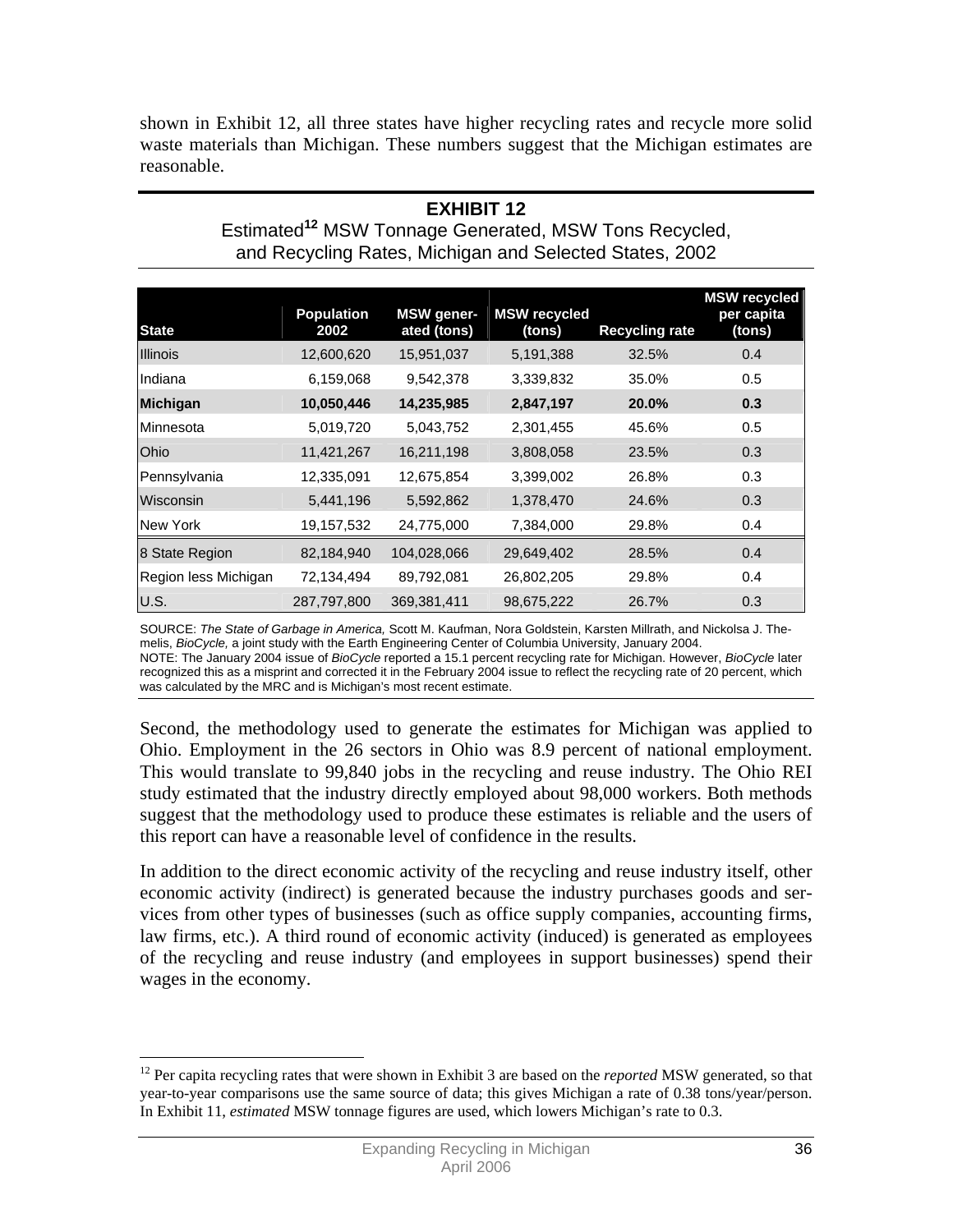The national REI study used an economic input-output model to estimate this additional economic activity. The economic model produces "multipliers," which are applied to income, employment, and output to determine the overall economic benefits. The study used two types of multipliers: Type 1, which measures the value of direct and indirect economic activity, and Type 2, which measures the value of all economic activity (direct, indirect, and induced) that are stimulated in the economy by the industry under study.

For purposes of this study, Type 2 multipliers were used. However, the national multipliers are not appropriate for use at the state level. It was beyond the scope of this study to acquire multipliers for Michigan; therefore, we used the average of the multipliers used in the REI studies for Illinois, Indiana, and Ohio, states in our region with somewhat similar economies. The multipliers used are 2.66 for employment, 2.31 for income, and 1.71 for output.

Applying these multipliers to the estimates of direct economic activity generated by the recycling and reuse industry in Michigan indicated that the industry is responsible for 164,122 jobs, with a payroll of about \$4.8 billion and receipts of \$19.8 billion. The jobs created by the industry represent about 3.6 percent of total Michigan wage and salary employment and the income generated is about 1.6 percent of total Michigan personal income.

Michigan state and local taxes are about 10.2 percent of total Michigan personal income, with state taxes accounting for 7.5 percent of personal income, and local taxes, 2.7 percent. The income generated by the recycling and reuse industry translates to an estimated \$490 million in total state and local revenue, with \$360 million in state revenue and \$130 million in local revenue.

As noted above, these estimates are based largely on data for the period 1997–1999. It is unlikely, however, that the employment numbers would change significantly if 2005 data were available; if anything, they could be lower, because Michigan's employment is about the same now as in the 1997–1999 period, and the recycling rate is lower today than in the late 1990s. However, the amount of income generated is likely to be higher as personal income in Michigan has increased more than 20 percent since the late 1990s.

## **ECONOMIC EFFECTS OF INCREASED RECYCLING IN MICHIGAN**

In 2001, R.W. Beck prepared a recycling economic information study for the Illinois Department of Commerce and Community Affairs. In addition to gathering information on the current Illinois recycling and reuse industry, the study included information on the barriers and impediments to increased recycling and reuse activity and projected the economic impact of achieving a 35 percent and a 50 percent state recycling rate. At the time of the study, the recycling rate in Illinois was estimated at 27 percent.

The study noted that many products that could easily be recycled are disposed of. The reasons for this are many and varied but can be grouped into four categories.

1. Recovery infrastructure: Is convenient recyclables collection, processing, and transportation infrastructure in place?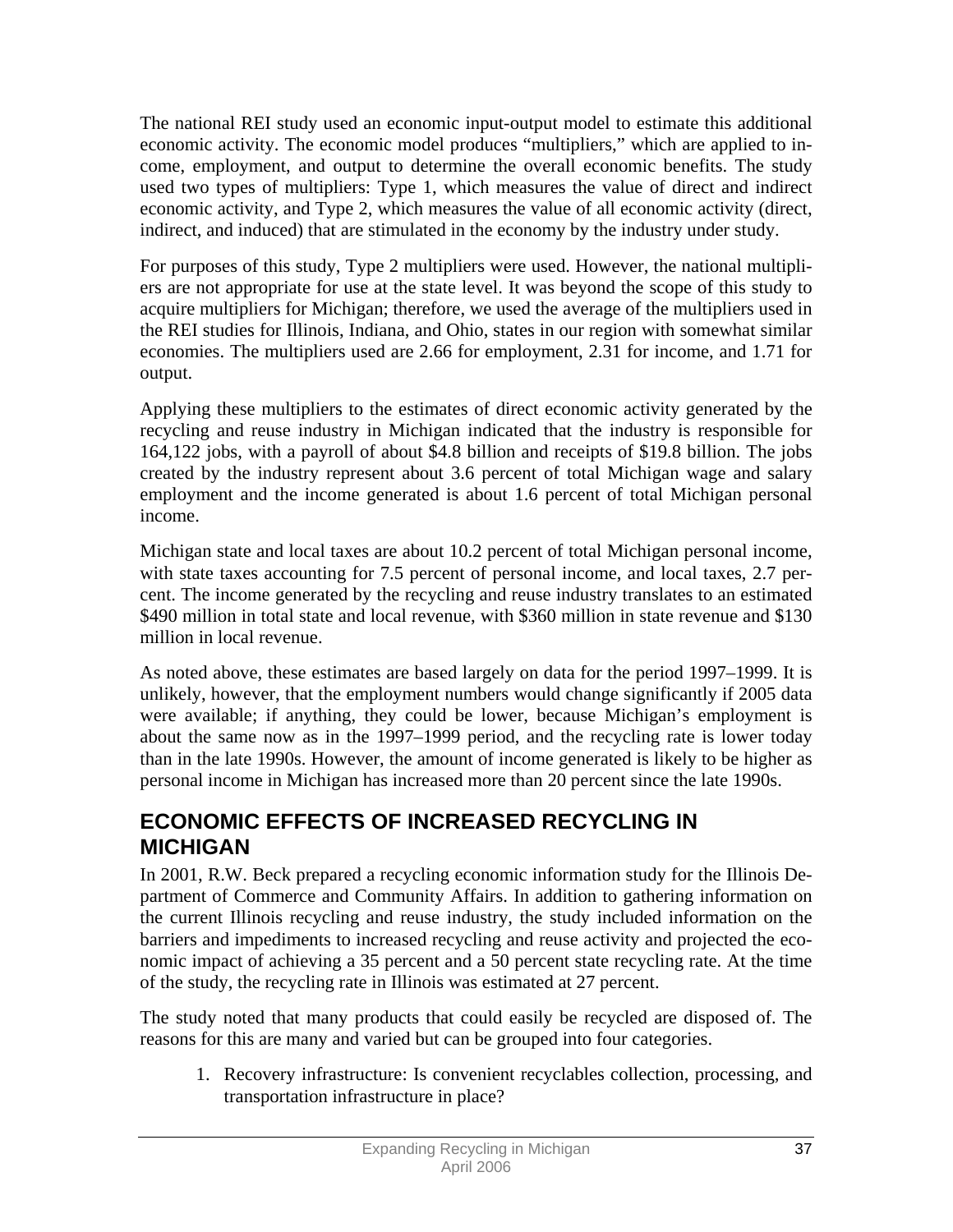- 2. Behavior: Do people participate in available programs, and, if they participate, to what extent are they capturing all recyclables?
- 3. Economics: Do low disposal rates limit reaching higher recovery rates?
- 4. End markets: Is there sufficient end market capacity for new recovered materials or increases in recovery of materials already targeted?

The study assumed that local collection/processing infrastructures and their cost/benefits increase linearly with the growth in the recycling rate. The assumptions for recycling manufacturing were more complex and required an evaluation of whether the additional materials were likely to displace virgin or imported recovered materials, or whether there were opportunities for manufacturing industry growth in Illinois. In developing the economic estimates, the study included offsets from activity that is lost in other sectors of the economy such as waste collection, landfills, and rock quarries.

The report also noted that substitution of recovered materials for virgin materials at existing manufacturers generally does not produce additional economic activity. For economic growth to occur, either new establishments must open or existing establishments must increase their production and product sales. Because Illinois has end market demand that outstrips in-state supply for many materials, it was assumed that material substitution of recovered material for imported recovered material would occur in most recycling manufacturing instances. Therefore, the report concluded that most of the estimated increase in economic activity would occur in local collection and processing, although it was assumed that some opportunities existed to expand recycling manufacturing in the state. At both the 35 percent and the 50 percent recycling rate, about 80 percent of the total jobs were associated with local collection and processing.

The Illinois study found that increasing the recycling rate to 35 percent (from an estimated 27 percent) produced 16,042 jobs (7,627 direct), \$456.8 million in income (\$222.9 million direct) and \$4.9 billion in receipts (\$2.8 billion direct). Increasing the recycling rate to 50 percent produced 26,574 jobs (12,560 direct), \$744.7 million in income (\$370 million direct), and \$9.2 billion in receipts (\$5.1 billion direct).

The report also included a cost-benefit analysis of increasing the recycling rate. The net costs of achieving the 35 percent recycling rate were estimated at \$44 million and the total taxes attributed to the increased economic activity were estimated at \$84 million. The net costs of achieving the 50 percent recycling rate were estimated at \$99 million and the increased taxes at \$138 million.

There are clearly some differences between Michigan and Illinois. Illinois has about 25 percent more people than Michigan and its recycling rate is higher, 32.5 percent based on 2002 data compared with 20 percent (see Exhibit 11). Illinois also recycles more solid waste per capita, 0.4 tons per person compared to 0.3 tons per person in Michigan (see Exhibit 11). However, the direct employment generated by the recycling and reuse industry is about the same, over 56,000 in Illinois and nearly 62,000 in Michigan. Also, the demand for various types of recovered materials likely differs in the two states. Nonetheless, since most of the economic activity is not generated by recycling manufacturing, this should not make a significant difference.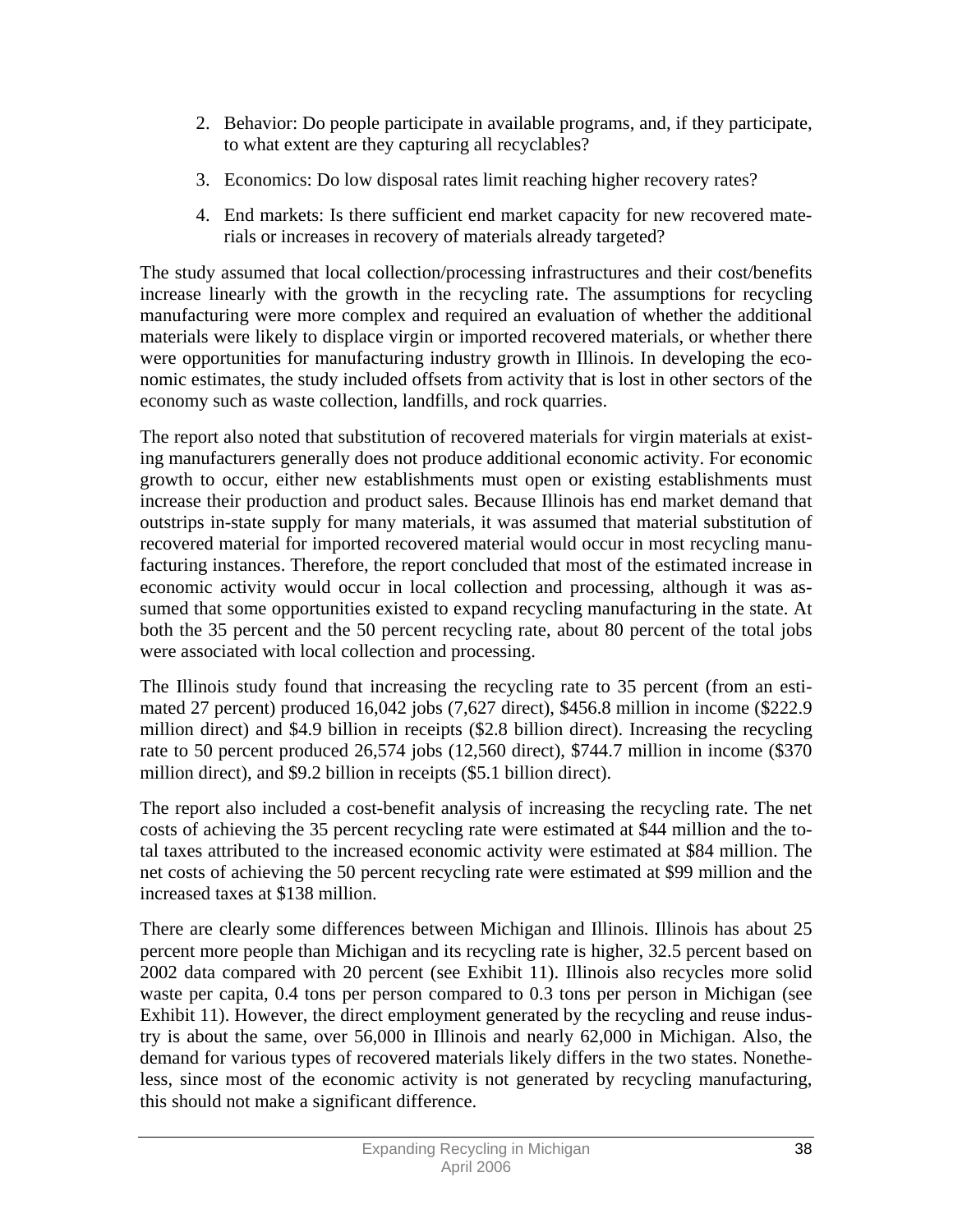As indicated in Exhibit 11, the average recycling rate of the other Great Lakes states is 29.8 percent. A reasonable goal would be to increase the Michigan recycling rate to this level (rounded to 30 percent for purposes of this study). Based on the total estimated solid waste generated in Michigan in 2002, this would require the recycling of an additional 1.42 million tons of material (Kaufman et al. 2004).

There are at least two possible methods that could be used to translate the Illinois results to Michigan. The first would take the ratio of the 1.42 million tons of additional recycled materials in Michigan to the 3.7 million tons reported as recycled in Illinois at the 35 percent rate. Applying this ratio of .38 to the direct jobs created in Illinois produces an estimate of 2,898 direct jobs in Michigan. The second method is to use the 50 percent recycling rate in the following manner. Illinois reported that at a 50 percent rate, 6.86 million tons of material would be recycled. This translates to total solid waste generated of 13.7 million tons. The amount of material recycled at a 27 percent rate would be 3.7 million tons, or an increase of 3.16 million tons at a recycling rate of 50 percent. The ratio of the 1.42 million tons of additional recycled materials in Michigan to 3.16 million tons is .44. Applying this ratio to the estimated number of direct jobs created in Illinois produces an estimate of 5,526 direct jobs in Michigan.

Accounting for the multiplier effects suggests that increasing the recycling rate in Michigan to the average of the other Great Lakes states would produce a total of 6,810 to 12,986 jobs, approximately \$155 to \$298 million in income, and approximately \$1.8 to \$3.9 billion in receipts.<sup>13</sup> This additional income would generate about \$12 to \$22 million in state taxes. There also would be some additional local revenue, but data on the effect of increased recycling on property values would be required to estimate local revenues, and this information is not available. These estimates could be conservative. If the substitution of recycled materials for alternate raw materials makes Michigan manufacturers more competitive, then recycling manufacturing will grow and more jobs will be created.

An increase of about 7,000-13,000 jobs due to increased recycling may seem modest, but to put it in context, over the last two years only three of Michigan's twelve major business sectors—educational and health services, leisure and hospitality, and accommodation and food services—created more than 7,000 jobs.

The cost of collecting recycled materials is about \$140 per ton. The cost of collecting 1.4 tons of material would be about \$199 million, or \$37,725 per job. This number does not take into account the many noneconomic benefits of recycling. These include conserving energy, reducing greenhouse gas emissions, conserving natural resources, and reducing air and water pollution. This may seem like a high cost per job, but many states offer financial incentive packages to potential employers worth over \$100,000 per job. There are no specific numbers available for Michigan, but a recent article in the *Montgomery Advertiser* newspaper reported that the State of Alabama has offered an incentive package to Hyundai Motors worth \$117,317 per job. In the past, Alabama paid \$169,000 per job to attract a Mercedes-Benz plant and \$105,000 per job to attract Honda plant. A 2005 report

 $\overline{a}$ 

<sup>&</sup>lt;sup>13</sup> The multipliers used in this analysis for employment and income are lower than the multipliers used to estimate the current level of economic activity generated by the recycling and reuse industries because most of the new employment and income created by increasing the recycling rate is in the recycling collection and processing sectors, which have lower multipliers than manufacturing sectors.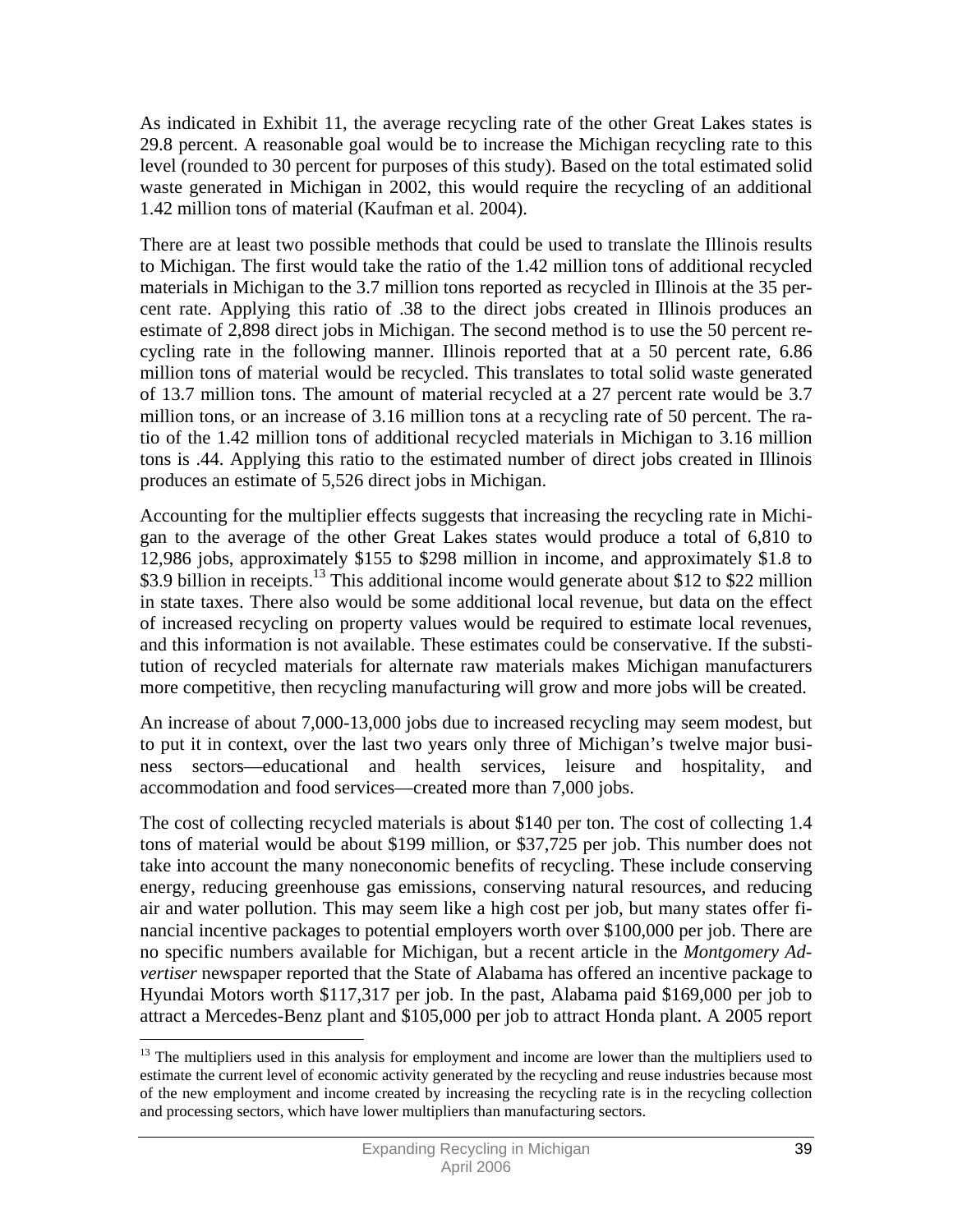by the Mackinac Center examining the activities of the Michigan Economic Growth Authority states that Michigan pays a high cost for the number of jobs created but provided no estimates of the specific cost per job (LaFaive and Hicks 2005).

# **SUMMARY**

- National and state studies have found that the recycling and reuse industry creates a significant economic impact, and that investments in promoting recycling create benefits well in excess of their cost.
- Michigan's economy receives substantial benefits from the recycling and reuse sector in terms of jobs, support to the manufacturing sector, and tax revenues collected by state and local governments.
- In Michigan, there are an estimated  $2,242$  establishments in the recycling and reuse industry with receipts of \$11.6 billion, a payroll of about \$2.06 billion, and employment of 61,700.
- The recycling and reuse sector also produces indirect and induced economic activity as firms in the industry buy goods from other industries and the workers in these industries spend their wages to buy goods and services. Applying economic multipliers to the estimates of direct economic activity generated by the recycling and reuse industry in Michigan indicated that the industry is responsible for 164,122 jobs, with a payroll of about \$4.8 billion and receipts of \$19.8 billion. The jobs created by the industry represent about 3.6 percent of total Michigan wage and salary employment and the income generated is about 1.6 percent of total Michigan personal income. In addition, the industry generates about \$490 million in state and local tax revenues.
- Increasing the recycling rate in Michigan from the current level of 20 percent (2002) estimate) to the average of the other Great Lakes states (30 percent) would produce a total of 6,810 to 12,986 jobs, approximately \$155 to \$300 million in income, and approximately \$1.8 to \$3.9 billion in receipts (accounting for multiplier effects). This additional income would generate about \$12-\$22 million in state taxes.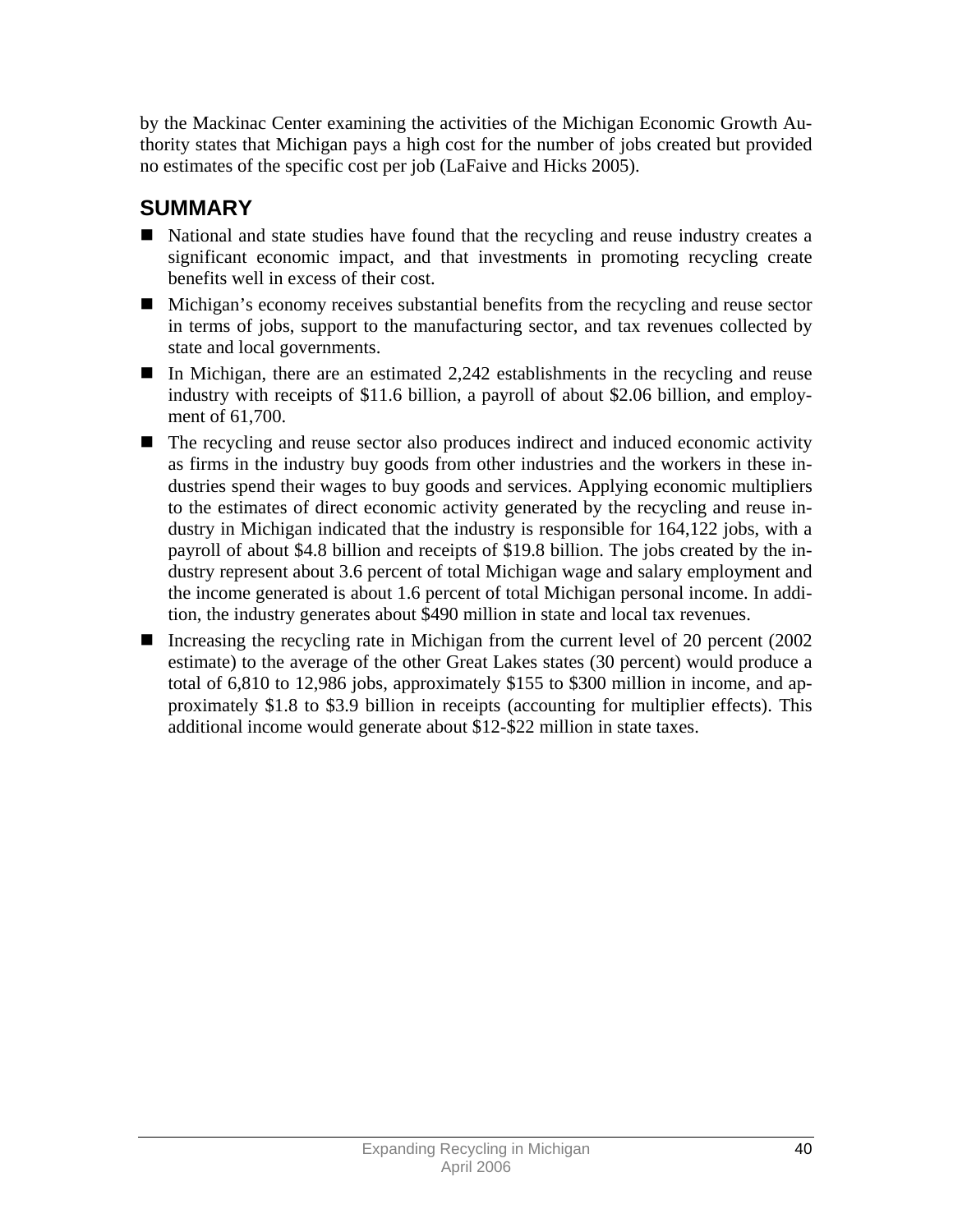- American Forest and Paper Association (AFPA). 2004. State Recycling Goals and Mandates. [Online, accessed 12/18/05.] Available: *www.afandpa.org/Content/NavigationMenu/Environment\_and\_Recycling/State\_R ecycling\_Goals/State\_Recycling\_Goals.htm*.
- Anonymous. February 2004. "State Clarification to State of Garbage in America 2003." *BioCycle* 45(2): 9. The JG Press: Emmaus, Pa.
- Glenn, Jim. April 1998. "The State of Garbage in America." *BioCycle* 39(4): 32–43. The JG Press: Emmaus, Pa.
- Goldstein, Nora, and Celeste Madtes. December 2001. "The State of Garbage in America." *BioCycle* 42(12): 42–54. The JG Press: Emmaus, Pa.
- Iowa Legislature General Assembly. 2005. Iowa Administrative Bulletin. [Online, accessed 12/18/05.] Available: *www.legis.state.ia.us/Rules/Current/Bulletin/ IAB050316.pdf.*
- Kaufman, Scott, Nora Goldstein, Karsten Milllrath, and Nickolas J. Themelis. January 2004. "The State of Garbage in America." *BioCycle* 45(1): 31–41. The JG Press: Emmaus, Pa.
- LaFaive, Michael D., and Michael Hicks. April 2005. A Retrospective Assessment. Midland, Mich.: Mackinac Center for Public Policy.
- Maine State Planning Office Waste Management and Recycling Program (MSPO). 2005. Municipal Solid Waste Management in Maine. [Online, accessed 12/18/05.] Available: *www.maine.gov/spo/recycle/policy/MemoOnCurrentSWIssues.pdf.*
- \_\_\_\_\_. 2000. Pay-As-You-Throw Solid Waste Programs in Maine. [Online, accessed 12/18/05.] Available: *www.state.me.us/spo/recycle/docs/PAYT2000report.pdf.*
- Michigan Department of Environmental Quality (MDEQ). February 2005. Recommendations for Improving and Expanding Recycling in Michigan. [Online, accessed 12/29/05.] Available: *www.deq.state.mi.us/documents/deq-whm-stsw-recycling report2-22-05.pdf*
- Michigan Recycling Coalition. December 2001. Michigan Recycling Measurement Project: Annual Collection and Diversion of Municipal Solid Waste. [Online, accessed 12/28/05.] Available: *www.michiganrecycles.org/pdf/MRMPcollection .pdf.*
- Minnesota Office of Environmental Assistance (MOEA). May 2002. "Minnesota's recycling industries: Economic activity summary." [Online, accessed 12/19/05.] Available: *www.moea.state.mn.us/publications/valueadded2002.pdf.*
- Minnesota Statutes on Recycling. 2005. [Online, accessed 12/16/05.] Available: *www.revisor.leg.state.mn.us/data/revisor/statutes\_index/current/R/RE/recycling.h tml.*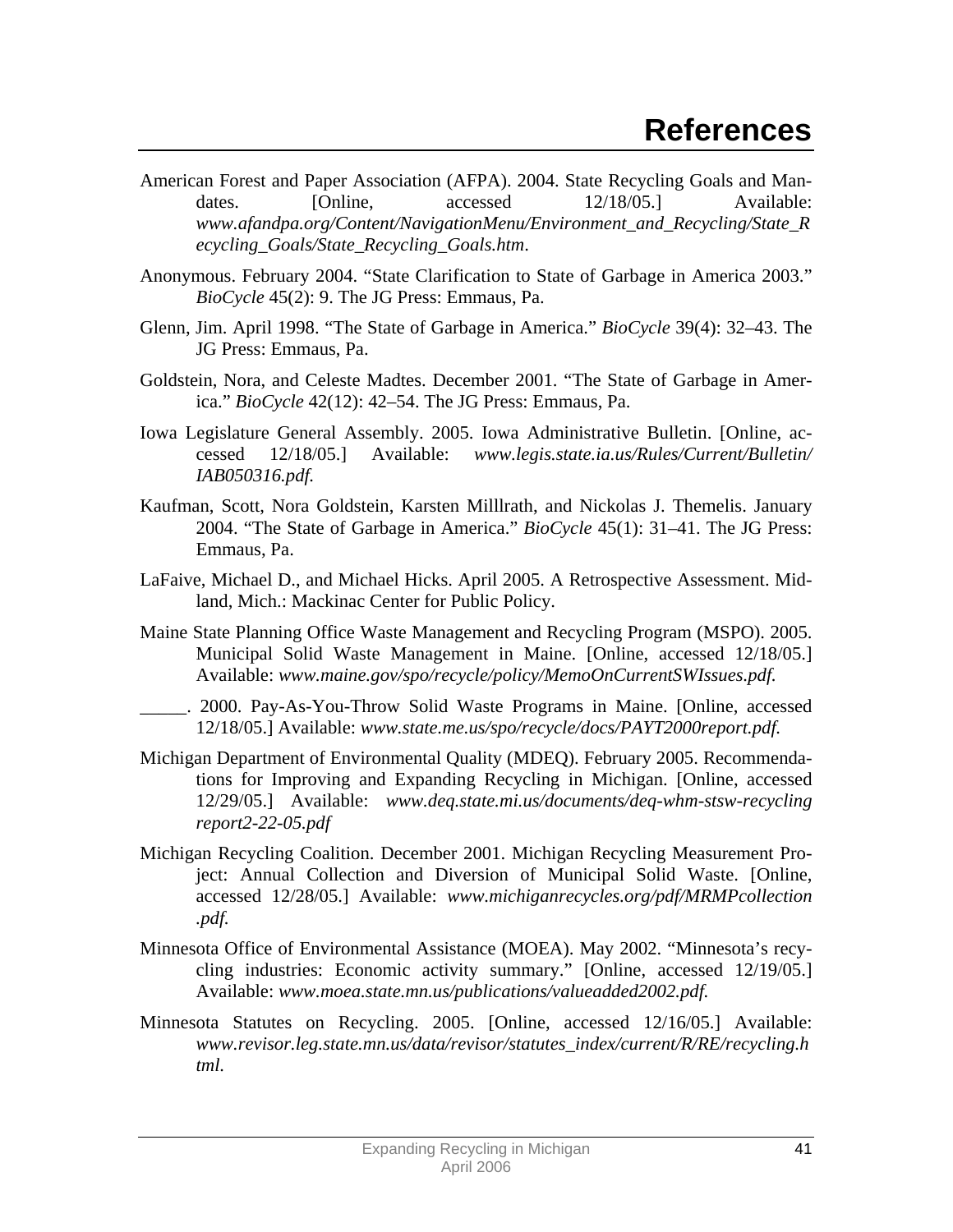- Missouri Department of Natural Resources (MDNR). 2005. Summary of Awarded Financial Assistance. [Online, accessed 12/27/05.] Available: *www.dnr.mo.gov/env /swmp/ financial/finasst.htm.* 
	- \_\_\_\_\_. 1999. The State of Garbage in Missouri. [Online, accessed 12/27/05.] Available: *www.dnr.mo.gov/pubs/pub2072.pdf.*
- New Jersey Department of Environmental Protection (NJDEP). December 2005. State Wide Solid Waste Management Plan 2006. [Online, accessed 1/3/06.] Available: *http://www.state.nj.us/dep/dshw/recycle/swmp/.*
- Oregon Department of Environmental Quality (ODEQ). 2005. 2005 Solid Waste/Recycling/HHW Grants Application Materials. Portland, Ore.: ODEQ.
- ———. 2003. Fact Sheet—Oregon Recycling Laws. Portland, Ore.: ODEQ.
- Public Sector Consultants Inc. March 2005. Michigan Recycling Survey. Lansing, Mich.: PSC.
- Raymond Communications. 2005. U.S. Recycling Laws: State-by-State Guide. College Park, Md.: Raymond Communications.
- R.W. Beck, Inc., for National Recycling Coalition. December 2001. *Illinois Recycling Economic Information Study*, prepared for the Illinois Department of Commerce and Community Affairs.
- ———. July 2001a. *California Recycling Economic Information Study*, prepared for the California Integrated Waste Management Board.
- ———. July 2001b. *U.S. Recycling Economic Information Study.*
- ———. May 2001. *Indiana Recycling Economic Information Study,* prepared for the Indiana Department of Commerce.
- ———. January 2001. *Ohio Recycling Economic Information Study,* prepared for the Ohio Department of Natural Resources.
- Resource Recovery and Recycling Authority for Southwestern Oakland County (RRRA-SOC). 2006. The Recycling Authority. [Online, accessed 3/29/06.] Available: *http://www.rrrasoc.org/*.
- Rust, Mark, Richard Andres, Ann Bernstein, Jerome Davis, David Fawcett, and Paul Smith. December 2004. Report on 2003 SCORE Programs. [Online, accessed 12/14/05.] Available: *www.moea.state.mn.us/lc/score.cfm.*
- Southeastern Oakland County Resource Recovery Authority (SOCRRA). 2006. SOCRRA Online. [Online, accessed 3/29/06.] Available: *http://www.socrra.org/*.
- State of Maine. 2005. Maine State Planning Office, Government Evaluation Act, Waste Management and Recycling. [Online, accessed 12/19/05.] Available: *www.state.me.us/spo/sp/gea/origgea/pdf/wmr.pdf.*
- Steuteville, Robert. April 1996. "The State of Garbage in America (Part 1)." *BioCycle* 37(4): 54–61. The JG Press: Emmaus, Pa.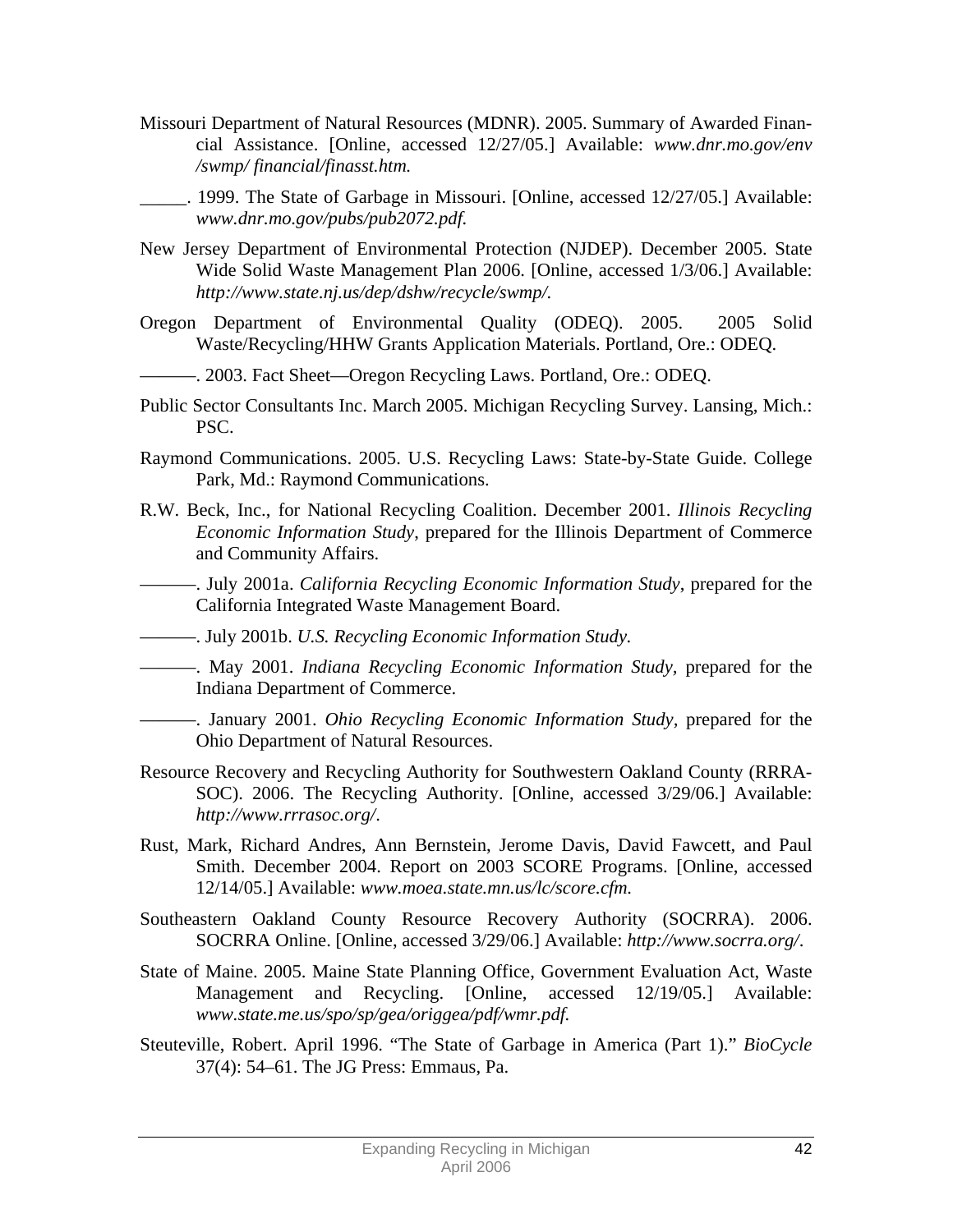———. April 1994. "The State of Garbage in America (Part 1)." *BioCycle* 35(4): 46–52. The JG Press: Emmaus, Pa.

- U.S. Census Bureau. 2002. State Population Estimates (Census 2000 and July 1, 2001 Estimates). [Online, accessed  $1/9/06$ .] Available: *http://www.census.gov/popest/archives/2000s/vintage\_2002/ST-EST2002-01.html.* 
	- ———. 1990 to 1999. Annual Time Series of State Population Estimates by Race and Hispanic Origin. [Online, accessed 1/9/06.] Available: *http://www.census.gov/popest/archives/1990s/st\_race\_hisp.html*.
	- ———. 1997 Economic Census: Summary Statistics. [Online, accessed 12/15/05.] Available: *www.census.gov/epcd/ec97/us/US000.HTM.*
- U.S. Environmental Protection Agency (EPA). 2005. Pay As You Throw Communities by State: Maine. [Online, accessed 12/15/05.] Available: *www.epa.gov/epaoswer/non-hw/payt/states/me.htm.*
- Washington State Department of Ecology (Ecology). December 2005.Washington State's Beyond Waste Project. [Online, accessed 1/3/06.] Available: *http://www.ecy.wa.gov/beyondwaste/.*
- ———. December 2004. Solid Waste in Washington: Thirteenth Annual Status Report. [Online, accessed 1/3/06.] Available: *http://www.ecy.wa.gov/pubs/0407018.pdf.*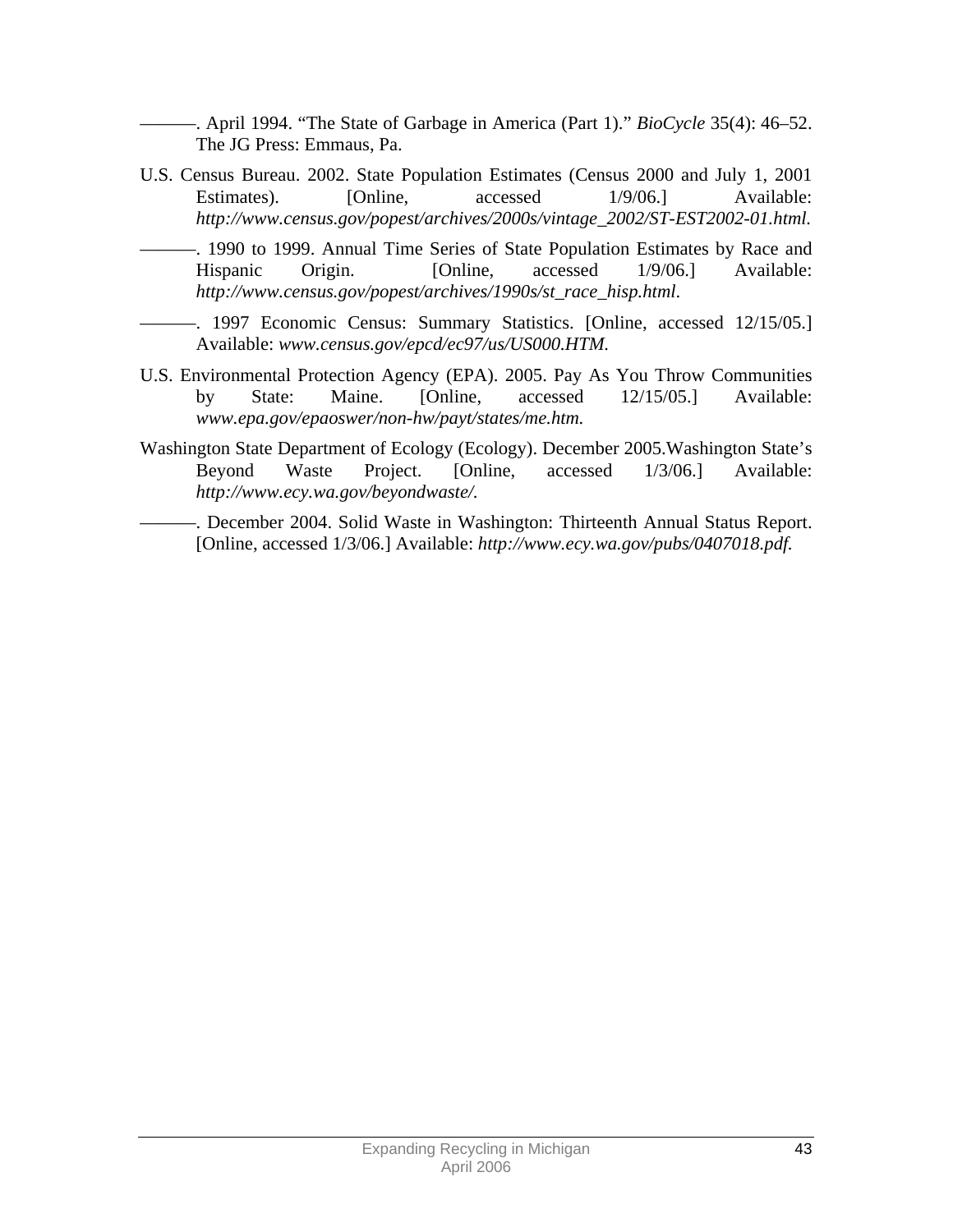# **Appendix**

*Michigan and U.S. 1997 Economic Census Data* 

Recycling and Reuse Business Categories United States **Michigan Michigan Michigan NAICS Establishments Receipts Payroll Employees Establishments Receipts Payroll Employees**  562111 7,083 \$18,211,495 \$4,048,032 137,049 207 \$671,934 \$154,355 4,802 56292 765 1,299,033 283,476 10,846 32 26,355 6,216 174 327213 61 4,198,122 840,703 21,184 1 175 327212 516 6,108,705 1,232,018 35,533 0 331314 111 3,651,180 229,223 6,714 5 148,715 22,700 750 331423 35 1,269,088 91,105 3,333 0 331492 252 3,750,387 425,719 11,610 14 114,269 13,809 371 331421 129 7,679,080 766,621 21,150 6 382,932 26,082 750 331315 70 13,755,566 1,199,382 25,111 0 331316 160 6,177,701 944,829 30,357 10 236,108 51,381 1,446 |331319 36 1,656,607 143,914 4,306 | 0 33152 1,676 11,598,177 2,897,629 94,496 122 1,201,432 271,178 8,584 322121 262 40,184,064 5,834,974 120,176 18 2,073,533 318,687 6,179 322122 31 5,584,285 767,084 14,015 322123 217 19,828,695 2,684,728 54,643 322299 604 3,985,626 699,443 24,302 33 253,969 36,876 1,262 324121 1,175 5,930,820 564,835 14,089 31 375 325991 836 7,818,015 957,095 27,766 42 319,977 38,912 1,029 3261 14,054 125,555,007 23,230,801 826,615 841 8,638,315 1,768,549 61,661

# Establishments, Receipts, Payroll, and Employment Data,